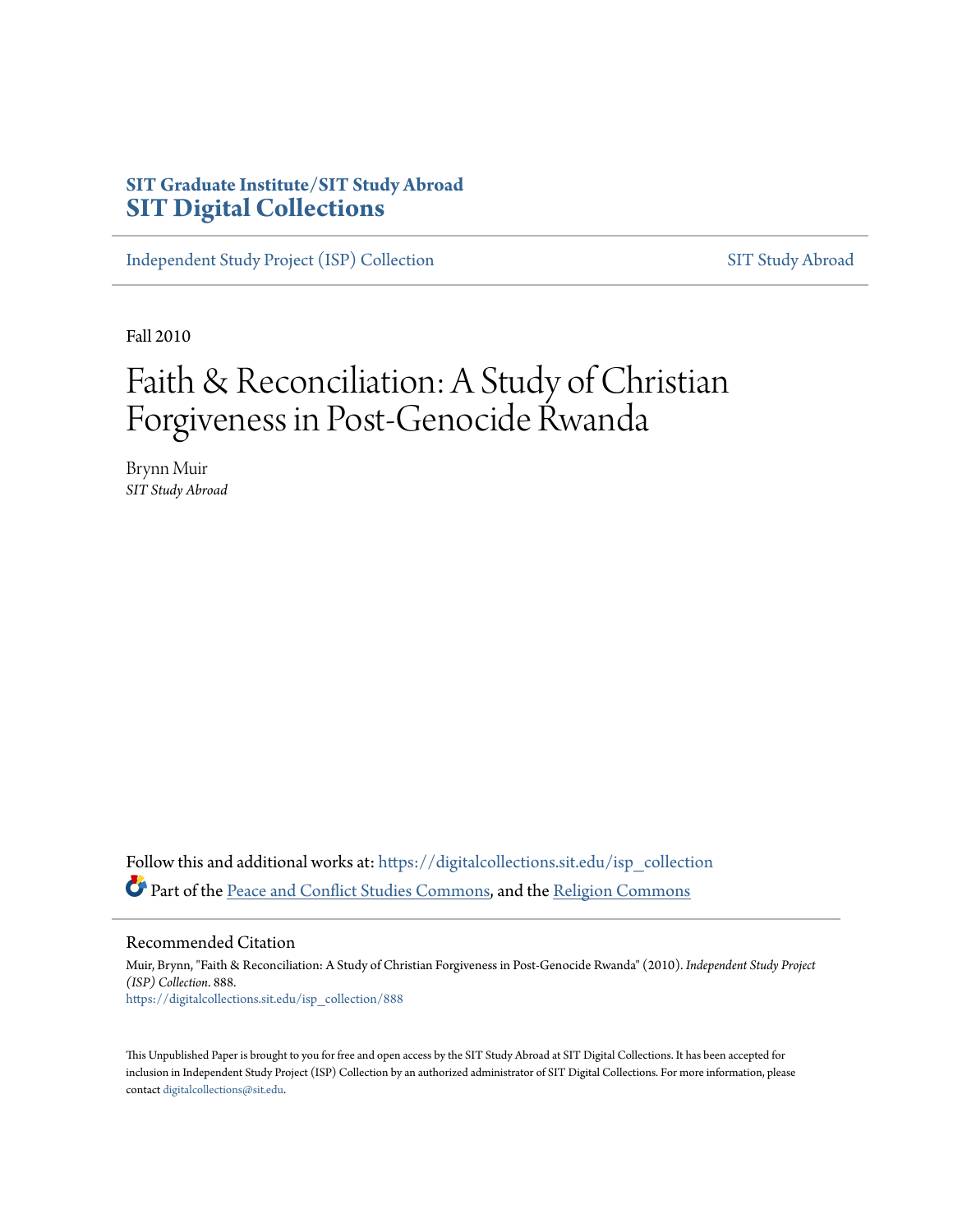# Faith & Reconciliation: A Study of Christian Forgiveness in Post-Genocide Rwanda

Brynn Muir

10 December 2010

School for International Training Uganda/Rwanda: Post-Conflict Transformation Academic Directors: Stefanie Pollender and Dr. William Komakech Independent Study Project Advisor: Dr. Paul Rutayisire Fall Semester 2010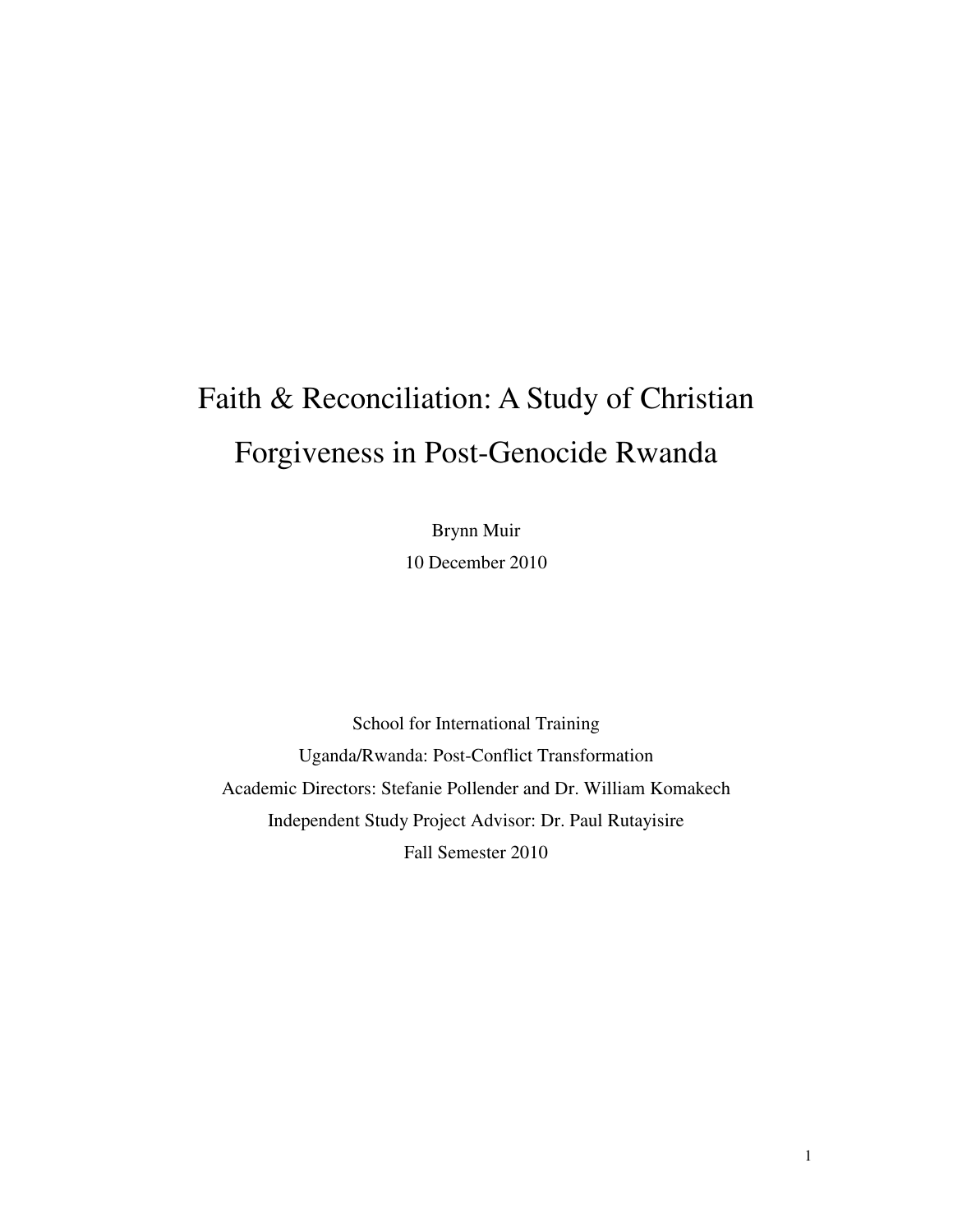This paper is dedicated to those affected by the genocide: whose faith was broken, whose families were shattered, and whose superhuman strength holds the country together today.

Also to my family, who teach me everyday what is means to live in love and grace.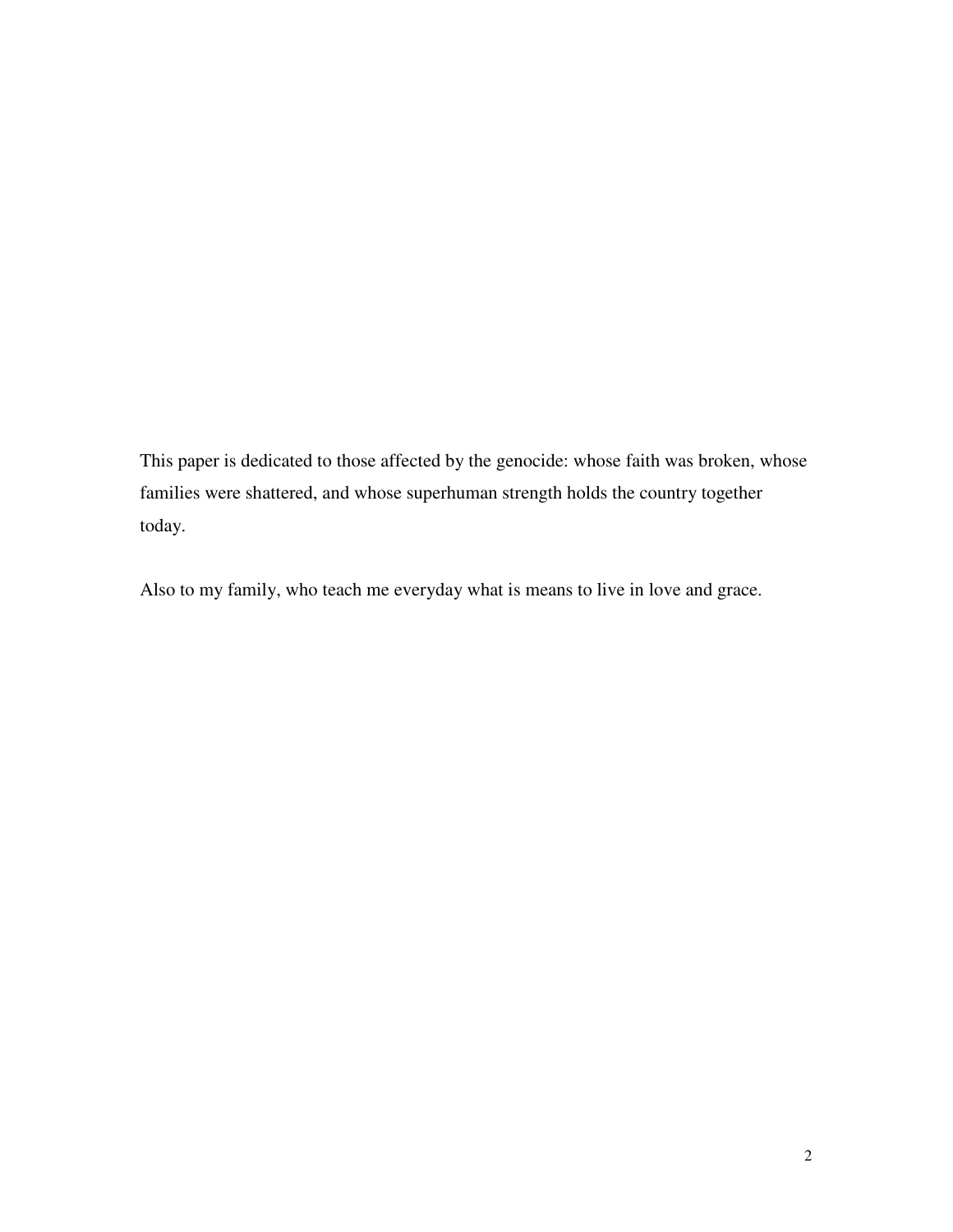#### **Abstract**

 If we are to study reconciliation in Rwanda, we cannot avoid studying the influence on religion, specifically Christianity. This paper will assess the reality of the Church's influence in the genocide and in the overall reconciliation effort, using the theological foundations upon which the reconciliation movement is founded. After discerning which theological principles are most relevant to reconciliation as a whole, this paper will evaluate which methods employed as a result of those principles are most effectively making a positive impact on Rwandan society. It will assess how faith-based reconciliatory efforts are influenced by Rwanda's past and by the larger global Christian community and will evaluate how best to focus those influences into constructive solutions for the country.

 By viewing reconciliation in Rwanda through the lenses of the three of the most commonly practiced Christian denominations in the country, Catholicism, Adventism, and Pentecostalism, the paper will assess the theological framework that has created the existing climate of reconciliation. Through interviews with members of those congregations as well as with people who work within organizations existing solely for the purpose of aiding reconciliation, the paper will paint a picture of what reconciliation space is like in Rwanda in a practical sense, and will thereby identify flaws in the system which could be improved.

 The paper will argue that because of the political space created by a history of hierarchical influences and religious expectations, social norms and expectations of forgiveness and reconciliation are incomplete in their effectiveness. A space for honesty and for forgiveness philosophy innovation needs to be endorsed by the government in order for the reconciliation process in post-genocide Rwanda to be complete.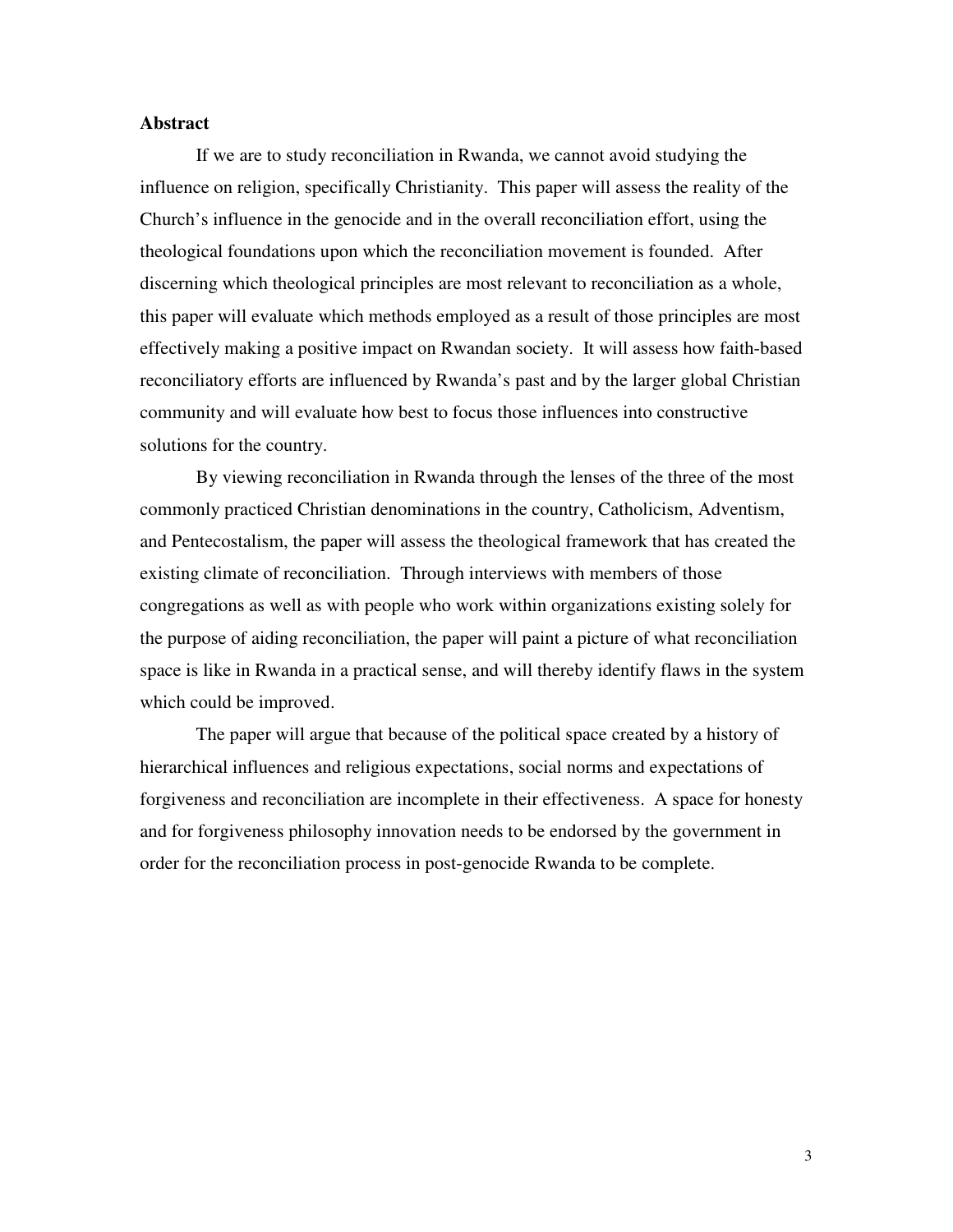## **Table of Contents**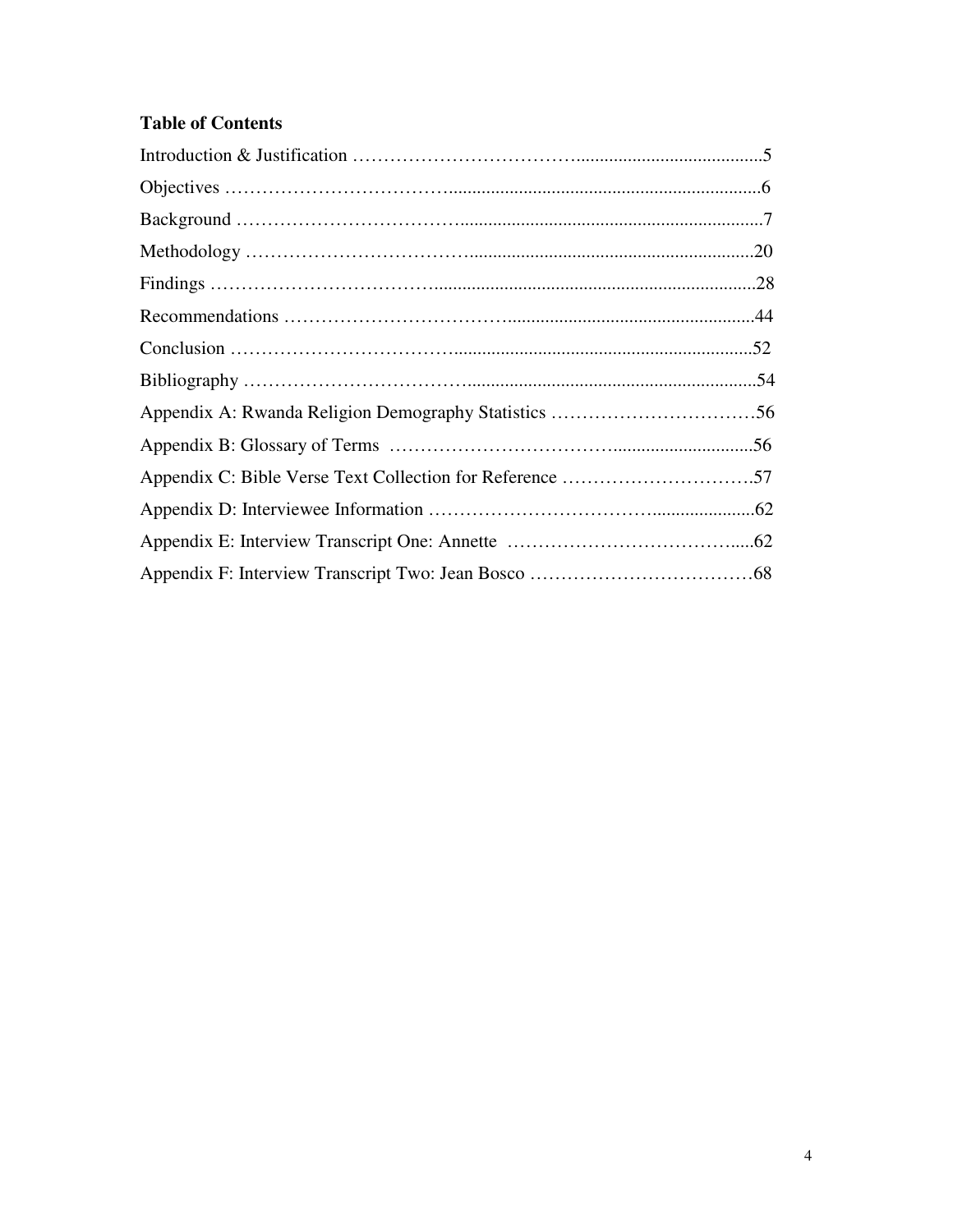#### **Introduction/Justification:**

 After the genocide in 1994, Rwandan society lay in ruins, its condition due in no small part to the various actions and inactions of the organized Christian Church in the country. In an effort to reconcile itself and its message to believers it had betrayed, the Church leapt at the opportunity to influence the way forgiveness and reconciliation were achieved. This paper will compare the diverse array of denominational perspectives on forgiveness and reconciliation through examination of four of the most common denominations of Christianity prevalent in Rwanda. I chose this topic because it appears that religion makes a frequent appearance in forgiveness and reconciliation literature in Rwanda and elsewhere in places which have experienced violent conflict. If there are many people who claim that their faith is the catalyst to their ability to forgive and be forgiven, then the possibility that faith provides perspective and influences effectiveness of the process of reconciliation must be explored. I also chose this topic because what I have read about the role of the Church in the times before and during the genocide has led me to wonder how the Church justifies theologically and ethically both its involvement and noninvolvement, as well as its explanations for why these things were allowed by God to happen at.

 Religion tends to act as a frame of reference for the lifestyles and attitudes of their followers, but the Church's role in the genocide now begs reconciliation. This paper will first outline the role of the Church in the genocide and provide a framework for looking at why faith is relevant, and will provide examples of other places in which faith has played a role in reconciliation after violent conflict. These examples of faith in reconciliation are important because they help to assess the effectiveness and relevance of faith discussion in reconciliatory discourse. Is faith relevant in reconciliation? These examples will help us decipher the answer.

 This paper will then assess the need of the Church to reconcile itself and its cause to the people of Rwanda and will seek to evaluate what the important influences are in the reconciliation effort. By doing so, it will examine the different ways in which people define forgiveness and think about it, explore different ways in which people choose to manifest their beliefs about forgiveness, and will consider the main motivations for why people choose to forgive their victimizers. It will also examine outside influences which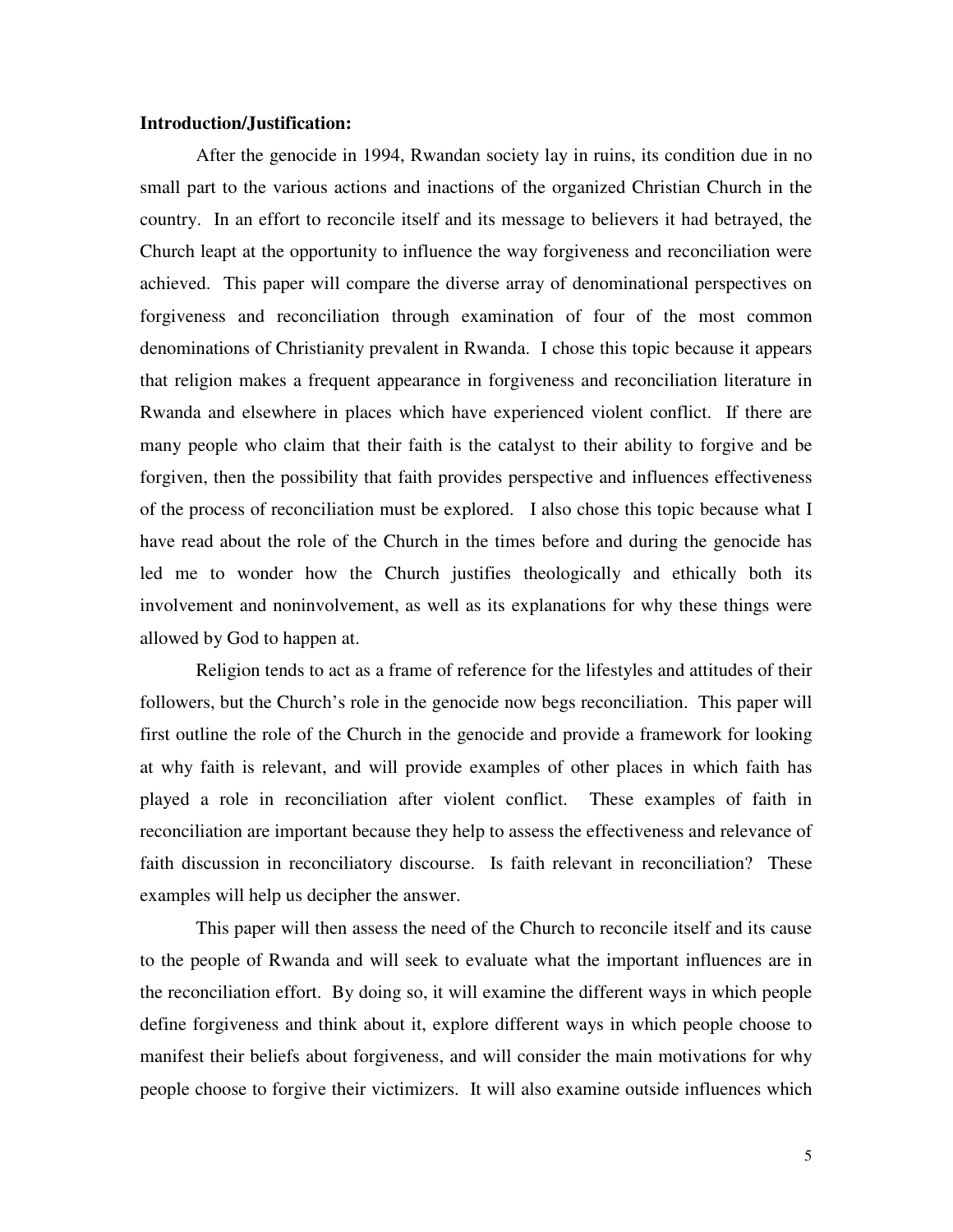may be adversely affecting the reconciliation efforts of the people in Rwanda. This background is important to know in the event that some motivations may not be entirely genuine, therefore providing the risk that the peace which stands on such a foundation may fall. Conversely, motivations which will help to uphold that peace can then be identified and promoted to ensure an environment conducive to long-lasting reconciliation.

 Based on different opinions from secondary sources and personal interviews, I will assess the importance of faith in Rwanda's overall efforts to maintain a lasting peace and will provide recommendations for how the society should deal with the forgiveness which results from that faith. If the people of Rwanda wish to maintain what has often been described as this tenuous peace, Rwandan society needs to maximize the effectiveness of its most effective solutions. If faith can be a method through which peace can be achieved and a method through which there may be enduring healing, then the Church must have a plan to stay relevant and at the fore of the minds of a hurting people.

#### **Objectives**

In the interest of building peace from reconciliation efforts which are already in motion through the vehicle of Christian faith, this paper will address the following objectives:

- To assess the reality of the Church's influence in the genocide and in the reconciliation efforts after-the-fact; this is to determine the level of influence which the Church holds over Rwandan reconciliatory efforts;
- To decipher the theological starting point and thus the starting point of reconciliation perspectives from each of the three most commonly practiced Christian denominations within Rwanda;
- To assess the effectiveness and relevance of theological teachings of forgiveness and repentance and how that teaching is manifested in communities of faith;
- To evaluate what outside influences, if any, are contributing to the growth or inhibition of reconciliation in Rwanda;
- To evaluate the aspects of faith-based forgiveness and reconciliation which are most effective and least effective respectively, and to determine if those most effective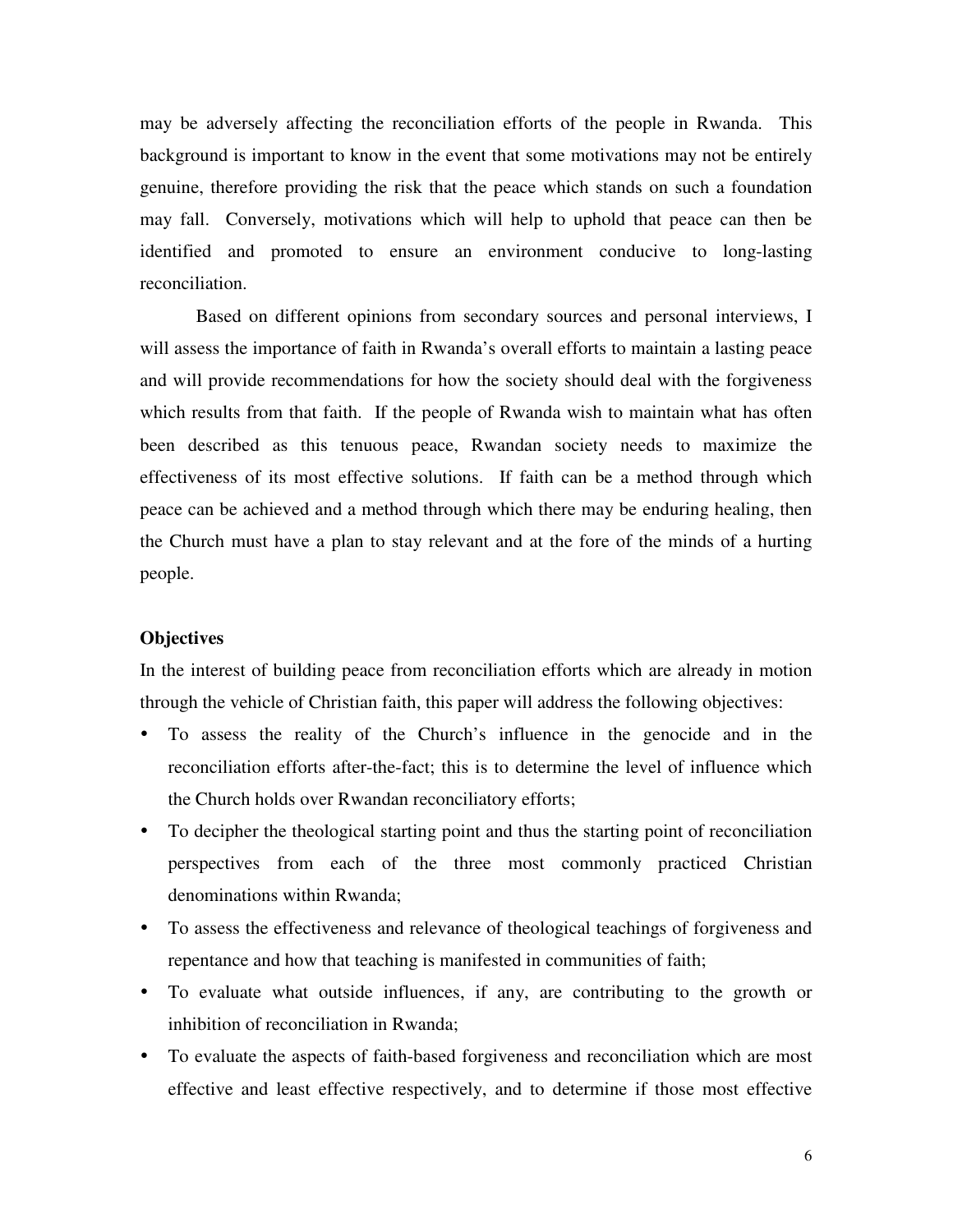aspects may be maximized to benefit the community more efficiently, or if they may be replaced with more efficient methods.

#### **Background**

#### *Introduction*

 Since there have been organized groups of people, there have been conflicts between those groups. Likewise, the organization of these groups into subgroups based on religious frames of reference have been the driving cause behind some of the most bloody conflicts in human history. Religious groups have worked hard to fill in the gaps of faith and hope that these conflicts have left in their wake in places such as Sierra Leone and South Africa in an attempt to right the wrongs created and helped by religion in the first place.

 Rwanda's religious reconciliation efforts are no exception to the cycle of division and unity to which faith groups have been party over the centuries. The Catholic Church in particular has played an influential role in the events that led to the conflict, and that church itself as well as other denominations have tried to pick up the pieces of the society they have helped destroy.

 This background section will explore the history of the Church (especially the Catholic Church) and its role in creating a space in Rwanda which would foster the genocide. It is important to acknowledge this history so that we can discern the motives of the current Christian-based reconciliation programs. Is it guilt, responsibility, altruistic compassion, or something else which inspires the Church community to work toward healing? By finding the motives, we will hopefully be able to look forward to the ultimate goals of the Church in the reconciliation effort and how this community expects to achieve those ends and for whose benefit.

 The background will continue to lay the societal history framework by briefly touching on the early and far-reaching influence of religious or faith-based Non-Governmental Organizations on reconciliation efforts. Following this, the section will then examine briefly other instances in Africa specifically where a religiously-based reconciliation was employed in post-conflict areas. By looking at the efforts of religion to reconcile South Africa and Sierra Leone, we will establish a pattern of religious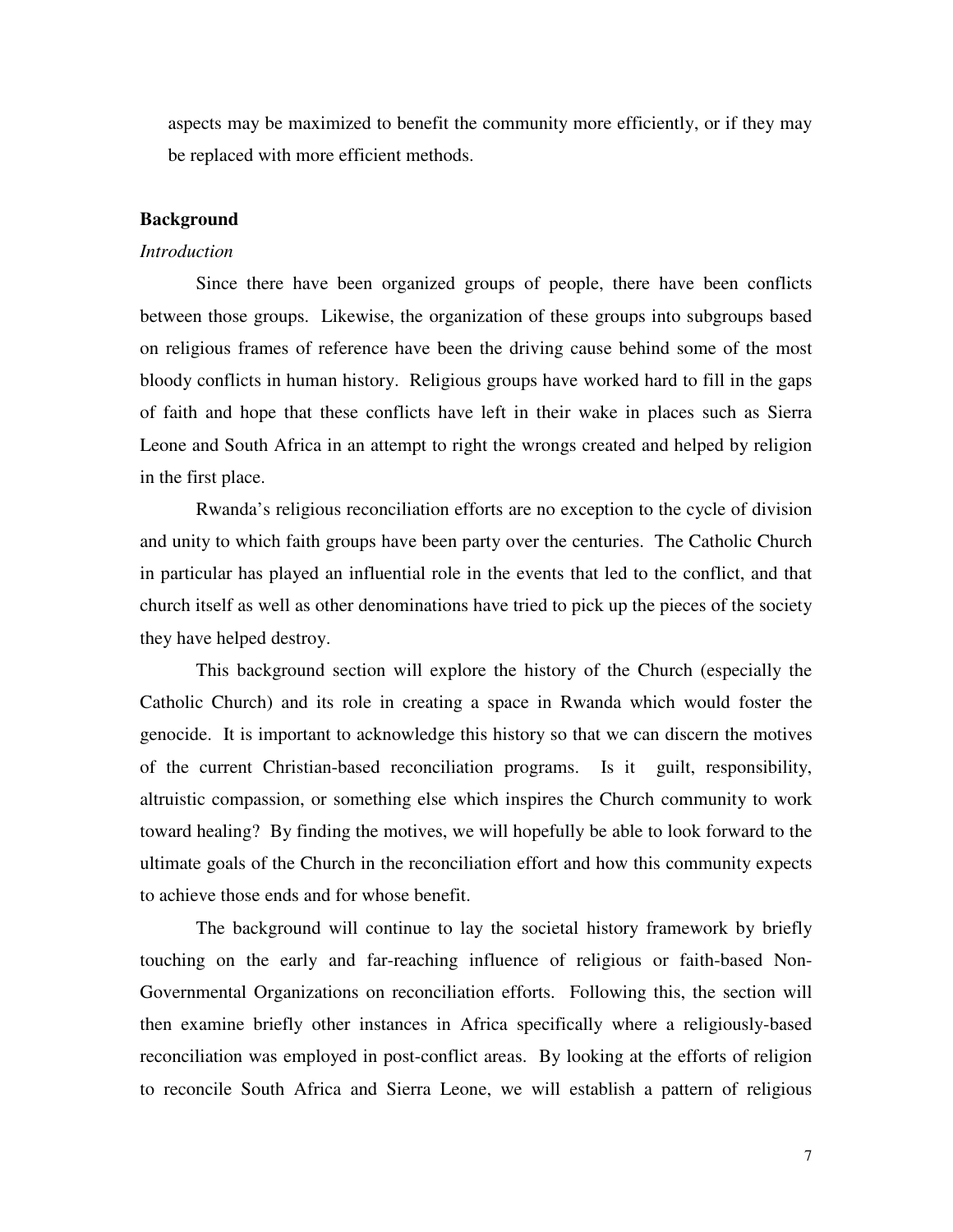influence in times of post-conflict healing and reconciliation, thereby suggesting the validity of the idea of such an influence.

 The background will then outline the basic doctrinal views on forgiveness and reconciliation as outlined by the official dogma of the traditions of three of the most commonly-practiced Christian denominations within Rwanda. If the country is mainly Christian, then statistically most of the people who would be operating within society would be operating from a Christian frame of reference. The most influential (and most commonly practiced) religions are Catholicism, Pentecostalism, and Seventh Day Adventism. By examining the ideals which these denominations pursue, we can begin to make out the framework of perspective in which the people of Rwanda are attempting to operate.

#### *The Institution of the (Catholic) Church and the Genocide:*

 $\overline{a}$ 

 Linda Melvern paints a disturbing picture of the role of the Catholic Church in the Tutsi Genocide in her book, A People Betrayed. She records the history of the Church's intricate involvement in the events which led to the division and eventual hatred that gave rise to the genocide of 1994, and in so doing affords us the opportunity to see a very different side of the motivations of the events that grew a society bent on vengeance.

 Before colonization the Catholic Church, in association with governmental colonizing members, sought to convert the King of Rwanda to Christianity so that his nation would operate under the power of the Church. If the Church could achieve this power status, it could facilitate the kinds of education and government that it saw fit, essentially Westernizing Rwanda for its own ends. The king of Rwanda in 1931 had been a force for opposition against Belgian colonial rule, and so was unseated and replaced by Mutara Rudahigwa, a man the Belgians hoped would be more helpful to their colonial ends. "Rudahigwa became known as the king of the whites…His conversion to Christianity in 1943 was part of a Belgian policy to encourage mass conversions. Christianity became a prerequisite for membership of the Tutsi elite."<sup>1</sup> Herein lies the first example of how the Church created elitist divisions in Rwandan society, and this

<sup>1</sup> Melvern, Linda. *A People Betrayed: The Role of the West in Rwanda's Genocide*. 2. New York: Zed Books Ltd, 2009. 13. Print.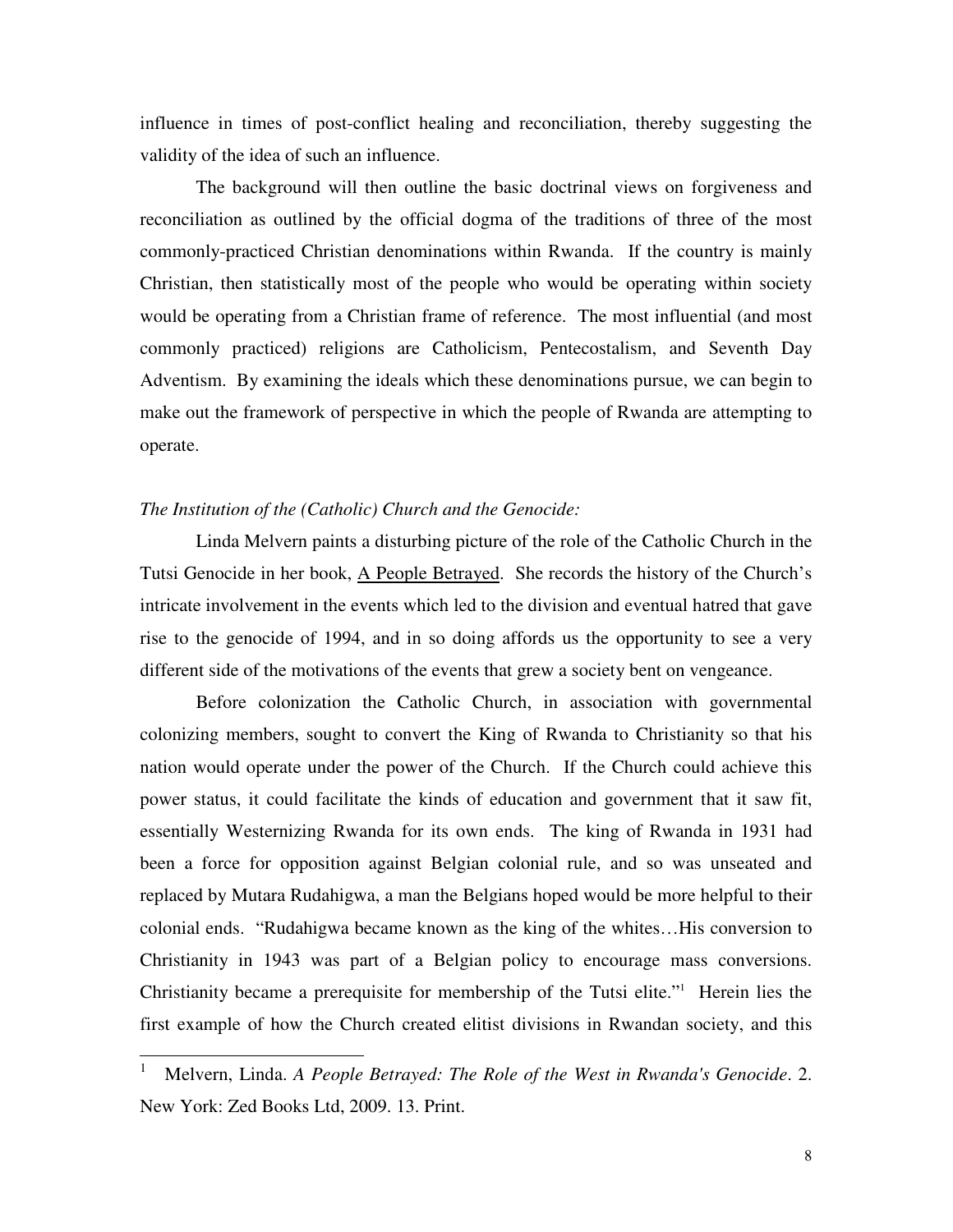elaborate effort to associate Christianity and being a member of the Tutsi class is only the beginning of the religious influence on the Rwandan genocide.

 The Church perceived the already-existing economic divisions between the Hutus and the Tutsis and strove to keep the dichotomy between them thriving: One priest "wrote in 1930, 'The biggest mistake the government could make would be to do away with the Tutsi caste. This would lead the country to anarchy and communism, and to be viciously anti-European."<sup>2</sup> The Church believed that if Tutsi and Hutu were living in equality, that there would be no societal structure which necessitated a hierarchy. This would perhaps allow people to think outside the schema of hierarchy altogether, causing the Catholic Church to retain even less of its power. The Church's actions throughout history have shown that its priority is to retain structure and authority, even to this day in its methods of universal governance. The Rwandan faith body and later government was to be no exception.

 When the Church and its cohort Belgium were finally able to convince the Rwandan king to commit Rwanda to Christianity, they seized this prime opportunity to exact control over all other facets of empowerment and lifestyle in Rwanda. "Although the monarchy had initially opposed missionary schools because of imposed conversions to Christianity… King Mutara Rudahigwa was persuaded to dedicate Rwanda to Christ…Catholic missions sprang up everywhere in Rwanda."<sup>3</sup> The Catholic Church and the Belgians took advantage of their newly-granted power and worked to create more division, furthering the divide between the Hutu and Tutsi based on economic (and now religious) status:

> "Most of the Hutu students who did acquire education found there were fewer jobs for them, and those who did eventually graduate from mission schools and seminaries took up posts in the lower administration…Hutu women were not allowed an education at all. The Catholic Church encouraged the creation of a new Christian ruling class, to be composed entirely of Tutsi, and this in turn served to

<sup>2</sup> Ibid. Melvern. 13.

<sup>3</sup> Ibid. Melvern. 14.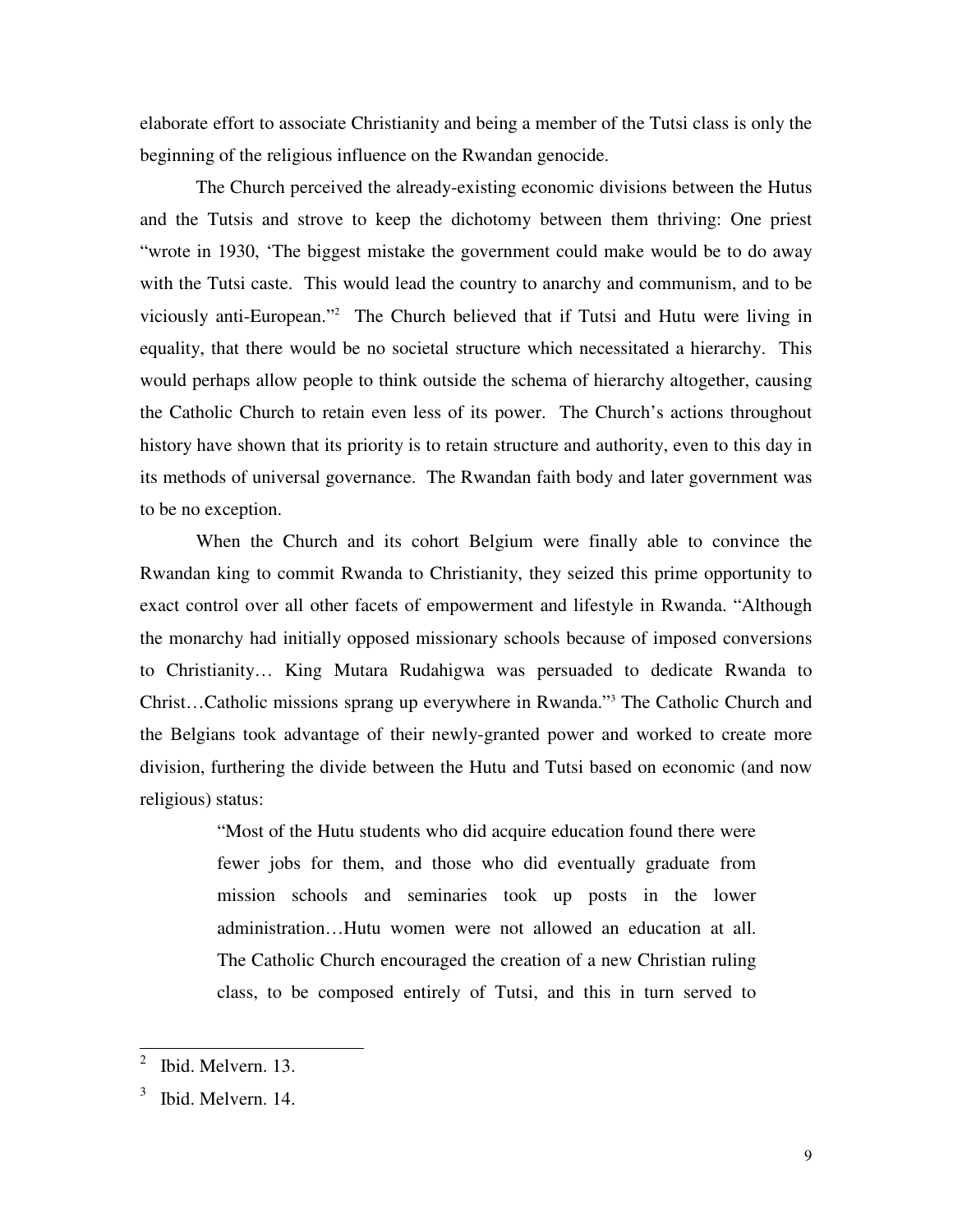increase the resentment of the dispossessed Hutu."<sup>4</sup>

 While the Church was going to great lengths to ensure that the Tutsi Christian minority remained in power, "Many priests came to identify with the Hutu masses. The priests understood the Hutu demand for liberty of expression, and a powerless mass ruled by a callous aristocracy."<sup>5</sup> The environment of inequality which the Church had worked so hard to foster between the Hutu and Tutsi was beginning to breed discontent among the Rwandese. The Church realized that it had succeeded in pulling Rwanda's society into a spiral of hatred and resentment between the Belgian-fabricated 'races.' Even so, the Church's power remained its priority: "The second-largest employer, after the state, was the Church…Around the churches there grew schools, health clinics, and printing presses for religious tracts…The Hutu were told to be proud to be Hutu, and the poor to bear their poverty with dignity."<sup>6</sup>

 By fostering the idea that the Hutu were poor and always would be, questions arose as far as why this was to be the case and why the Church was encouraging such a system. The Church risked attracting attention for its own role in the way society had evolved. "Not all members of the Church [during Kayibanda's regime] were as close to the regime and some priests preached in favour of reconciliation,"<sup>7</sup> but it was too late to take back the damage the Church had inflicted. A combination of the Church's sympathies with the oppressed Hutu and its eagerness to absolve itself of its own sins of influence prompted the Church to set out to prove its innocence. In doing so, the Catholic Church worked to prove the guilt of the Tutsi and lay the blame and responsibility on the ever-oppressive minority in lieu of employing the Christian honesty and accountability it preached from the pulpit: "There were Catholic journals willing to publicize the Hutu cause; a key ideological ingredient of [the] emerging Hutu revolution was the belief that Rwanda had been overrun by Tutsi invaders who had enslaved the

<sup>4</sup> Ibid. Melvern. 15.

<sup>5</sup> Ibid. Melvern. 16.

<sup>6</sup> Ibid. Melvern. 23.

<sup>7</sup> Ibid. Melvern. 24.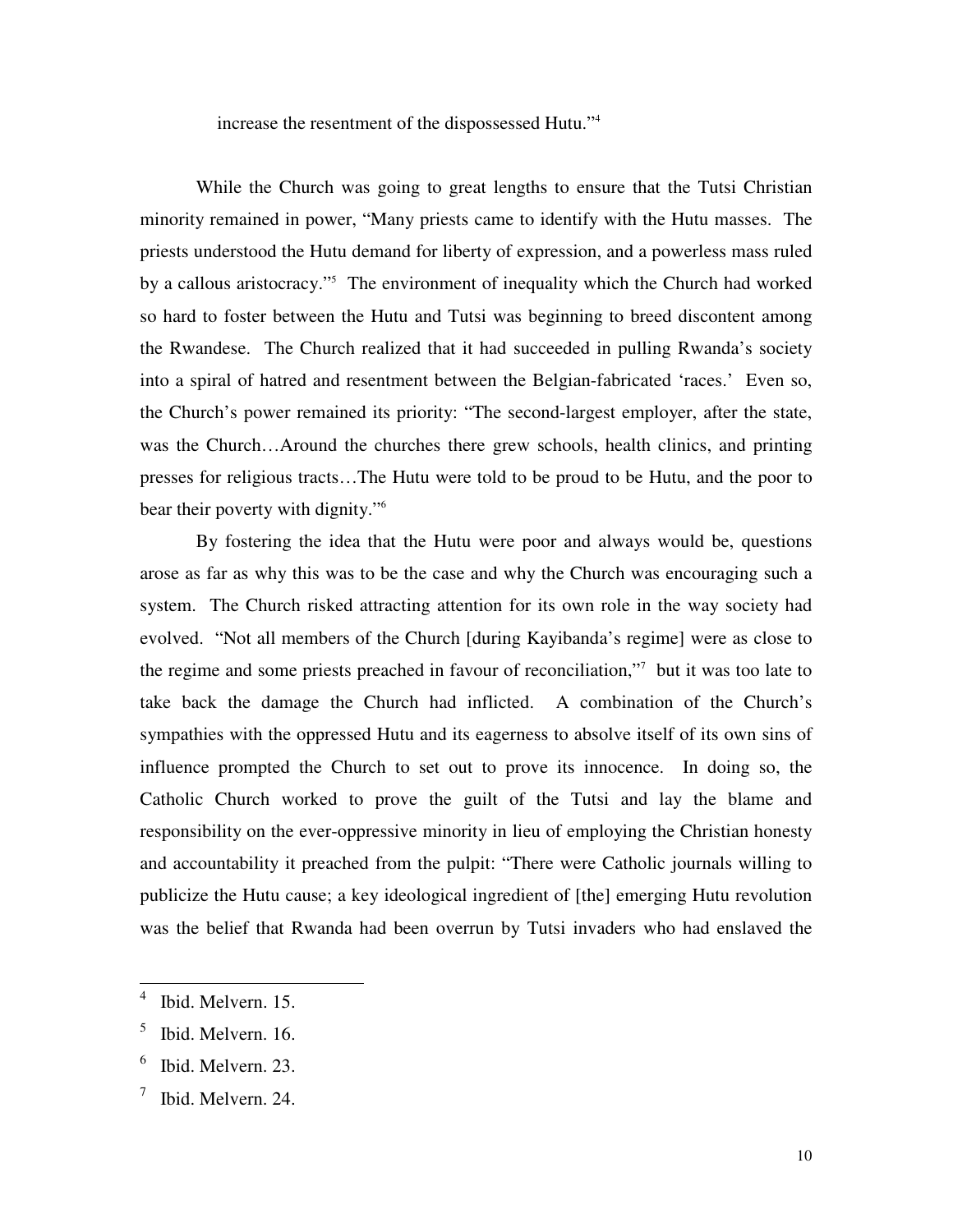Hutu."<sup>8</sup>

 The Church's involvement did not end when the genocide began. John Rucyahana, the president of Prison Fellowship Rwanda describes the Rwandan faith community as having often been abandoned by its spiritual leaders: "There was a priest who brought a bulldozer and bulldozed the church over the people...who were hiding in the church. So they bulldozed the whole building…on top of the people."<sup>9</sup>

 An article by Ndahiro Tom, a Human Rights Commissioner here in Rwanda, also provides an interesting perspective on the role of the Catholic Church during the genocide in his article, "Genocide and the Role of the Church in Rwanda."<sup>10</sup>

 Ndahiro describes a Church body which did not actually foster the loving compassion and justice that it preaches on Sundays, but instead which was the "only institution involved in all stages of the genocide."<sup>11</sup> By exerting its far-reaching and powerful authority over the ways in which historical and anthropological research was conducted, the Church could focus the ways Rwandan history and the importance of the Belgian-manufactured ethnic groups on the way society related to itself. By helping to create the Hamitic and Bantu myths and then helping to build the Rwandan society's structure on these myths, the Catholic Church directly contributed to any and all ethnic divisions which resulted in the 1994 genocide.<sup>12</sup> The Church did nothing in its considerable power to quell the influence of ethnic conflict, and even actively participated in worsening the problem through education in its seminaries and its Churches. Ndahiro records the opinion of Paul Rutayisire, church historian and academic advisor to this very research project, that "the stereotypes used by the Hutu-dominated Rwandan government to dehumanize Tutsis, were also spread by some influential

-

<sup>8</sup> Ibid. Melvern. 16.

<sup>9</sup> Waters Hinson, Laura, Dir. *As We Forgive*. Dir. Laura Waters Hinson. McPower Pictures: 2009, Film.

<sup>10</sup> Citation: Ndahiro, Tom. "*Genocide and the Role of the Church in Rwanda*" from "News From Africa." (2005), http://www.newsfromafrica.org/articles/art\_10231.html. (accessed November 30, 2010).

<sup>&</sup>lt;sup>11</sup> Ibid. Ndahiro.

<sup>12</sup> Ibid. Ndahiro.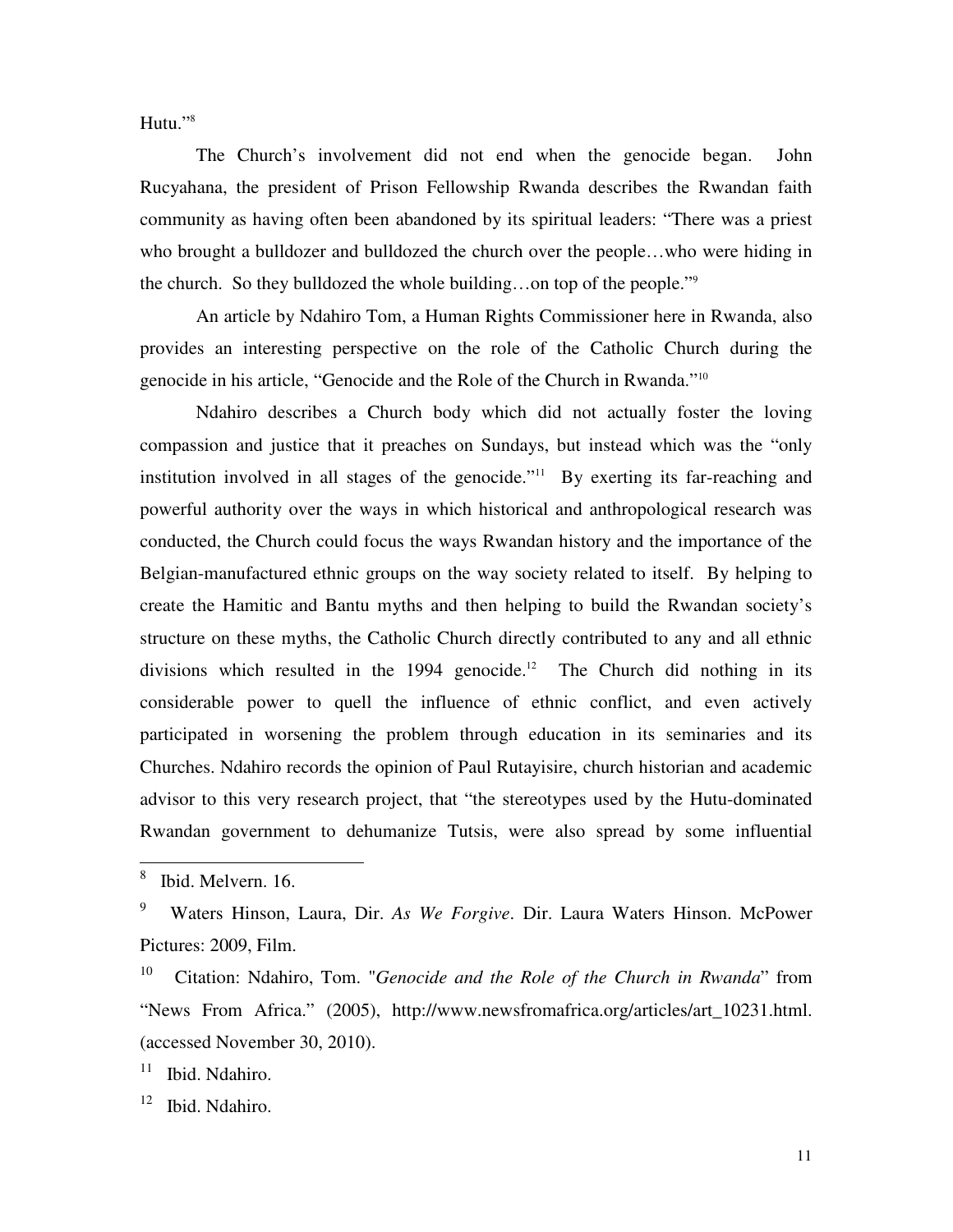clergymen, bishops and priests, before and after the genocide."<sup>13</sup> The Church repeatedly and consciously used their influence to propagate the messages of division with ultimately resulted in the mass murders of 1994.

 This negative history does not only affect the perspectives of Catholics when trying to reconcile a broken and guilty church with a hurting world which feels in need of the religion that helped them before the genocide was an issue. Many people look at the Church in its ecclesiastical sense as having failed, and that the wounds have come not solely from the Catholics, but from organized Christian religion in general. John Rucyahana, a priest and the chairman of Prison Fellowship Rwanda who was featured in the documentary "As We Forgive" has opinions which mirror this thought process: "…The reality and the truth remains that the Church has failed - not only during the genocide but long before the genocide …And during the time of the genocide the Church failed miserably."<sup>14</sup>

 The Church's actions directly affect public perceptions (and utilization of) communities of faith, and therefore its history is relevant to ways in which reconciliation is manifesting itself in Rwandan society today.

#### *The Influence of Religious NGOs Focusing on Forgiveness and Reconciliation*

 Because of the number of times that religiously-affiliated Non-Governmental Organizations have surfaced in discussions I have had while conducting this research, I believe that these NGOs have a greater influence on the overall reconciliation effort than their immediate impact as individual organizations. The tendency of NGO work to become more publicly prevalent and the nature of how these NGOs work toward forgiveness and reconciliation necessarily color the ways in which forgiveness is manifested socially. Even differences in denominational approach to forgiveness must pass muster with the societal norms on forgiveness, and these norms have been created out of the genocide. Since NGOs were quick with their response after the conclusion of the genocide, they found themselves in a unique position which would allow them to be some of the most powerful influences on the reconciliation effort and to shape the way

<sup>13</sup> Ibid. Ndahiro.

Waters Hinson, Laura.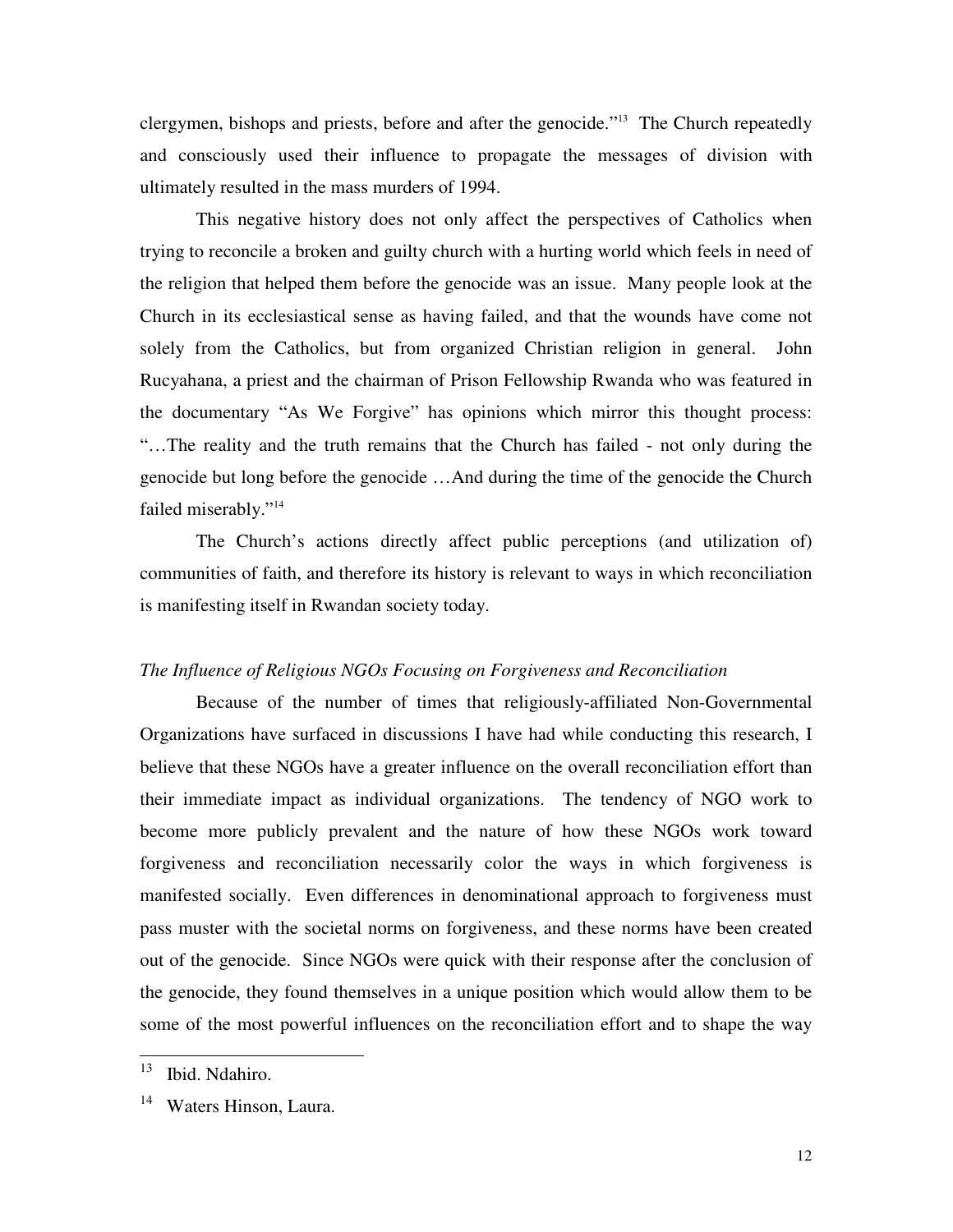reconciliation programs grew out of the crisis. Because they were the first groups who could effectively lead large groups of people toward a particular method of reconciliation, the forgiveness norm appears to have become that of the NGOs.

 The impact if NGOs is relevant to the topic of reconciliation not only for its obvious impact, but because we cannot look at the effectiveness of forgiveness on a larger scale without knowing which factors have shaped the ways it is taught. NGOs and the theological perspective from which they work, combined with the fact that the Rwandese government depended heavily on them immediately after the genocide, have shaped the societal norms and expectations for how forgiveness is practiced, even outside the communities of faith which have shaped those norms.

#### *Other African Manifestations of Religion and Reconciliation*

 One important example of the role of organized religion and faith-based community in reconciliatory efforts is made manifest in Sierra Leone. Though the religious efforts and reconciliation techniques differed from Rwanda's in the fact that the majority of the population was Islamic (60%) and that the nation employed the use of a Truth and Reconciliation Commission, the religious impact was similar.<sup>15</sup> In the wake of a bloody civil war caused by the fight for control of the country's diamond wealth, victims of mutilation and families of the 75,000 people who were killed desired to move on with their lives.<sup>16</sup> Their pressing needs were not going to be met by vengeance, but by being able to move on. Sierra Leone was not going to hand out "forgiveness on a silver platter," as it had to be earned with honesty and admittance of one's crimes.<sup>17</sup> The project

http://www.allacademic.com/meta/p\_mla\_apa\_research\_citation/2/5/3/5/0/p253504\_inde x.html. (accessed November 22, 2010).

<sup>16</sup> De Sam Lazaro, Fred. *"Sierra Leone: Truth and Reconciliation"* from 'Religion & Ethics News Weekly.' 619 (2003), http://www.pbs.org/wnet/religionandethics/week619/cover.html. (accessed November 22, 2010).

<sup>15</sup> <sup>15</sup> Graybill, Lyn. *"Religion and Reconciliation in Sierra Leone"* from 'all academic research.'  $(2008)$ ,

<sup>17</sup> Ibid. De Sam Lazaro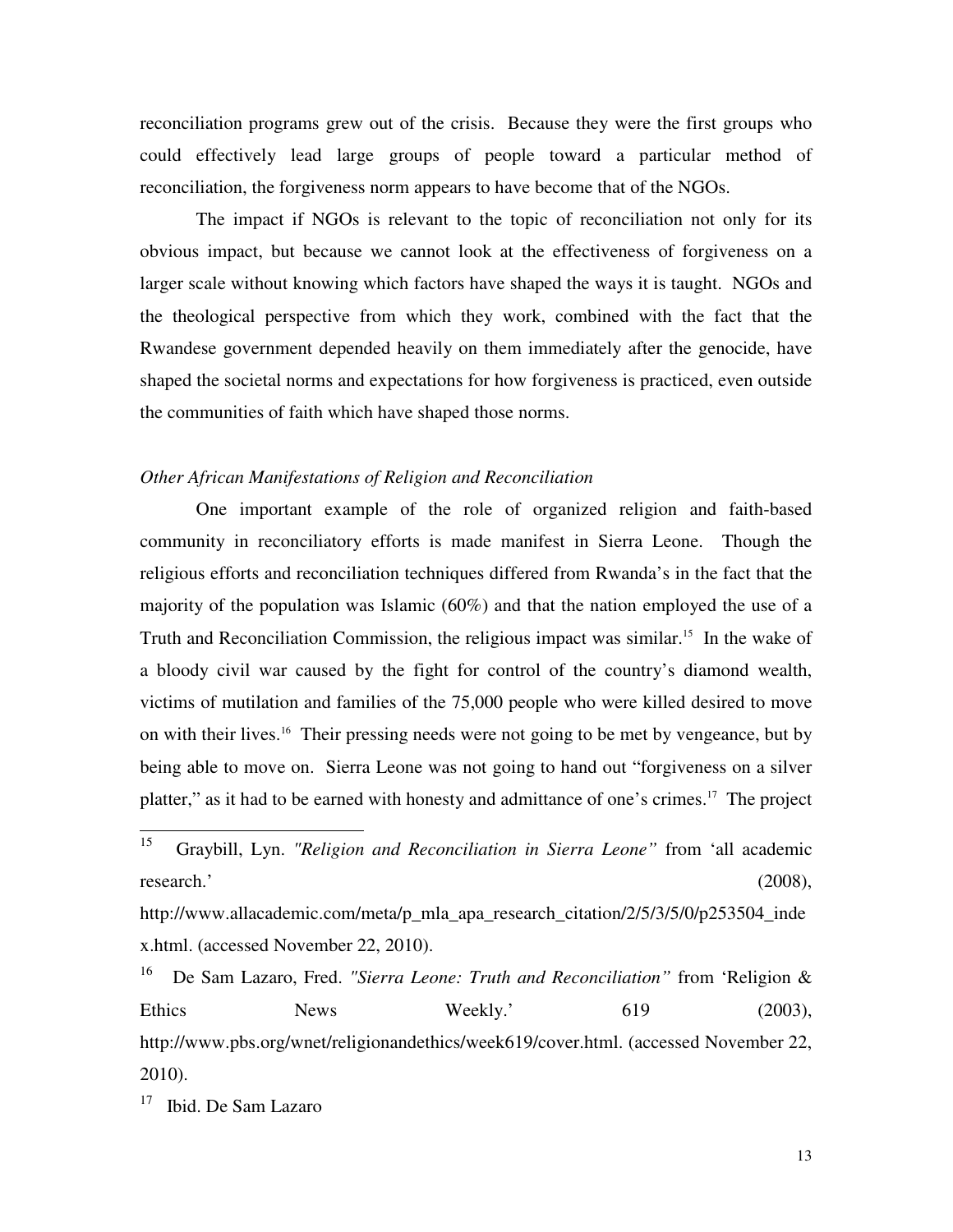is influenced heavily by religious leaders, and therefore carries the weight of their doctrine in the TRC. This style of reconciliation has even set a precedent for the role of faith communities in other countries such as East Timor.<sup>18</sup>

 An earlier and more well-known example of religion, forgiveness, and reconciliation (upon which Sierra Leone's TRC was based) is the Truth and Reconciliation Commission of post-apartheid South Africa. "In contrast with other truth commissions, the TRC was led by clerics rather than lawyers and judges, and the TRC's approach to reconciliation was shaped by and imbued with religious content."<sup>19</sup> The religious nature of the reconciliation toward which South Africa strove set the bar high for religious reconciliation in places like Sierra Leone and Rwanda. The religious efforts did not end in South Africa with the conclusion of the Truth and Reconciliation Commission, however. Theological efforts continued into the sphere of individual faith communities, manifesting a new movement to keep religion a viable option for peace and community in Public Theology.

 Public Theology seeks to reconcile God to the world after a wounded public had lost faith. It considers "the public nature of God's love for the world, the public rationality of this love, and the public implications of God's love for the world."<sup>20</sup> South Africa saw a need not just for religion to influence the justice process, but for theology to prove itself to the people of its nation once again and for that religious thought to permeate the national consciousness. If love and forgiveness could be the doctrine of the entire community, perhaps South Africa could not only heal but prevent this from happening again.

 A background knowledge base consisting of other examples of religious reconciliation after violent conflict in Africa is important because it helps to establish the relevance of the idea. Faith seems to be where people first turn to for reconciliation when they find themselves in such hopeless situations, and so we must explore faith-based

 $18\,$ <sup>18</sup> Ibid. De Sam Lazaro

<sup>19</sup> Spong, Bernard. *Religion and Reconciliation in South Africa*. 1 ed. Audrey R. Chapman. West Conshohoken: Templeton Foundation Press, 2003.

<sup>20</sup> Koopman, Nico. "Some Contours for Public Theology in South Africa." *International Journal of Practical Theology*. 14, no. 1 (2010): [123-138].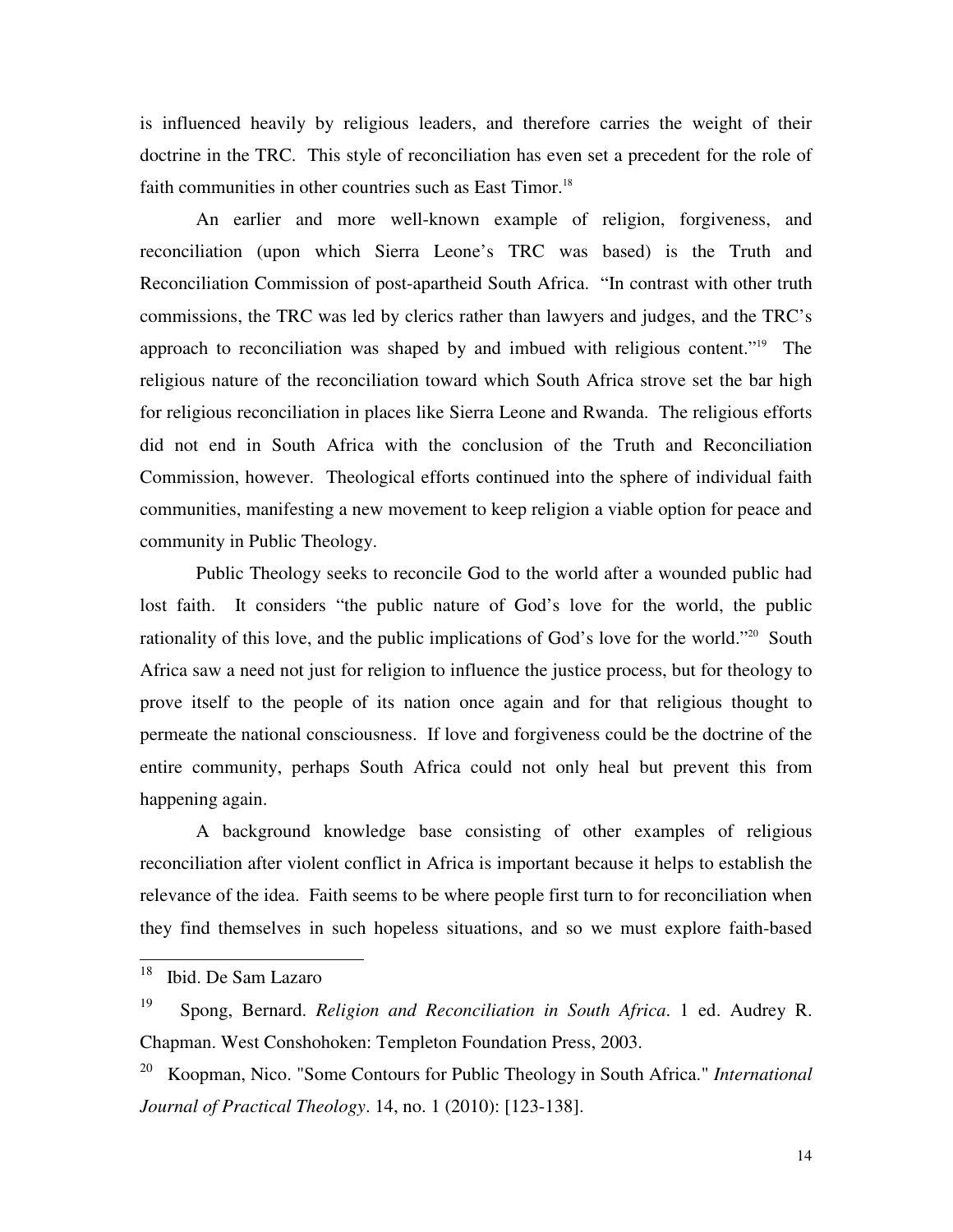reconciliation as a viable option for peace-building. These two examples prove that there can be successful faith-based reconciliation efforts, and this gives validity to Rwanda's attempt at the same end.

#### *General Forgiveness and Reconciliation Doctrine: Catholicism*

Catholicism is the most widely practiced religion in Rwanda.<sup>21</sup> As such, it holds a place of great influence and high regard in Rwandese society. As a result, perceptions of forgiveness, reconciliation, atonement, and justice as perceived by the greater population have influenced the way Rwandese public consciousness functions. There are even parallels between the way Gacaca is run and Catholic forgiveness doctrine regarding guilt and truth-telling. Catholicism views forgiveness look to Matthew chapter six in the Bible where Jesus states that God will forgive a person if he or she is able to forgive others.<sup>22</sup> As one Catholic author declares, "That's it. You have to forgive if you want to be forgiven."<sup>23</sup> This kind of forgiveness doctrine tends to suggest that forgiveness by Catholics is a self-motivated action, allowing one to feel that he or she is 'in the clear' regarding his or her own forgiveness before God. Could a Catholic forgive with altruistic intentions? Can anyone do so, or is forgiveness necessarily always self-preservation in either the heavenly or psychological spheres? In Catholicism it seems that there is a definite possibility that forgiveness is driven by a higher concern for one's own eschatological safety.

 Catholicism maintains that when sins "are committed against us, it raises the question of forgiveness, since Jesus made it clear that we must be willing to forgive."<sup>24</sup> Even so, Catholicism admits that forgiveness is not the end-all remedy to a soiled relationship like the ones which have been created by the events of the genocide.

<sup>21</sup>CIA World Fact Book 2001: https://www.cia.gov/library/publications/the-worldfactbook//fields/2122.html?countryName=Rwanda&countryCode=rw&regionCode=af&# rw

<sup>23</sup> Akin, Jimmy. "Limits of Forgiveness." *This Rock*. 14. 7 (2003),

http://www.catholic.com/thisrock/2003/0309bt.asp. (accessed November 22, 2010).

 $24$  Akin, Jimmy.

<sup>&</sup>lt;sup>22</sup> Matthew 6:14-15; full text in Appendix B, reference 12.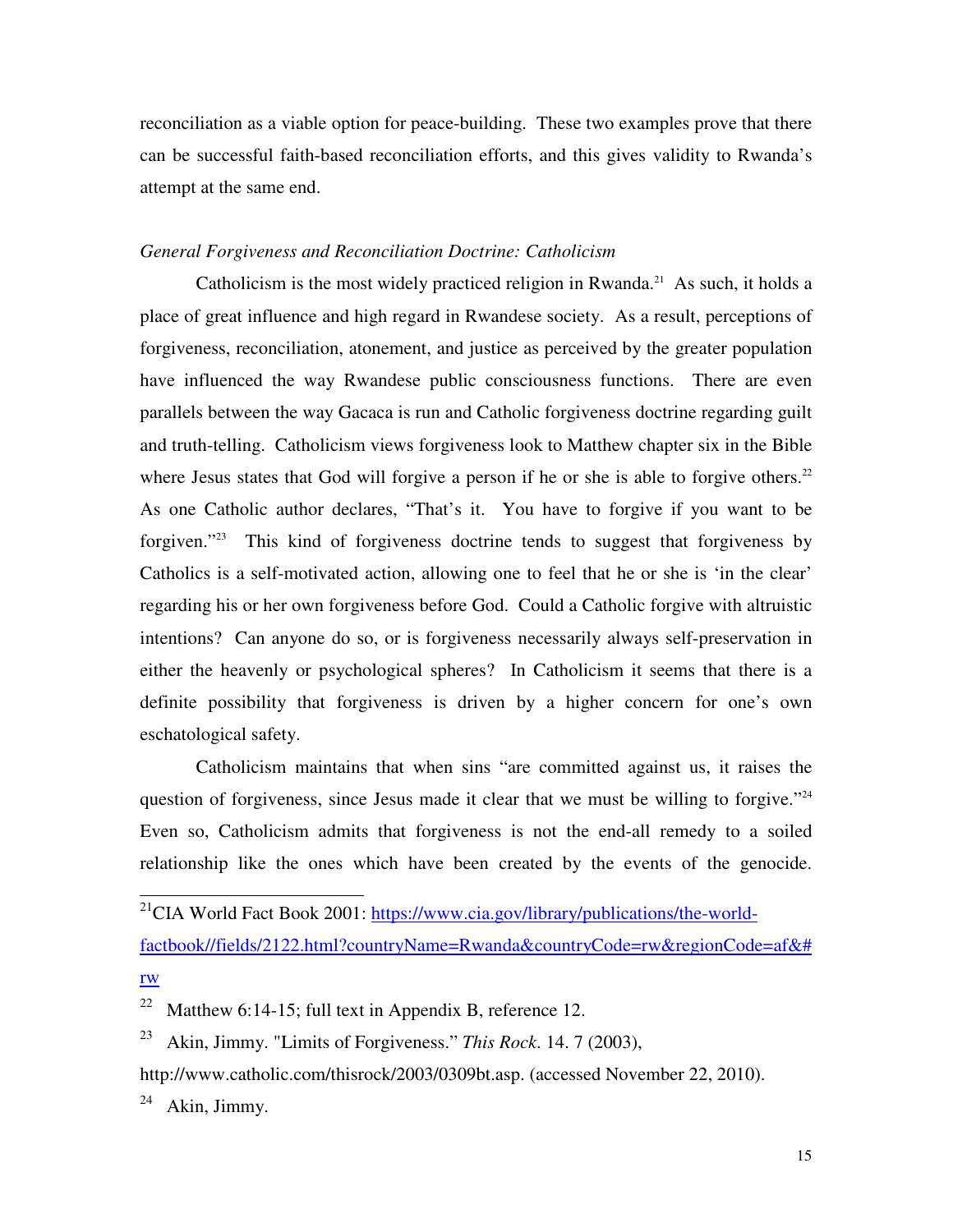"Forgiveness thus does not mean treating someone as if they had never sinned. That would require us to let go of our reason as well as our anger."<sup>25</sup>

 Catholicism also acknowledges that admission of guilt is an essential part of the forgiveness process, and therefore reconciliation. The denomination's perspective on God's sense of forgiveness colors the perspectives of those who practice religion, and it is here that we can see parallels in Catholic forgiveness doctrine and the practice of Gacaca courts. An excerpt from the Catholic periodical, "This Rock" references Luke 17 and teaches that "If someone isn't repentant, you don't have to forgive him…[In terms of God,] not everybody is forgiven…If God doesn't forgive the unrepentant, and it is not correct to tell people that they need to do so, what *is* required of us?"<sup>26</sup>

 The author encourages Catholic Christian believers to allow themselves to be angry and to wish for punishment as a catalyst toward good influence on the offender, but its ultimate goal in forgiveness is to hope for repentance. Without repentance, the person in question does not deserve or receive forgiveness from God, and likewise those who would bestow forgiveness upon said offender would not be required to. Forgiveness in Catholicism is earned and granted, not given as a free gift.<sup>27</sup> In a similar way to this discussion on forgiveness as practiced with commonplace sins between one another, Gacaca has employed a similar strategy of forgiveness. People who have "sinned" in the genocide are brought to fully account for their sins and are shown mercy if they repent of them and admit that what they have done is terribly wrong. However, if the perpetrator is not repentant or denies any wrongdoing, the mercy falls less lavishly upon him. In order to receive forgiveness from Rwanda, as in Catholic doctrine, one must ask for forgiveness and mercy.

 The preceding theology is accepted as doctrine, but what is Catholicism's forgiveness as practiced on the ground here in Rwanda, and how, besides indirectly through Gacaca, is this thought implemented?

## *General Forgiveness and Reconciliation Doctrine: Seventh Day Adventism*

 $27$  Ibid Akin.

<sup>25</sup> Ibid. Akin.

 $26$  Ibid Akin.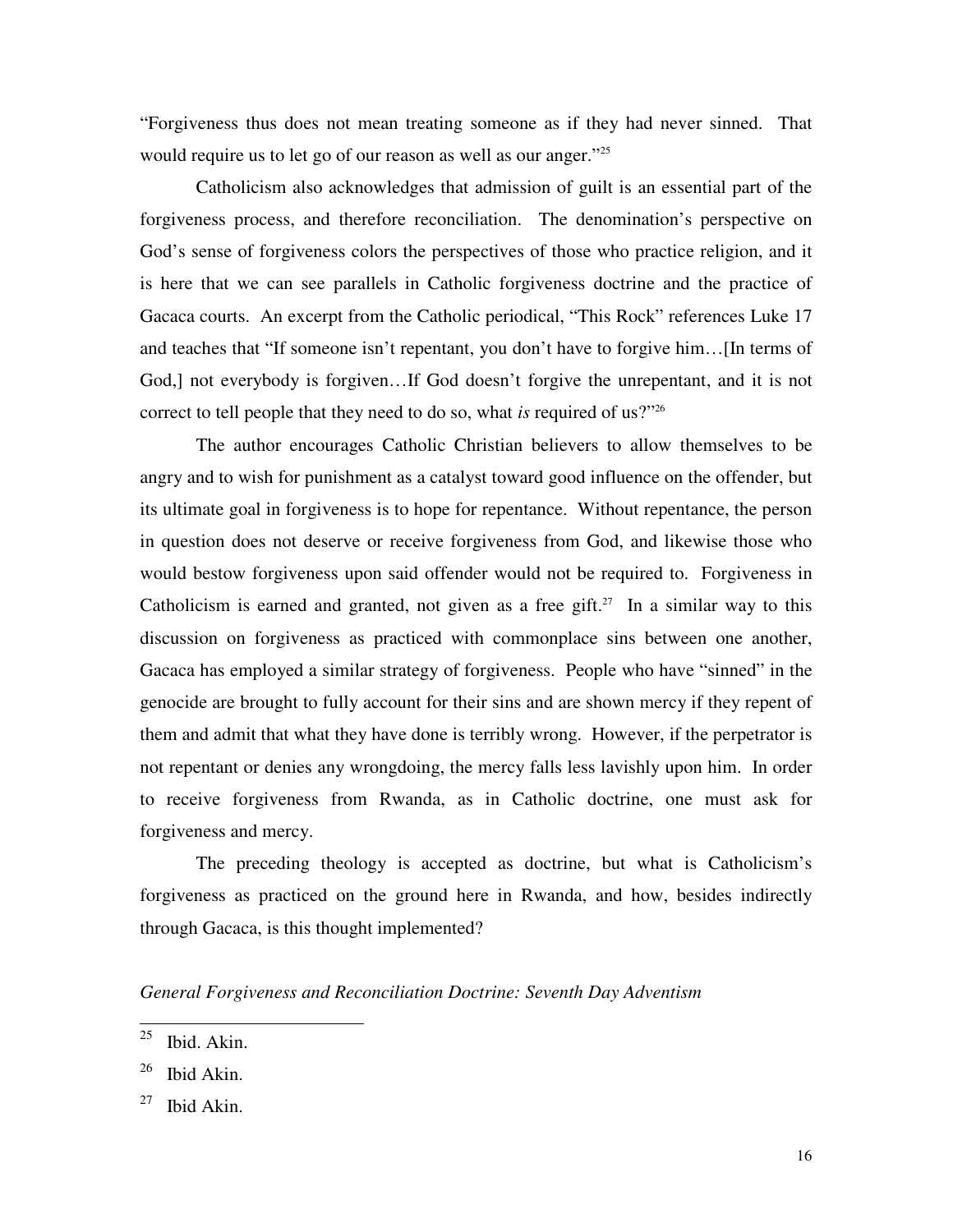Seventh Day Adventism plays a dominant role in many parts of Rwandan society. In order to examine how Adventists view forgiveness and reconciliation, one must first study how this denomination believes that God and Humanity relate to one another. For Adventists, the Bible and what it says about divine-human relations colors every human interaction in the same way.

 Adventists believe that the Bible is a roadmap which, when followed correctly, will set believers on the path to 'heaven.'<sup>28</sup> This is relevant because it shows, according to Adventist doctrine, that God is willing to work with humanity to get it to a place where it can represent an accurate and living depiction of the "character of God."<sup>29</sup> God's love is personal to each individual and sin is seen as something which separates humans from being perfect representations of God, thus inhibiting humanity's ability to stand in full benefit of the love of God.

 Sin, therefore, must be dealt with by the individual. When one fully admits the responsibility of his or her follies and wants to repent (that is, to become transformed into a more accurate representative of God's character at work in the world), the salvation and the absolution that is always available begins to have an effect on said believer. Though humanity "doesn't have to be 'good' for [God] to accept" it, there is an essential element of personal transformation that must occur if this salvation is to be fully obtained. This happens through the personal choice of "accepting [God's] promise" cognitively and changing one's behavior (or, as some believe, allowing one's behavior to be changed by God) to match the beliefs which should dictate one's actions.<sup>30</sup>

 This denomination operates on an emphasis of love and forgiveness based on particular verses in the New Testament which do not abolish the laws of the Old Testament, but instead place particular importance on two of them. The Gospel of Mark in its twelfth chapter describes Jesus' proclamation that there is nothing more important for a follower of God to do than to acknowledge that there is only one God and to love that God, and then to, as a result of that love, bestow love upon your neighbors as it has

 28 *Beliefs*. www.Adventism.org. Accessed 24 November 2010.

 $29$  Ibid. Adventism.org

 $30$  Ibid. Adventism.org. Paragraph heavily dependent.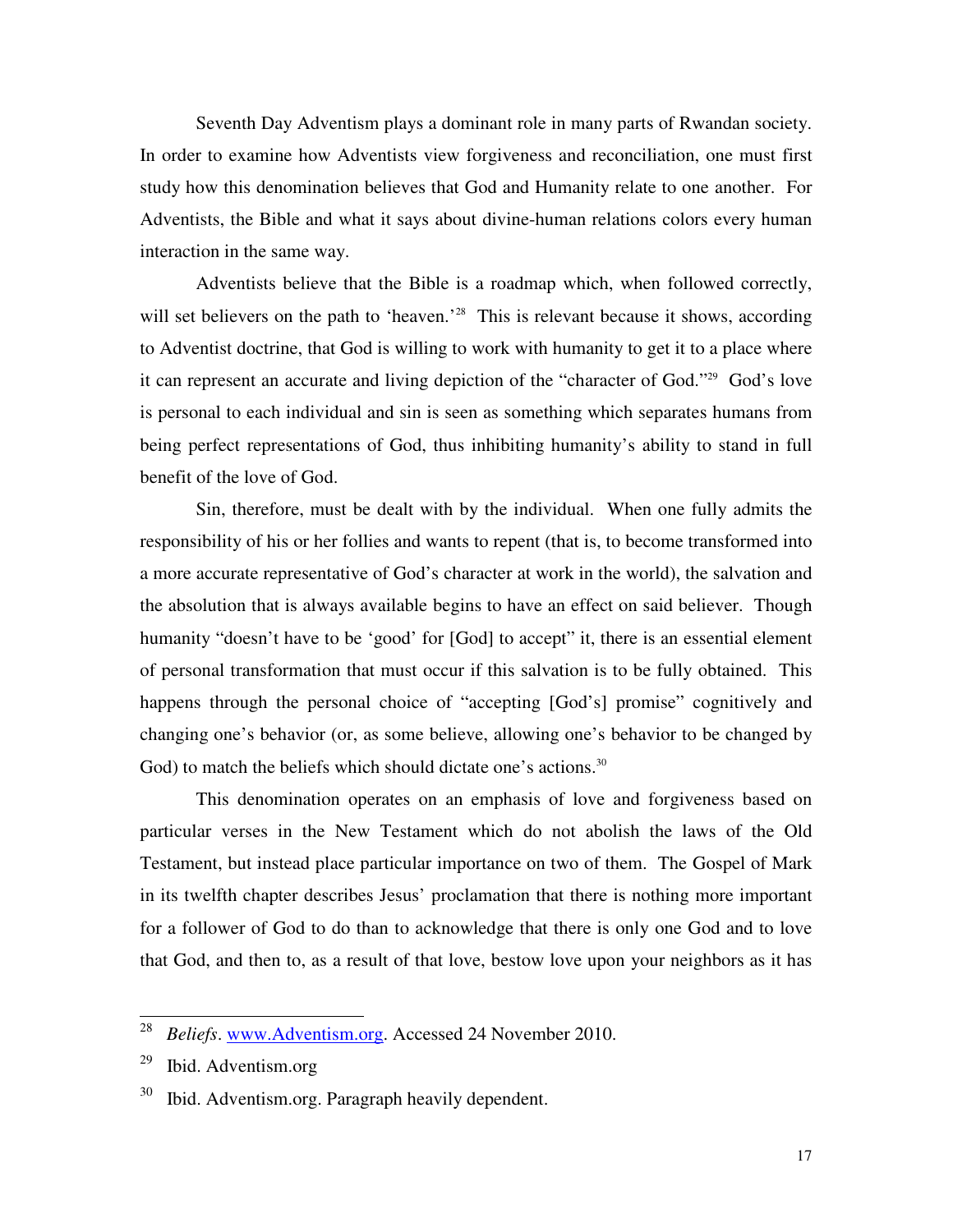been bestowed upon you.<sup>31</sup> It is this commandment that Adventists look to when discerning how to interact with their fellow humanity and how to make manifest the tenants of their faith.

 One recurring theme in the faith and doctrinal statements made by the Adventists revolves around the sense of community and personal relationship, both with God and between people. The belief that God loves unconditionally and requires only effort as in a relationship to bestow the love that God is willing to give breeds the attitude that we as humans in communion should treat one another as such. This raises the question of the effectiveness of forgiveness that does not necessitate an apology or an admission of guilt between non-divine beings in order for love and forgiveness to be deserved.

#### *General Forgiveness and Reconciliation Doctrine: Pentecostalism*

 The Pentecostal church practices its theology in the more current and charismatic style of the modern-day Protestant Church and is less a specific denomination than a philosophy that permeates several different types of congregations. Pentecostalism is manifested more accurately within Rwanda as a denomination, and as such is one of many denominations of its kind, but is one of the most-commonly practiced of its type within Rwanda.

"Pentecostalism is a form of Christianity that emphasizes the work of the Holy Spirit and the direct experience of the presence of God by the believer."<sup>32</sup> It emphasizes the importance of having an emotionally-charged, 'Spirit-filled' experience where the believer is influenced directly by the Holy Spirit. The emotional emphasis placed on the practice of this religion filters down into the way it sees transformation, repentance, and forgiveness.

 Transformation occurs when the believer makes the conscious and public choice to 'invite Jesus' into his or her own heart, thereby invoking the power of the Holy Spirit and thus acquiring the ability to live within the parameters of a Christian lifestyle.<sup>33</sup> This

http://www.bbc.co.uk/religion/religions/christianity/subdivisions/pentecostal\_1.shtml

 $31$  Mark 12:28-31; full text in Appendix B, reference 16.

<sup>32</sup> *BBC Religions.* online database.

<sup>&</sup>lt;sup>33</sup> Ibid. BBC Religions.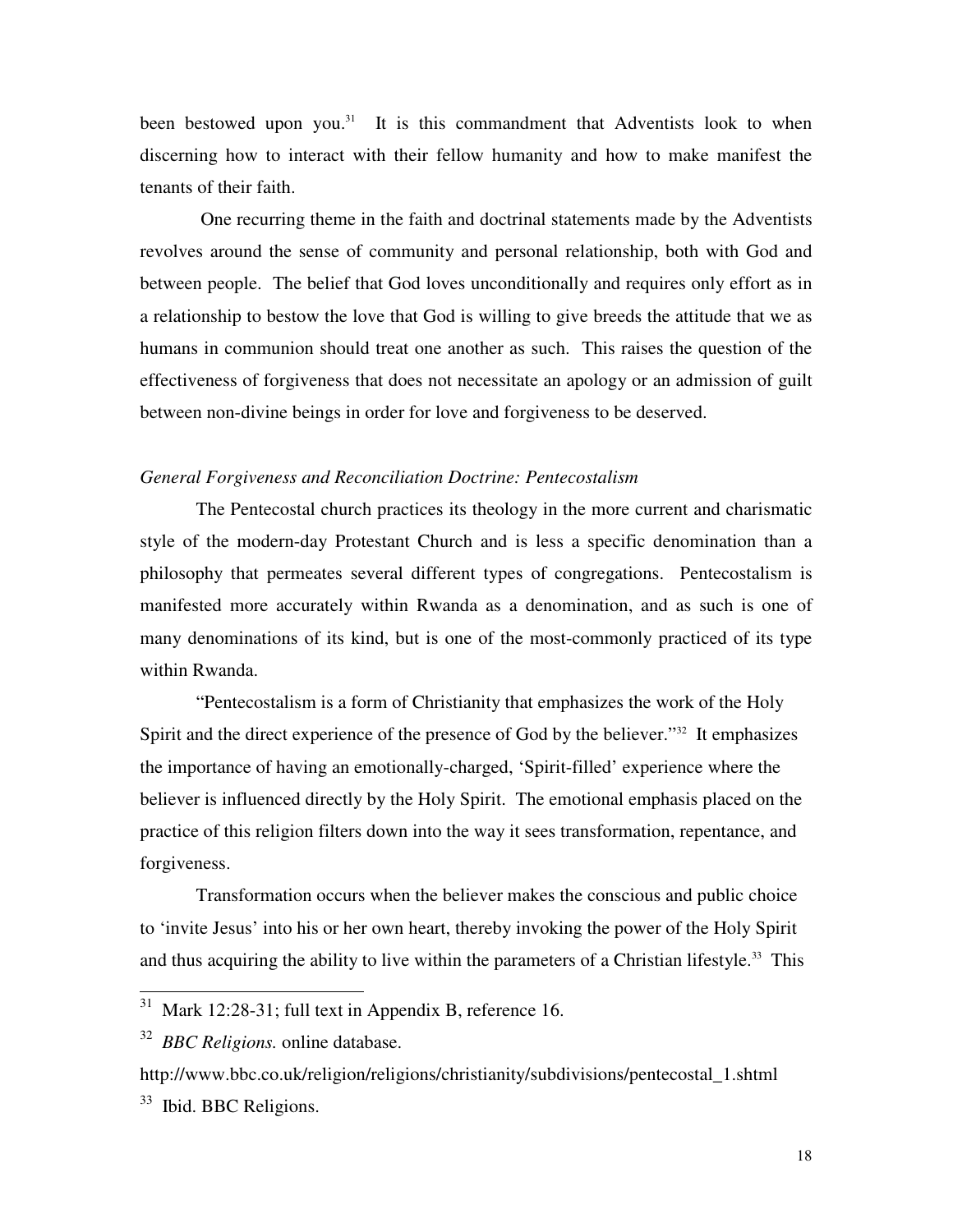is relevant because of the way repentance has been practiced here in Rwanda. If someone is able to transform into a new person through repentance, then there should be no excuse for him or her to commit the same sins. This provides those who subscribe to this view some comfort, as they believe that the Holy Spirit has transformed them and, having been changed by the power of God, they are now unable to commit the same atrocities as before.

 Forgiveness is also something which is viewed to be God's job in relation to humans, and therefore a secondary responsibility of humans. If God has forgiven a perpetrator because he or she has confessed their sins and repented, then they are members of the faith body and are no longer subject to the spiritual ramifications of their actions.

 The members of these faith communities are bound to one another by their belief that "a person is sanctified when their life is dedicated to God and they are…born again to Christ through the Holy Spirit and turn away from the bad behaviours and thoughts of their old life."<sup>34</sup> There is a communal sense of the experience of God, and so when this transformation happens, the community accepts the person as having been inducted into their life together.

 The Pentecostal church looks at this transition as an ongoing dedication of one's life to God, and this process may be interpreted in terms of forgiveness as well. Though the perpetrators are accepted into the community and forgiveness has been granted, the process of reconciliation of that perpetrator to God and to the survivors is an ongoing process. The process of redemption is less of a one-time event and more of a one-time commitment to the process.

 The evaluation of these denominations and their beliefs on forgiveness and reconciliation as well as repentance provides the opportunity to observe their actions and behaviors as having come from a specific spiritual framework.

#### **Methodology**

-

#### *Introduction to Methodology section:*

This section will justify the methods I used in my research and will explain my

<sup>&</sup>lt;sup>34</sup> Ibid. BBC Religions.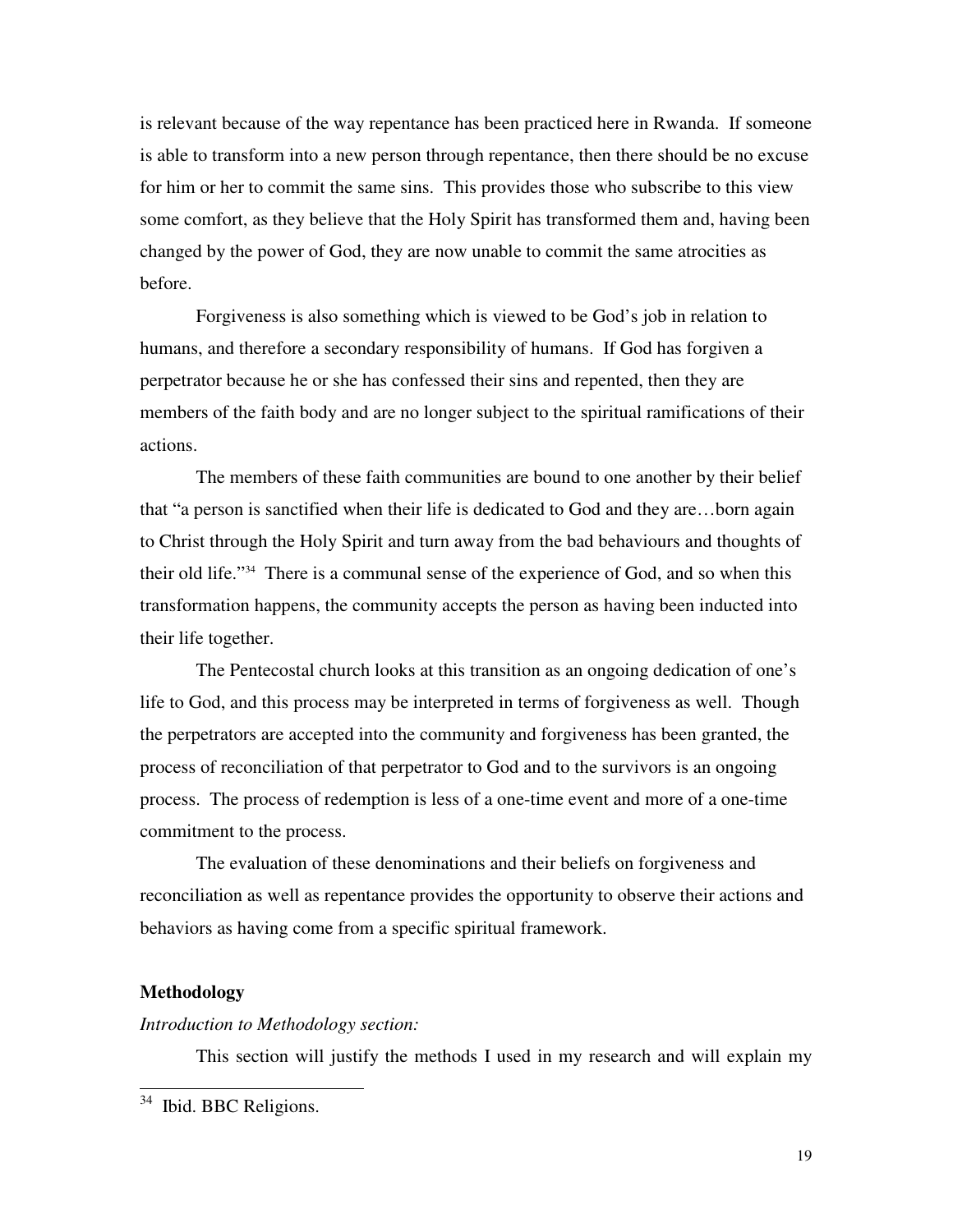reasoning for using these methods. First, it will explain how my interviews and literature review were conducted and why I chose to conduct them in such a way. Second, it will reflect on my identity as a researcher and provide perspective on why I wanted to research this particular topic, as well as explain what may be slanted views on certain aspects of the information I gathered. Finally, this section will assess the obstacles and challenges that stood in the way of my research.

#### *Interview Methodology:*

 I chose to interview people who hold leadership positions within or are members of the three most common denominations of Christianity practiced within Rwanda. The most commonly practiced divisions of Christianity practiced in the country are as follows, in order from most common to least: Catholicism, Seventh Day Adventism, and Pentecostalism. To get an idea of how the majority of the population feels about forgiveness and its role in reconciliation, I needed to first discern which denominations are most relevant and have the most influence on reconciliation as a whole.

 I interviewed a woman from my host family's church, a Seventh Day Adventist congregation in Kimihururua, in order to attain her perspective as a layperson within her religious community. I wanted to hear her interpretation of her denomination's forgiveness theology and how she chose to manifest that theology in her life as someone whose personal history necessitated an effective forgiveness philosophy.<sup>35</sup>

 I also interviewed a woman who subscribed to the Pentecostal denomination because she lived in my neighborhood and often came to my host family's house for visits. I knew her well enough from spending time with her that I could ask her some personal questions about how she was affected by the genocide, how she chose to put into practice her beliefs on forgiveness, and her thoughts on what could be done better.<sup>36</sup>

 I chose these two women because of their personal histories that made the practice of forgiveness and the space in which to practice it in their communities relevant. Among several people who were willing to talk with me, I chose these women in part specifically because of their gender. The Church has historically been a male-dominated

<sup>&</sup>lt;sup>35</sup> "Annette" personal interview. December 2010.

<sup>&</sup>lt;sup>36</sup> "Mary" personal interivew. December 2010.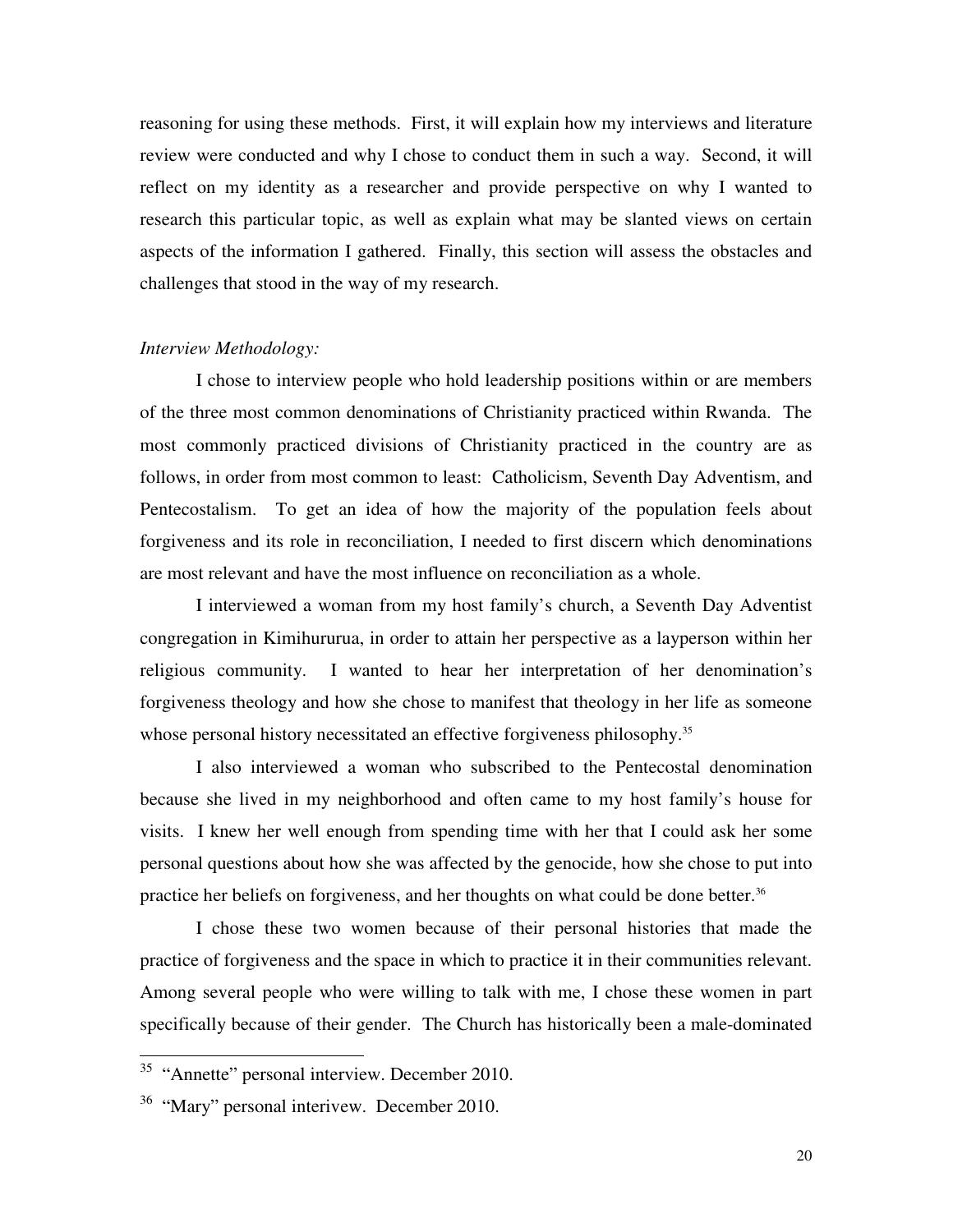organization: the theology written by men, the leadership positions occupied by men, and the way a congregation manifested its teachings decided by men. I thought, especially in Rwanda where there always seems to be one group feeling oppressed by the other (for the purposes of this paper, the oppressed group being those who may not be able to forgive), that I would give women specifically the opportunity to be the mouthpieces for their faith.

 I asked these two interviewees questions about their involvement in the church to assess how much the church mattered to them personally, their feelings on forgiveness (and in relation to their denomination of subscription), their thoughts on reconciliation between the Church and its parishioners as well as Rwanda at large, and their assessment of the importance of Religion in post-genocide Rwanda. I also unintentionally found themes of social pressure and governmental influence in both of their interviews, which led to my further research on political space and the history of the Church's role in creating Rwanda's hyper-structuralized society.

 To balance out perspectives with different interviews from different levels of authority in the Church and reconciliatory organizations, my other two formal interviews were with men who had more influence because of their offices. My advisor, Dr. Paul Rutayisire, gave me the contact information of these gentlemen, and they were more than willing to meet with me.

 The first of the two interviews of this sort was with a man who had, until the day before I interviewed him, been an employee of the Council of Protestants in Rwanda. He was associated with this consortium through his Presbyterian Church, but shared less with me about his denomination's own theology, and more about his perceptions on the effectiveness of the space created by the government for forgiveness. His opinions were useful in discerning the efficiency of forgiveness doctrine, not because of his theological analysis but because of how he framed forgiveness in the environment in which it had been created.

 The second such interview was with a man who holds a position of authority in the Justice and Peace Commission. He helped to put some more perspective on the importance of creating an environment that is not only merciful for the perpetrators (for the survival of the country), but merciful as well for the survivors who have not only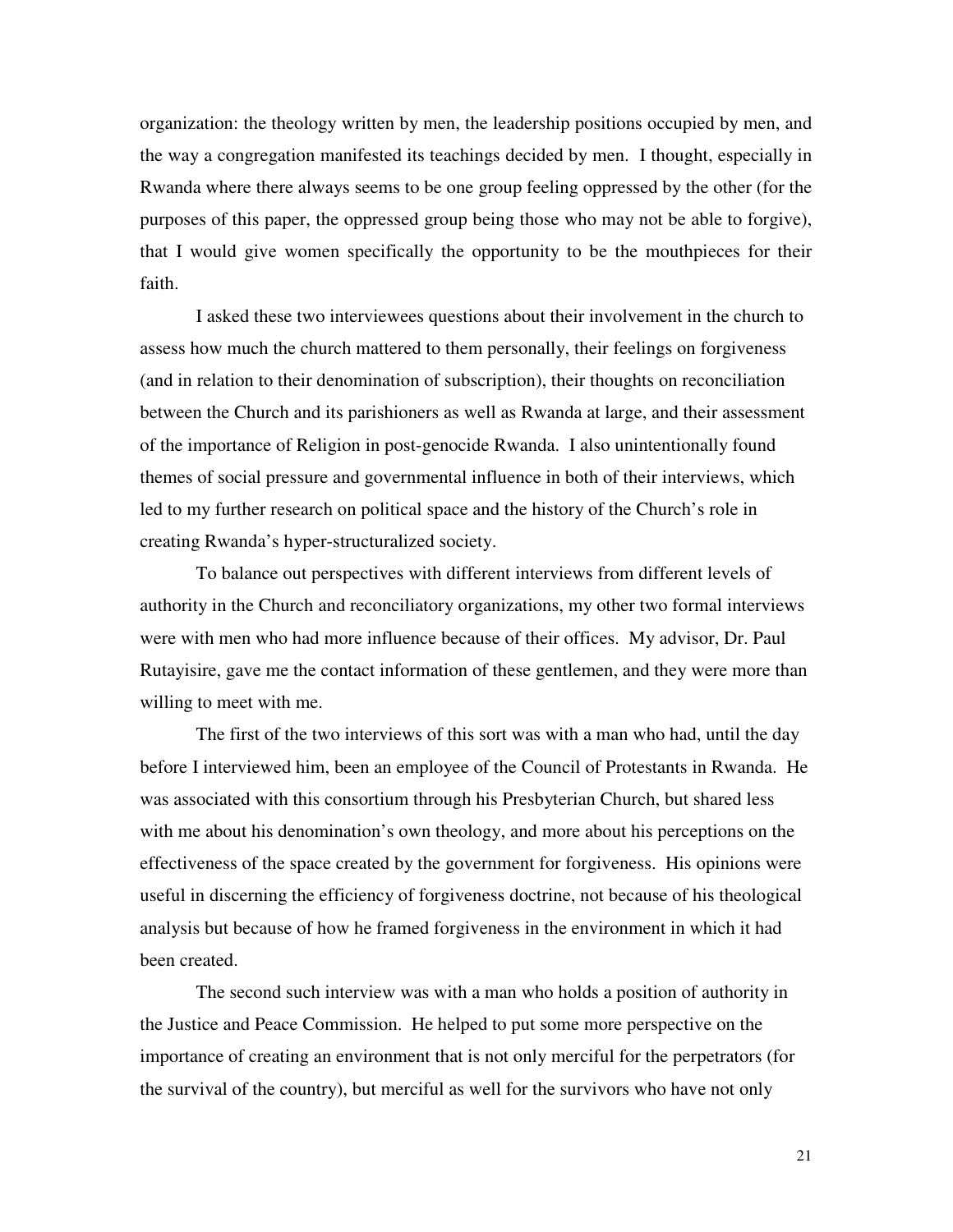been made to endure the horror of the genocide, but have been obliged to refrain from metering out justice themselves and to actively move the country forward using Christian-style altruistic forgiveness philosophy. He was also helpful in painting a picture of the motives which people use to forgive and which methods of forgiveness implementation are the most fair and the most effective.

#### *Research Method Justification*

 I chose to utilize personal interviews in lieu of focus groups because of the nature of reconciliation. Though Rwanda's community at large has adopted forgiveness as a social norm and continues to work to perfect its practice, the successful reconciliation of the entire country is not possible without the success of individual forgiveness interactions. Large-group forgiveness is not only impossible, but irrelevant without the forgiveness being achieved within individual interactions between perpetrators and survivors. I did not use focus groups because I wanted an environment for sharing that was not colored with societal norms on forgiveness that may have been shaped by differing denominations, as well as a place which was welcoming and open to facilitation of sharing personal and painful details of the genocide and the subsequent forgivenessthought-process.

 My interviews yielded many things that I expected they would, such as traditional doctrine, personal stories, honest descriptions of how the interviewees saw fit to employ forgiveness, etc; they also yielded several other things which I did not expect, such as a picture of forgiveness as a social norm to which Rwandese are pressured to conform, and a notion of forgiveness as a force which is influenced by the government, among others. These new considerations led me in several different directions with my literature review research.

 I needed a background section which would outline doctrinal basics of forgiveness and reconciliation without the influence of interpretation inspired by the genocide, so I went directly to the websites that are meant for public understanding of each doctrine. To get to the truth of how a denomination aspires to manifest its faith in the world and in human relationship, these websites are helpful. There is not usually a book of Biblical interpretation per each denomination, and so we are left, when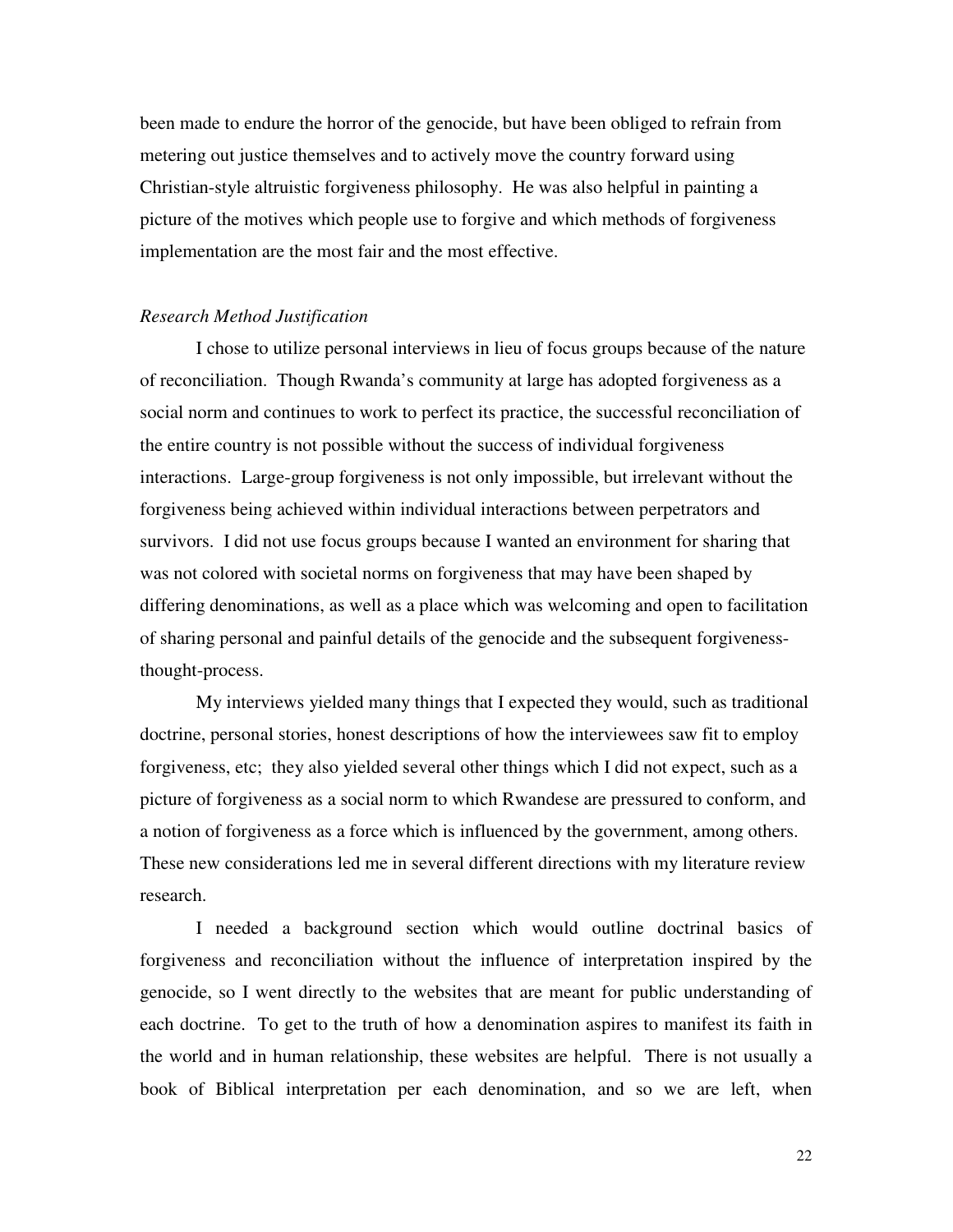examining the public effectiveness and the community trend (if the denomination's doctrine were followed perfectly, which is nearly impossible but the best we can do when speaking of religious groups), to examine the most public and often the most proselytizing records of dogma. In this technology age, websites have dominated the publicity efforts of the Church, and so websites became my primary source for general 'baseline' denominational theological doctrine. This method was very effective as far as getting a background of what each denomination considered to be the ideal manifestations of its faith. Of course each congregation differs in its practice of its denomination's faith declarations, but it is helpful to get a sense of what the Church's active goals are ideally regarding its involvement in reconciliation and forgiveness education when talking to a person who may have more power or influence over the process which congregations will actually carry out.

 My interviews prompted me to explore the history of the Church, which I found to be intricately intertwined with the history of Belgian colonialism in Rwanda. By discovering just how far-reaching the Church's influence has become in Rwanda, I was led to investigate the ways in which that influence manifested itself. This brought about the ideas of a history or hierarchy, power struggles, and structuralism. I needed to investigate this influence because it created the Rwanda we have today. The environment to which something like forgiveness doctrine is born necessarily colors the ways in which it is finally manifested.

 These methods worked well, though I would have liked to interview several more people and maybe even try a focus group to observe whether or not there truly exists social pressure to utilize forgiveness in a certain way.

#### *Role of the Researcher*

 My role as a researcher played a large role in my interviews and in the way in which I researched, both to my awareness and subconsciously. There were several factors which influenced the way I read articles, the way I viewed certain denominations and their beliefs, and the way I interacted with people. The fact that I am a female American Lutheran with a colorful religious history necessarily shapes the way I look at this project, and thus likely influences my findings.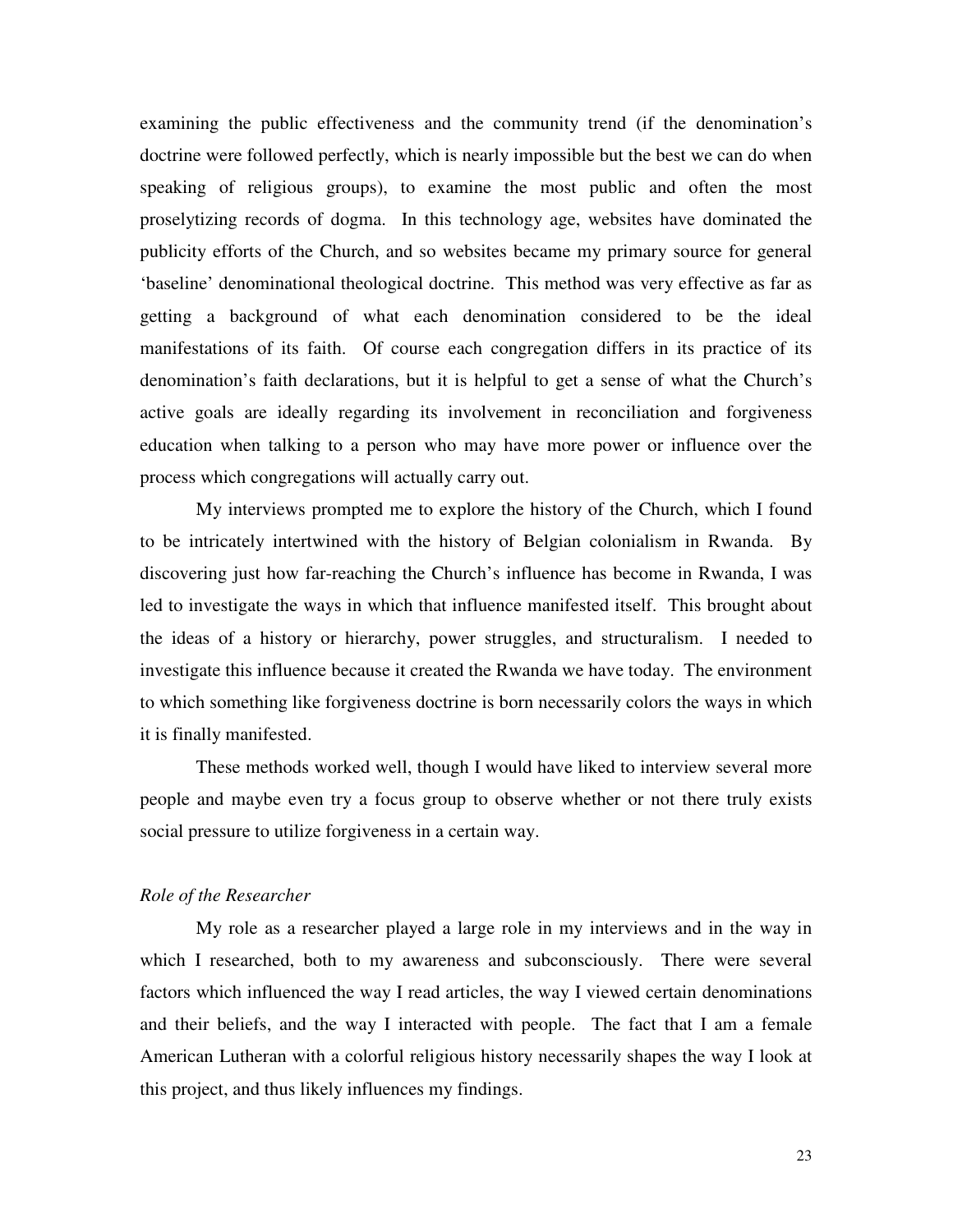As an American, I find it difficult (but possible) to wrap my head around the idea that an experience such as forgiveness or reconciliation would function communally. American culture (at least what I have experienced) has fostered within me a deep sense of individuality, so I have had to force myself consciously to adjust my perspective. I find it difficult to imagine that forgiveness is possible by individuals, but I have changed my mind after talking to people who have actively, because of their faith and other influences, been convinced that they are able to forgive the genocidaires who destroyed their lives.

 In America, religion tends to be a more individual experience, and thus a reflection of the overall spirit of our culture, whereas here everything is much more communal. Because of this communal spirit in Rwanda, the role of any aspect of its society is relevant not solely to the individual but is relevant to the community as a whole. This makes the country's policy of and tendency toward forgiveness (or at least the act of reconciliation for the survival of the society) as a group-guiding-force much more important to the survival of any smaller community, including those which are religiously affiliated. It is a technique of community survival and practice that, as someone who has grown up in a relatively personal and private society, I had not considered before. My American perspective brought me into this project expecting to find that forgiveness from human to human was impossible when the animosity between the two parties was caused by such an utterly terrible series of events.

 I was also expecting there to exist a motivation to move on and for a societal dismantling of Christian religious groups. I thought this would happen the way I would imagine it happening in America in the face of a similar event: people would shy away from Churches and faith-based groups because of a feeling of betrayal compounded with a sense of individual strength which need not be gleaned from interaction with others or with a sociological authority and peer pressure of sorts in regards to the adherence to and acceptance of religious forgiveness doctrine. I was incorrect in my assumptions because of the difference in styles between America and Rwanda in regards to cultural awareness and how individualistic (or not) the nations' societies are that I had not before considered.

 My views have been most importantly influenced by the fact that I am a Pre-Seminary religion major. As such, it is evident that I believe in the relevance and the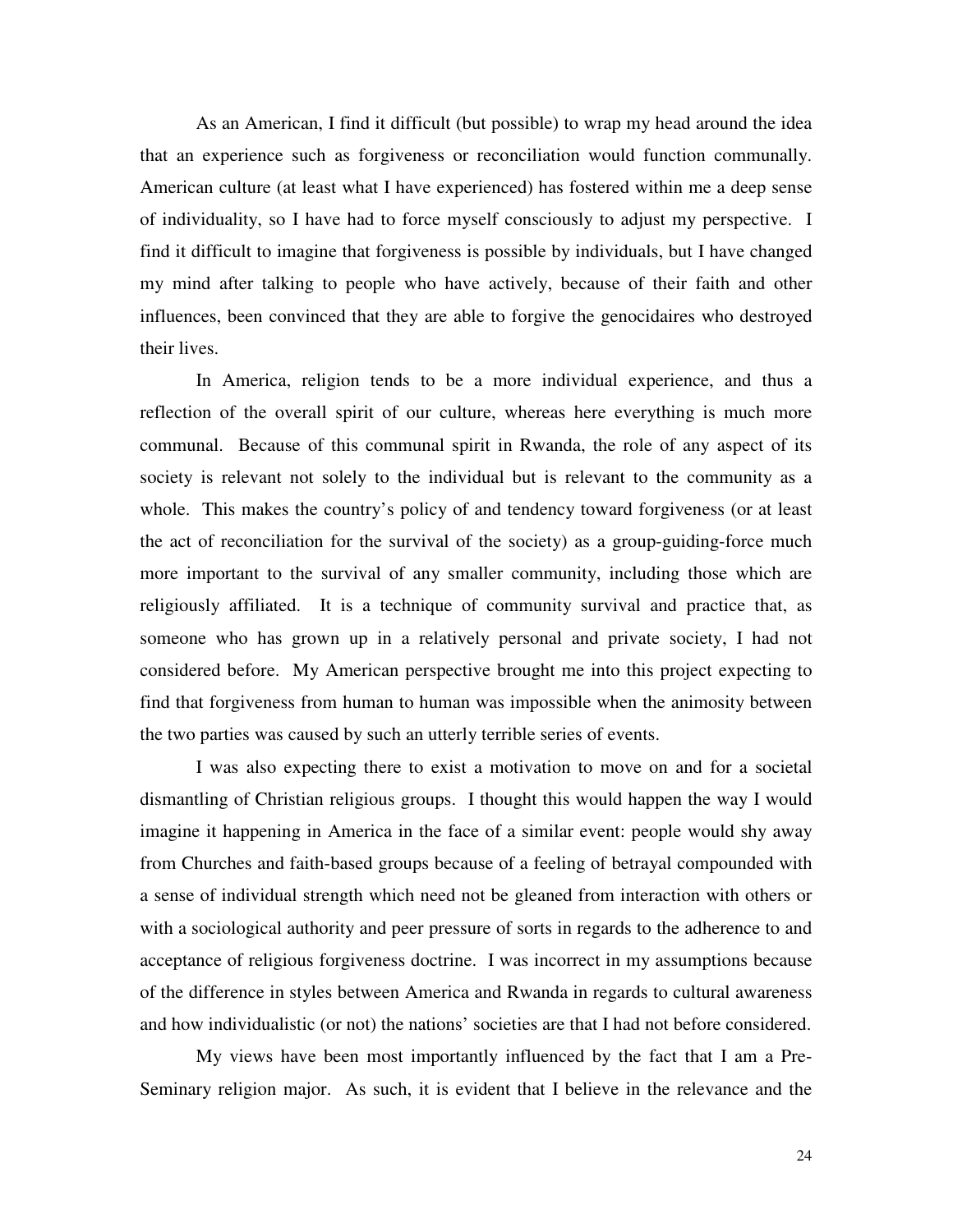beneficial nature of organized religion. I have experienced a strong, supportive religious community that has actively helped me through some hard situations. I have even experienced a smaller and obviously less-intense form of faith-based reconciliation within that community and seen it work well. I honestly believe that, given the right circumstances, religious leadership and its doctrines (no matter the denomination) can provide one of the best methods to peace building after conflict on a variety of degrees, including genocide. Studying religion for the past three years and preparing for four more plus a career in the field makes the conclusions that I find here infinitely more relevant to me than other topics concerning reconciliation; there's a strong possibility that I can put what I learn to use, and I plan to by working to create a space which is merciful for everyone involved in the conflict at hand.

 Probably the most important influence on my perspective and my role as a researcher is one which follows from my religious orientation, specifically my commitment to the Lutheran denomination. As per the Lutheran tradition's teachings, I believe that grace is a free gift given to everyone who hears the promise that this grace exists. This means, in regards to Rwanda's reconciliation for example, that though punitive actions may be taken, forgiveness would be given to perpetrators whether they asked for it or not. Forgiveness is viewed by my tradition as a spiritually-based cleansing of one's status before God, and so before humanity. In a similar vein, grace is a free gift to the survivors as well, regardless of how they would handle forgiveness. If a survivor reacted to a perpetrator with violence, forgiveness, hate, or love, in regards to God they would be in nothing but good standing. The law for Lutherans is an entirely different issue altogether. This theology would acknowledge the need for punitive action and restorative justice to make a human society function properly, but as far as eternal ramifications, there would be nothing but the acknowledgement that humans have no choice but to make terrible mistakes and that even so there remains nothing but love for them in every circumstance.

 This theological background made it difficult for me to look at certain denominations and viewpoints that arose in my research, such as forgiveness based on guilt or societal obligation. I had to examine my own perspectives and assumptions to ensure that I was not jumping to conclusions based on my own faith history and my own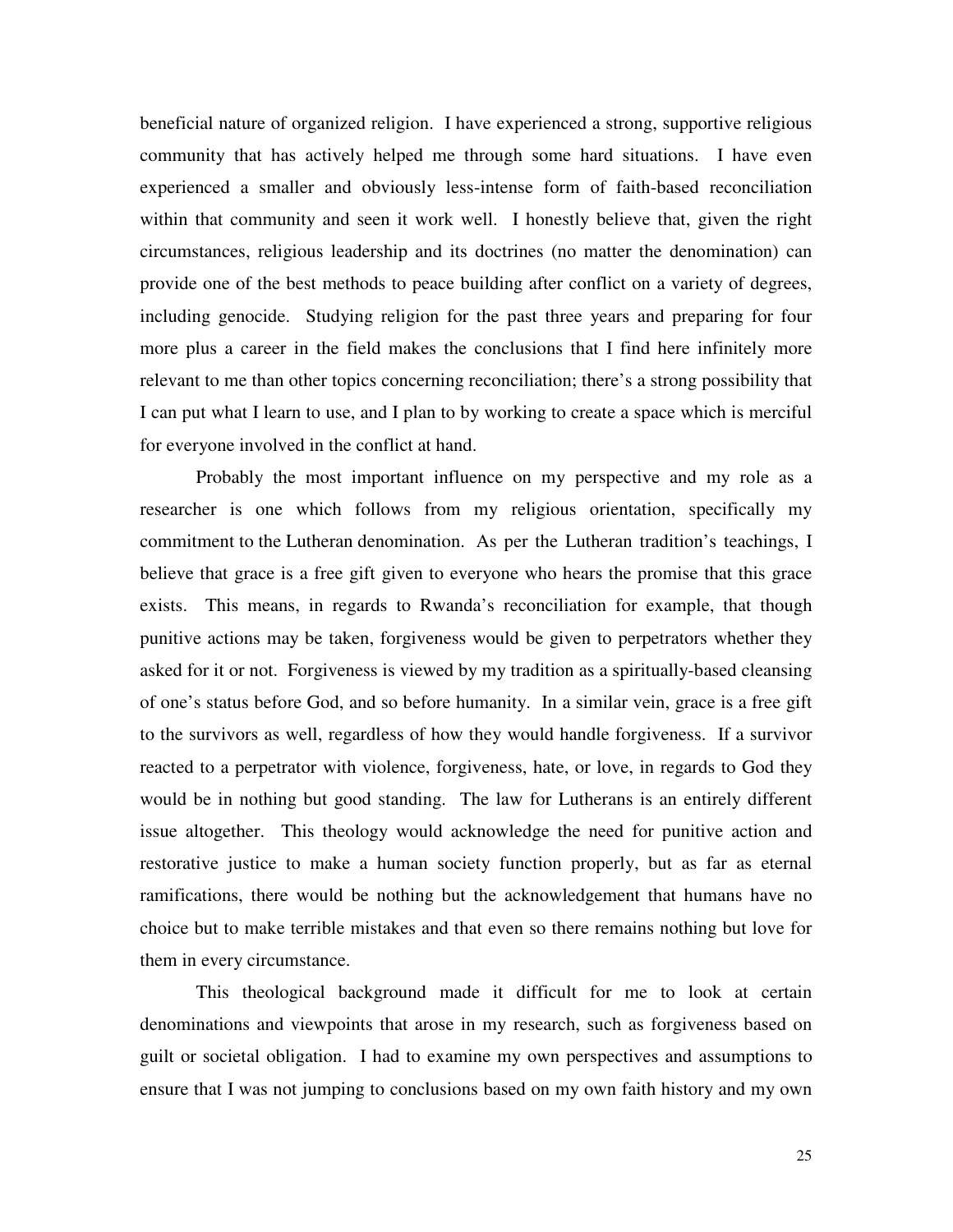life experiences. When I started to self-reflect on my own reactions, I realized that it was not so much the denominational differences that I had trouble coming to terms with, but that what was instead more upsetting to me was the notion that people here do not feel welcome to share their honest feelings about the genocide, perpetrators, and their abilities to forgive.

#### *Obstacles and Challenges to Data Collection*

 There were several challenges to this research project. One major obstacle for the two interviews with the women was the language barrier. I don't speak French or Kinyarwanda and my translator had some occasional trouble understanding how to convey messages without interjecting her own opinion or her own words for convenience of translation. Another language barrier was simply the definition of key terms. People define forgiveness differently according to their denominational beliefs, their life experience, their own abilities, and what they have been taught is correct as far as the practice of forgiveness by outside influences and social norms.

 The fact that for the two interviews regarding personal experience and history with the genocide I needed to delve into extremely sensitive material made it difficult to ask blunt questions and to get the answers I was hoping to get. Having to sidestep because of the threat of emotional harm to my interviewee made the interviews only slightly more awkward than I had anticipated, but I was able to circumvent the verbal and relationship stumbling blocks with sensitivity and ended up fulfilling my expectations with the interviews.

 I encountered another issue with sensitive material in researching the relationship between the Church and the social structure creation that ultimately contributed greatly to the genocide. Catholics especially are unwilling to speak with me about the role the Church itself and its leaders had in perpetuating the genocide, and furthermore why they feel responsible to help so fervently in the reconciliation effort.

 My interview with Jean Bosco helped to fill in the blanks left by the history of the Church and Belgium, but also presented a challenge when trying to decipher the true condition of political space for forgiveness and reconciliation. It was very clear to me from my interviews and from my research that governmental pressure is at least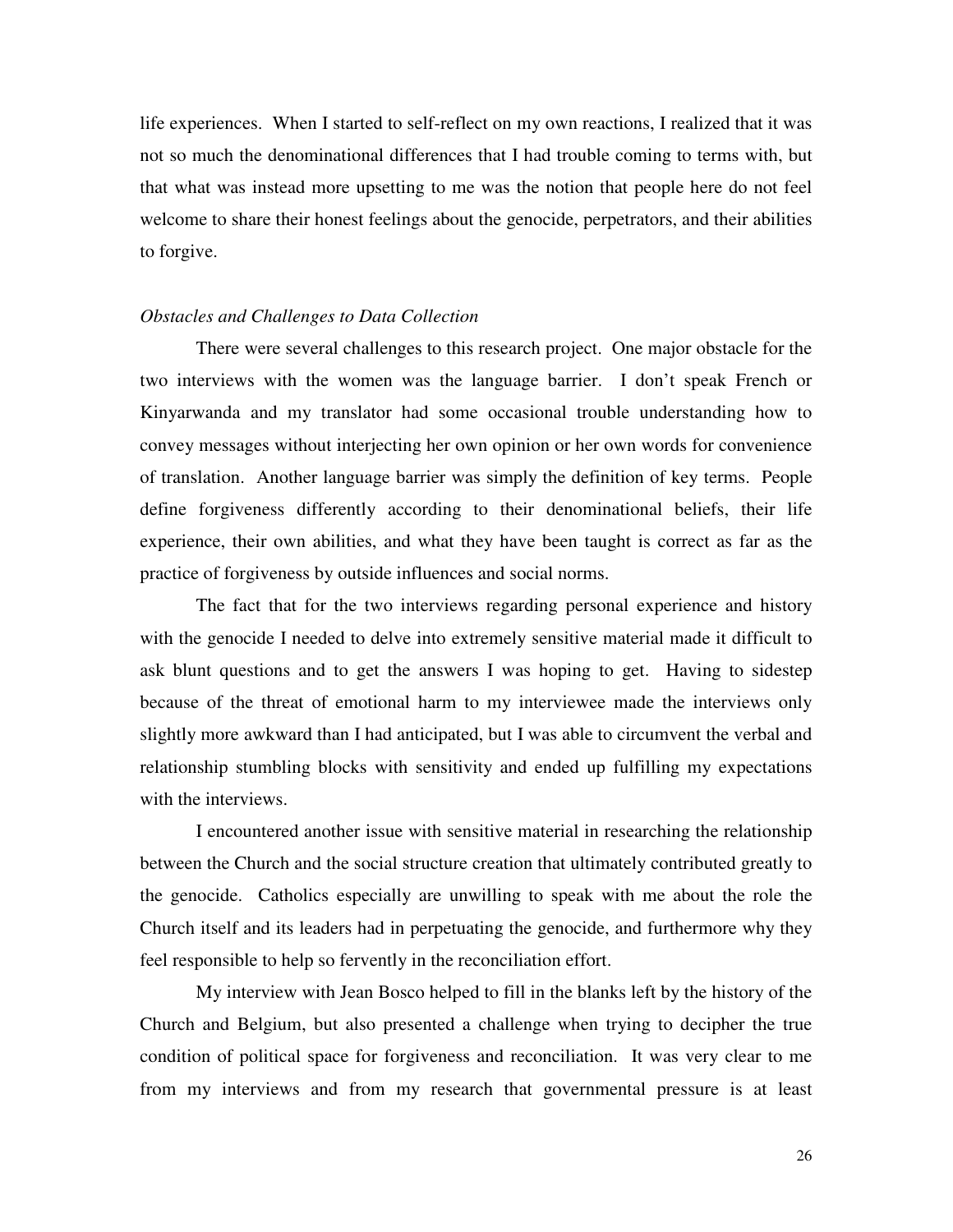perceived if not present, and therefore relevant in a discussion about the readiness and effectiveness of forgiveness techniques. It is hard to get anyone to talk outright about the role of the government in creating (or not creating) this space, but my interview with Paul was helpful in that regard.

 Another challenge was the fact that there have not been many comparative studies which span Christian denominations and their forgiveness operations, here in Rwanda or after any violent conflict. It was hard to find very many books which would help me discern the most important factors in faith-based reconciliation, so most of my background research had to come from interviews and journal articles which were not as in depth as I would have liked them to be. Given more time, I think that there are other sources that I could find that would help, but time constraint seems to have been the final and most important hindrance to the research project.

## **Findings**

#### *Introduction to Findings Section*

 This section will present my personal findings from researching from the framework of the objectives outlined at the beginning of the paper. This section will be organized according to those objectives and what I have encountered in my research of them, as quoted from that section.

*Objective 1: "To assess the reality of the Church's influence in the genocide and in the*  reconciliation efforts after-the-fact; this is to determine the level of influence which the *Church holds over Rwandan reconciliatory efforts."*

 My research into the history of Rwanda's government and society has left me with several interesting perspectives on the role of the Church in the times before, during, and after the Tutsi genocide. I began this project thinking that I would find the Church to have been disappointingly silent during the genocide and to have limited influence over the whole of the reconciliation effort, its effects confined to its own organizations. What I found, however, was that the Church (Catholic in particular but all other denominations contributed with compliance) was involved far more intricately in creating the conditions which led to the genocide.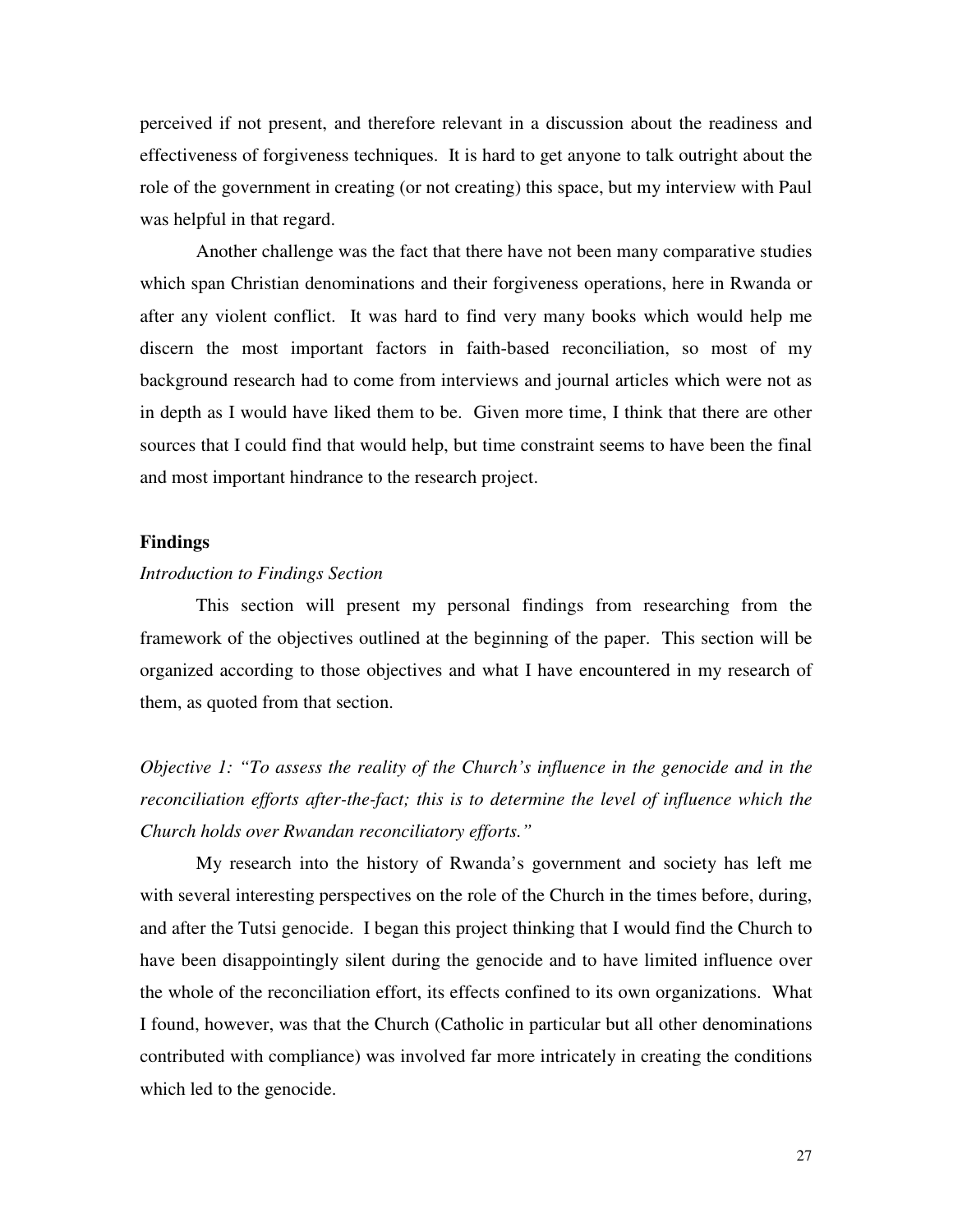Even immediately after the conclusion of the genocide until now, 16 years into the reconciliation attempt, "the call for remorse and repentance still seems unnecessary and problematical for the Catholic Church."<sup>37</sup> The Pope has publicly expressed his dissatisfaction with the behavior of the Church leadership members who committed atrocities, but maintains that they are individuals acting outside the will of the Church and must be held accountable as such. $38$  This stance essentially absolves the Church proper of its responsibilities. Perhaps the Pope and those who serve under him to act as the hands and feet of the Catholic Church itself did not take up their own machetes, but they certainly contributed with their silence.

 -The Rwandan religious population of survivors has not forgotten the Church's silence. When asked about whether or not she could trust her Adventist church leadership having known about how Catholic preachers often helped to betray and kill their congregants, Annette observed a similar experience and her response:

> "Also in our church there was a person, a guilty man, also tried to tell the government that in this church there were some people. Some people talk God just in their mouth, not in their heart. You cannot trust them, but if you have a problem, you can tell them. But not to trust them. It's like, we trust only God….some don't trust anyone because…earlier could trust someone and tell them everything, but after you see, he's the one who came to kill your family. So it become so hard for you to trust another person. And also, there are many churches, as many as possible. Before genocide, you had only Adventists, Protestant, Catholic, and Muslims. But after, there are many many. Some are moving from that Church, you came back and you know what you did, so they move away and make their own church."<sup>39</sup>

 The Church's inaction and the efforts of the people who acted outside of the will of the Church (according to the Pope) have left congregants unable to trust Church

1

<sup>37</sup> Ndahiro, Tom.

<sup>38</sup> Ibid. Ndahiro.

<sup>&</sup>lt;sup>39</sup> "Annette" personal interview.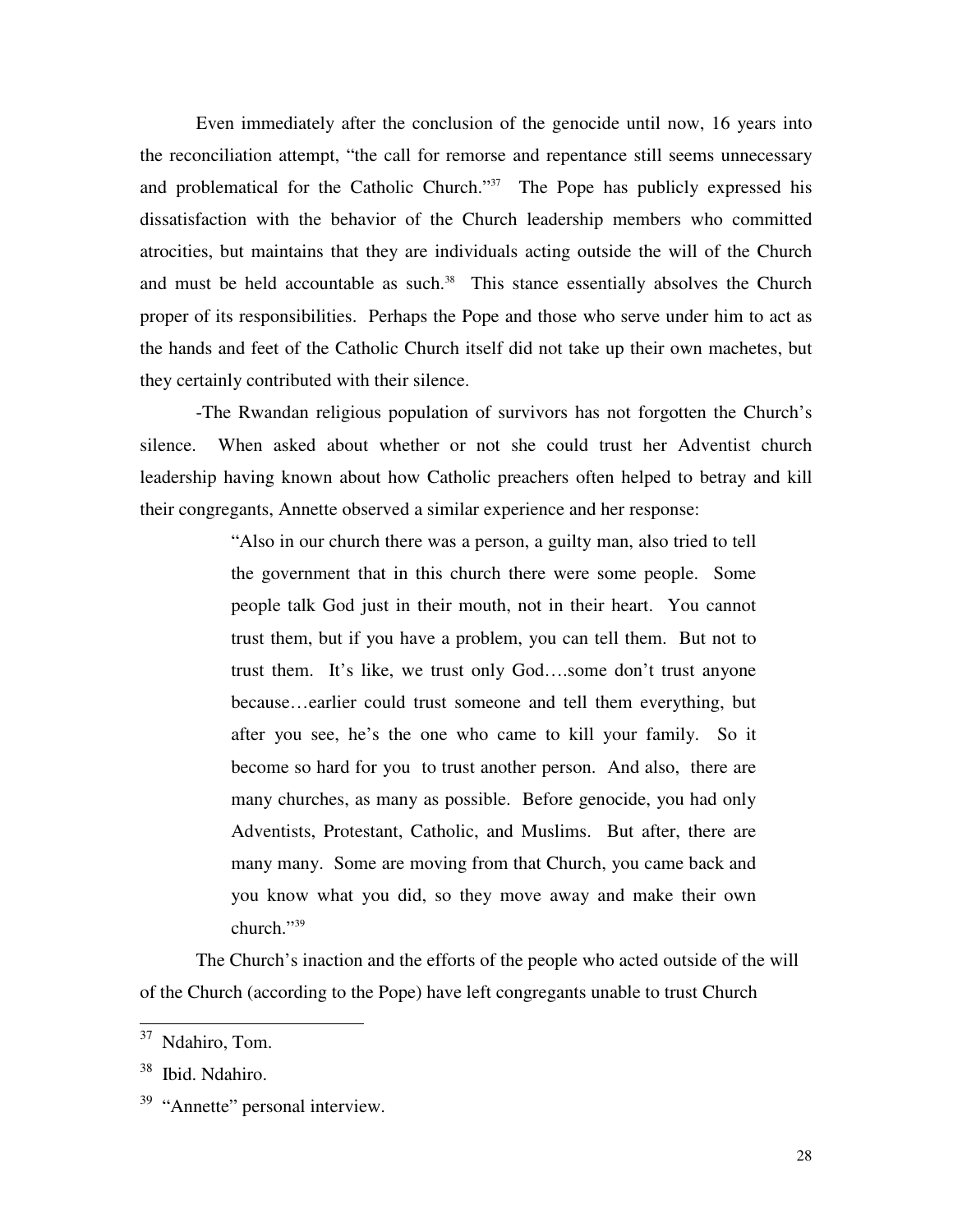leadership. The entire purpose of priests and pastors leading congregations is so that people may have a safe place to go to find comfort and to be reminded that their faith is the foundation upon which they may depend. The Church, in its divisive actions before the genocide, its silence during the genocide, and its unwillingness to accept responsibility after the fact has left a chasm between the people and an effective faith body. "The Church lacks a sense of remorse and therefore cannot repent; hence its active involvement, in my view, is the last stage of genocide – denial."<sup>40</sup> Of course there are many congregations which have found ways to reconcile themselves to the believers whom they shepherd, but a perfect reconciliation has yet to be forged. The Church is no different from others who aided the work of the genocide: in order for real reconciliation to occur, there must be an acknowledgement that wrongs were committed. Until that happens and the Church is able to finally admit its role in the deaths of a million people, there will exist a chasm and a distrust.

 "Accepting failure is a virtue. Even so, it is difficult for institutions like the Catholic Church that are known to command respect world wide – above all when such institutions, have been party to policies of racial discrimination and genocide." The Church must atone for its sins and reconcile itself to the people, so that the people may move forward even more effectively with the aid of faith.

*Objective 2: "To decipher the theological starting point and thus the starting point of reconciliation perspectives from each of the three most commonly practiced Christian denominations within Rwanda."*

 In order to investigate how reconciliation is practiced from a faith-based perspective in a predominantly Christian society, one must first find the most common (and thus most influential) church bodies. The CIA World Fact Book records Catholicism as the most commonly practiced denomination of Christianity, with Protestantism and Seventh Day Adventism following. Protestantism is divided here according to old or new styles, and so I chose Pentecostalism both for its common practice in the country and to contrast styles with the more traditional theology of the Catholic Church.

<sup>40</sup> Ndahiro, Tom.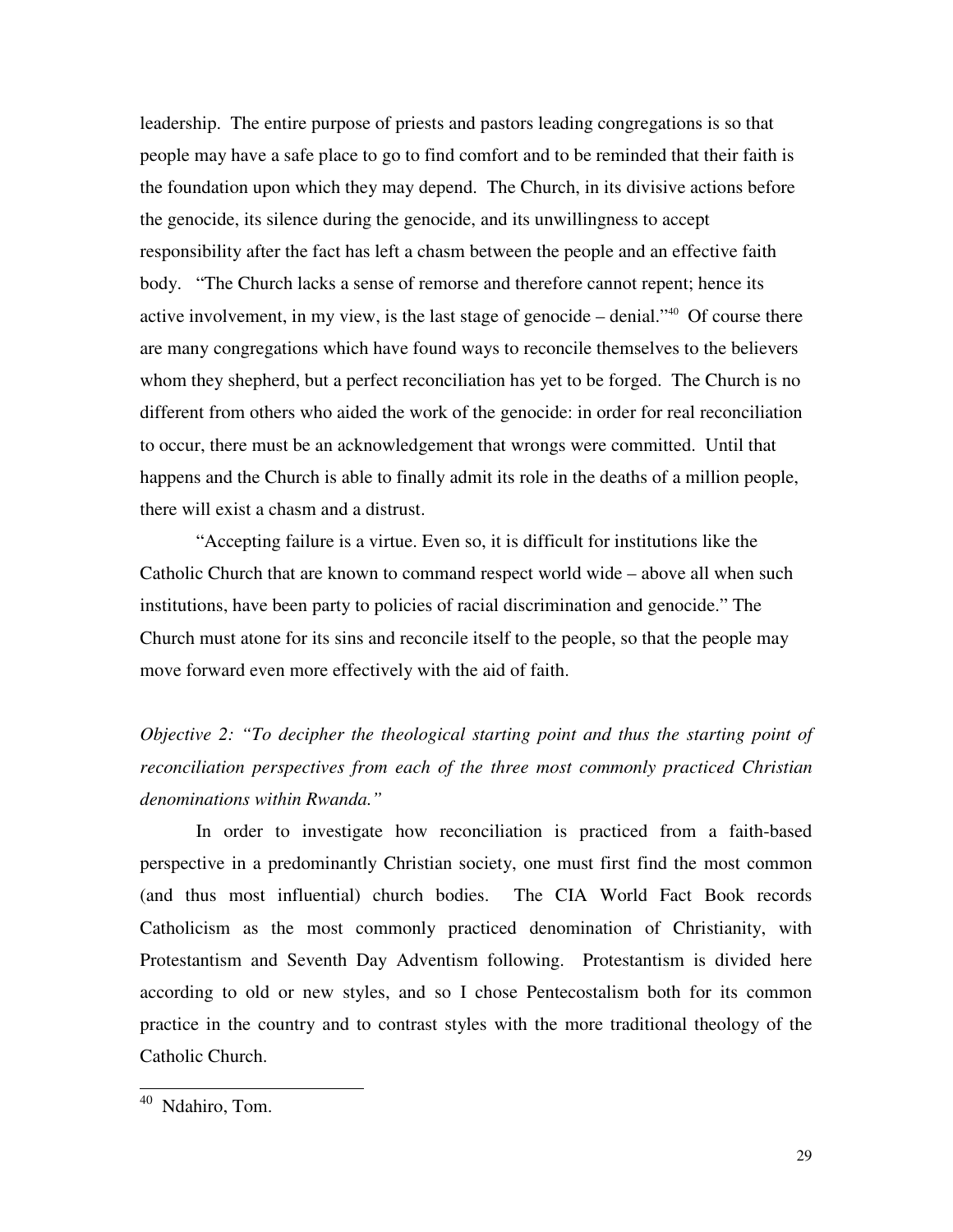There seem to a few different definitions of forgiveness at work in the religious communities of Rwanda, and they for the most part follow the doctrine of these three denominations. Though these denominations look at forgiveness and redemption differently, every person I talked to agreed that, for them, the influence and the sustaining presence of God was essential to the reconciliation process. For Annette, "if you don't have faith in God, it's impossible."<sup>41</sup>

 The Catholic tradition acknowledges the importance of repentance and acknowledgement of wrongdoing. Through its sacrament of confession, it seeks to bring honesty and profundity to the perpetrator (to put the theology in context) and to really bring a conscious significance to the act of repentance and apology. It acknowledges the importance of a promise of forgiveness once the confession is accomplished, and emphasizes the importance of compliance with the command to forgive one another infinitely found in the Gospel of Matthew.<sup>42</sup>

 It acknowledges that there needs to be a transformation of behavior, but does not expect perpetrators to become different people altogether. Catholicism recognizes the fact that sinners are sinners because they were created human and they will continue to make mistakes. Salvation and comfort are given on a rolling-basis, and therefore there are no expectations for superhuman powers of perfection.

 The Seventh-Day Adventist tradition, similarly, believes that sinners sinning is an inevitability, but expect a conscious choice to transform one's self into a representative of God and the teachings found in the Bible. Adventists are more concerned with humanity's relationship with God than the relationship sin damages between one another. They acknowledge that sin separates God and humanity, and that the job of the Adventists is to reconcile that relationship for one another. It seems to be a rather selfless religion, working to forgive because it is what God commanded and they know that if they do not forgive they are less effective at loving these people as they were ordered to. They seek conversion to bridge the gap between God and sinful humanity as a result of their readings of the Bible.

Because of those same texts and their desire to be representations of God, they

-

<sup>&</sup>lt;sup>41</sup> "Annette" personal interview.

<sup>&</sup>lt;sup>42</sup> Matthew 18:21-35; full text may be found in appendix B, reference 15.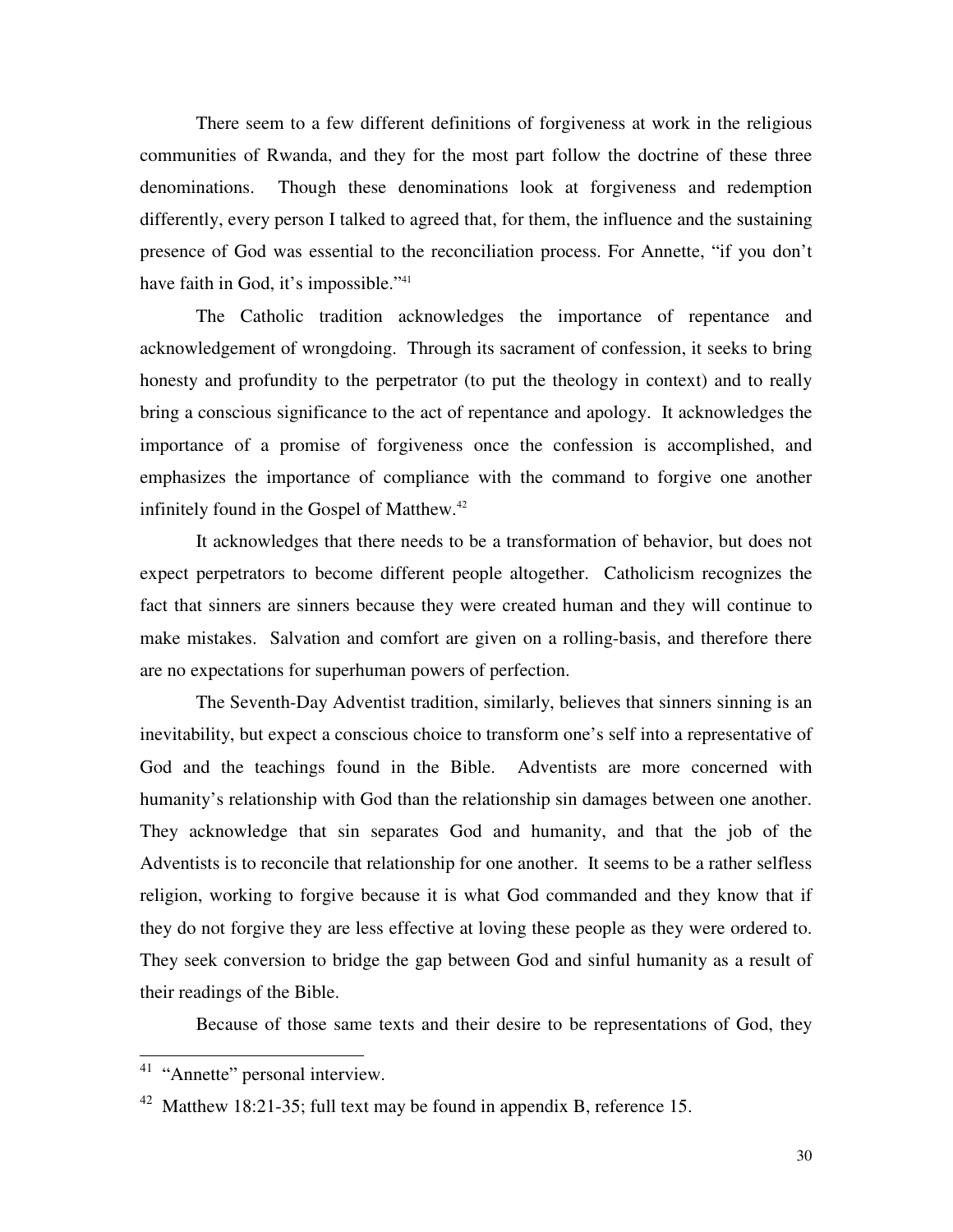strive to forgive as God does. When they find themselves unable to meter out a Christlike forgiveness, they are caught in a Catch-22 and are forced to acknowledge that they have failed and have sunk into their human tendencies, which produces a feeling of failure. This could potentially result in further resentment toward those who put them in a position to fail at forgiveness in the first place, and it would be helpful if Adventism could acknowledge more clearly the fact that humans will be unable to be God himself, and that what they can accomplish in order to best serve their neighbor should be acceptable.

 Pentecostals are of a different breed altogether from the former two denominations based on their views of repentance and transformation. They acknowledge that humanity is sinful and that that humanity has put perpetrators in a position which separates them from God, but there is hope. As one woman I interviewed described her forgiveness experience, "this transformation happens. You are a genocidaire one day, and then you hand your life over to Christ, and then you are never going to be a genocidaire again."<sup>43</sup> Repentance is a process of transformation and it is a permanent one. For Pentecostals, saying "sorry" and receiving forgiveness is only the beginning of the story. When one, as Mary puts it, 'hands life over to Christ," there is an utter disconnect between what one was and what is now. This kind of freedom of expression also affected Church membership both in its own congregations and in the Catholic Church. The freedom of expression was attractive, and is an important element in discerning how people are beginning to look at the ways reconciliation needs to manifest itself. Jean Bosco shares, "I think that people needed to recover emotionally, and there is so much structure in the Catholic tradition. You go from one worship element to the next…I think that the youth needed an outlet for self-expression, and these Pentecostal churches provided a space for that."<sup>44</sup>

 Even though there exists a symbolic monumental transition from sinful being to 'child of God,' the process of transformation is one which is ongoing throughout the life of the perpetrator. In the same way, confession by the survivors of other sin makes them in the same condition: their process of becoming godly includes the process of

-

<sup>&</sup>lt;sup>43</sup> "Mary" personal interview.

<sup>44</sup> "Jean Bosco" personal interview. December 2010.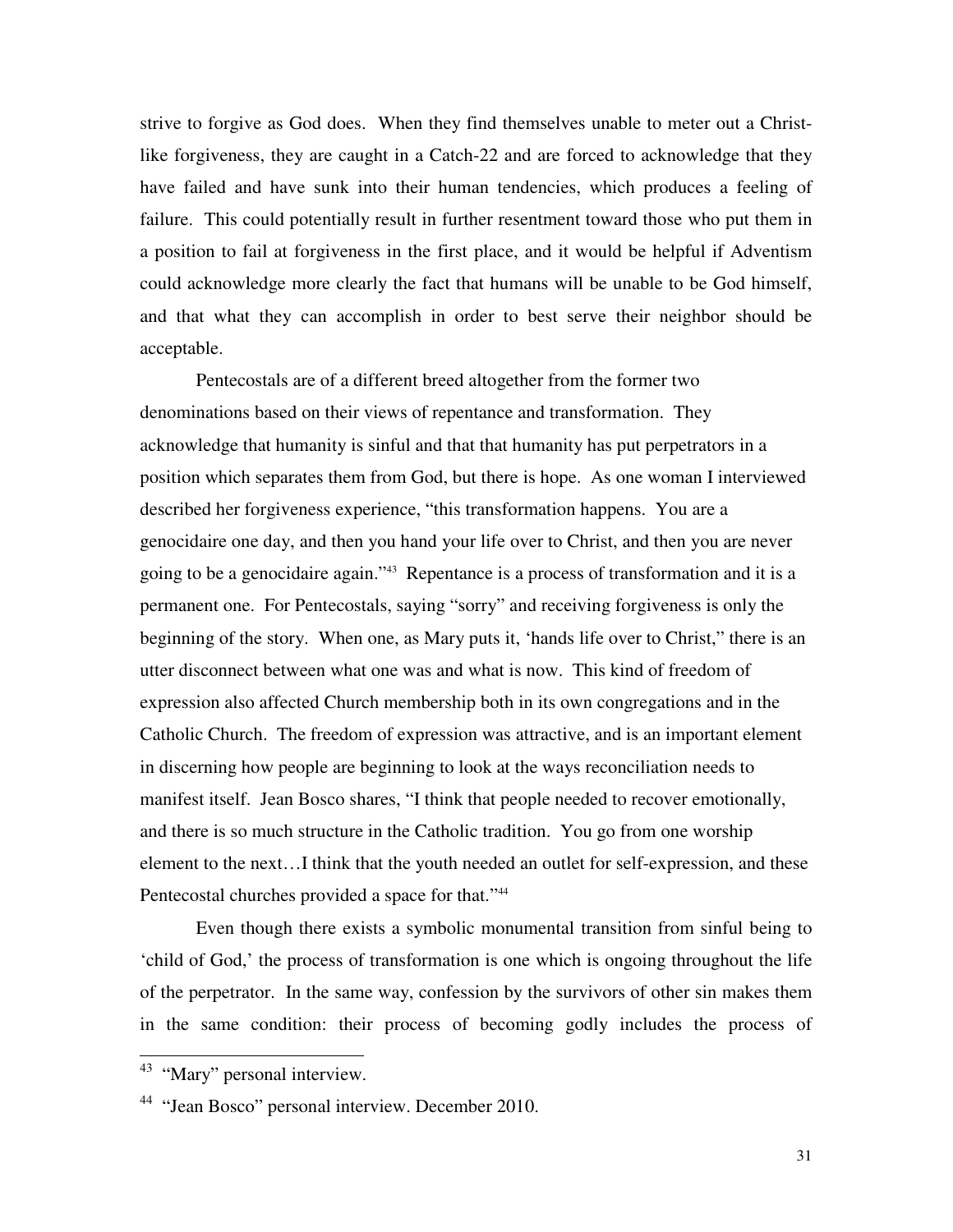forgiveness they undertake when attempting to reconcile with their victimizers. Godliness seems a lofty and perhaps at times unrealistic goal to impose on a body of people who are suffering, and it can result in disappointment at the lack of ability to overcome human anger and other emotions, or it can result in liberation if that forgiveness can in fact be achieved.

 The theological starting point for faith-based Christian reconciliation efforts in Rwanda seems to necessitate an acknowledgement of wrongdoing, a choice of transformation or at least an acknowledgement that effort needs to be made, and an attempt to forgive as Christ forgave and described in the New Testament.<sup>45</sup>

*Objective 3: "To assess the effectiveness and relevance of theological teachings of forgiveness and repentance and how that teaching is manifested in communities of faith."* 

 The effectiveness and relevance of forgiveness doctrine is contained solely in its behavioral and societal manifestations. The ways in which forgiveness is manifested in a community and between individuals and their effects on overall reconciliation are reflections of the doctrine from which they arise. These manifestations are motivated by various influences, and constitute forgiveness as a practical concept. As Annette says of the most common motivations for forgiveness, "the first is God, for those who believe in Him. The second is the government, the third, people."<sup>46</sup>

 Many instances of forgiveness and reconciliation are, amazingly, motivated solely by faith and desire for fulfillment of that faith's teachings. One woman whose testimony is documented in the "As We Forgive" documentary describes a forgiveness based on gracious reciprocation for the forgiveness she herself has received: "How can I refuse to forgive when I'm a forgiven sinner, too? According to God's Word, I am called to forgive him for I did not create him...His crime was against God who created the people he killed."<sup>47</sup>

 This opinion is grounded in many New Testament teachings, specifically from the Gospels, that forgiveness is freely given and therefore should be freely practiced. There

 $45$  Relevant verses may be found in complete text in Appendix B.

<sup>&</sup>lt;sup>46</sup> "Annette" personal interview.

<sup>47</sup> Waters Hinson, Laura.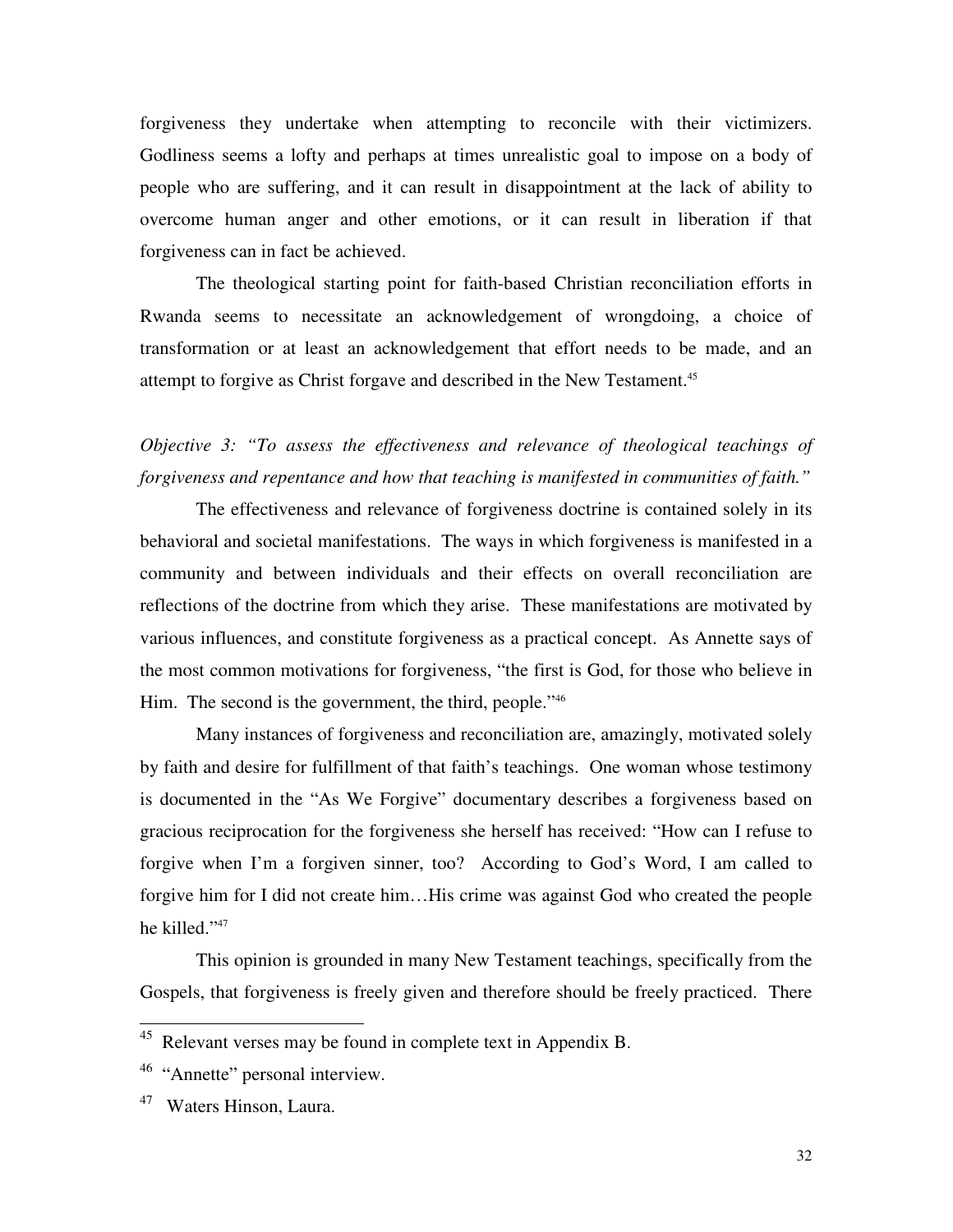are also two ways of looking at strictly Biblically-based forgiveness. The first is a compassion-based practice inspired by the compassion of Jesus found in places like Romans 12:14-21, which states a need for believers to practice the art of love for one's enemies and "blessing those who persecute" them.<sup>48</sup> Annette exhibits this altruistic forgiveness when she maintains that "forgiveness should be given freely because you can't get anything for forgiveness, or offer anything for forgiveness."<sup>49</sup>

 The second comes from verses which perhaps create a fear or guilt complex about forgiving a neighbor, threatening things like "the fire of hell,"<sup>50</sup> judgment,<sup>51</sup> and forgiveness being withheld from them if they do not find it within them to forgive. $52$ With a societal history of compliance-or-consequences, it is not hard to imagine that the latter motivation may be more prevalent. This definitely raises the question of the level of effectiveness that Gospel-based forgiveness practice not for society, as I am sure it is just as effective at getting people to be functional, but for the mental and spiritual health of the individuals involved.<sup>53</sup>

 Another obvious and important motivation for forgiveness is manifested in the ways in which it benefits those who are doing the forgiving. Bishop John Rucyahana observes its importance to victims individually: "Why do you think victims of the genocide should forgive? First of all, forgiveness releases them. The bitterness of the loss, the hurt of the loss...eats them up. When they forgive, they get released."<sup>54</sup> Reconciliation as a society cannot be achieved if much of the population still feels imprisoned by grief and rage. A peace built on hate and not dealt with cannot last, which why it is so important that a space be created for sharing and honesty now, in the post-Gacaca time period when there is still hurt that needs to be (and deserves to be)

 $48$  Appendix B, reference 21

 $49$  "Annette" personal interview.

<sup>50</sup> Matthew 5:21-26; full text found in Appendix B, reference 10

 $51$  Matthew 7:1-5; full text found in Appendix B, reference 13

 $52$  Matthew 6:14-15; full text found in Appendix B, reference 12

<sup>&</sup>lt;sup>53</sup> If I had more time, I would interview people to discern the difference and prevalence of those motives.

<sup>54</sup> Waters Hinson, Laura.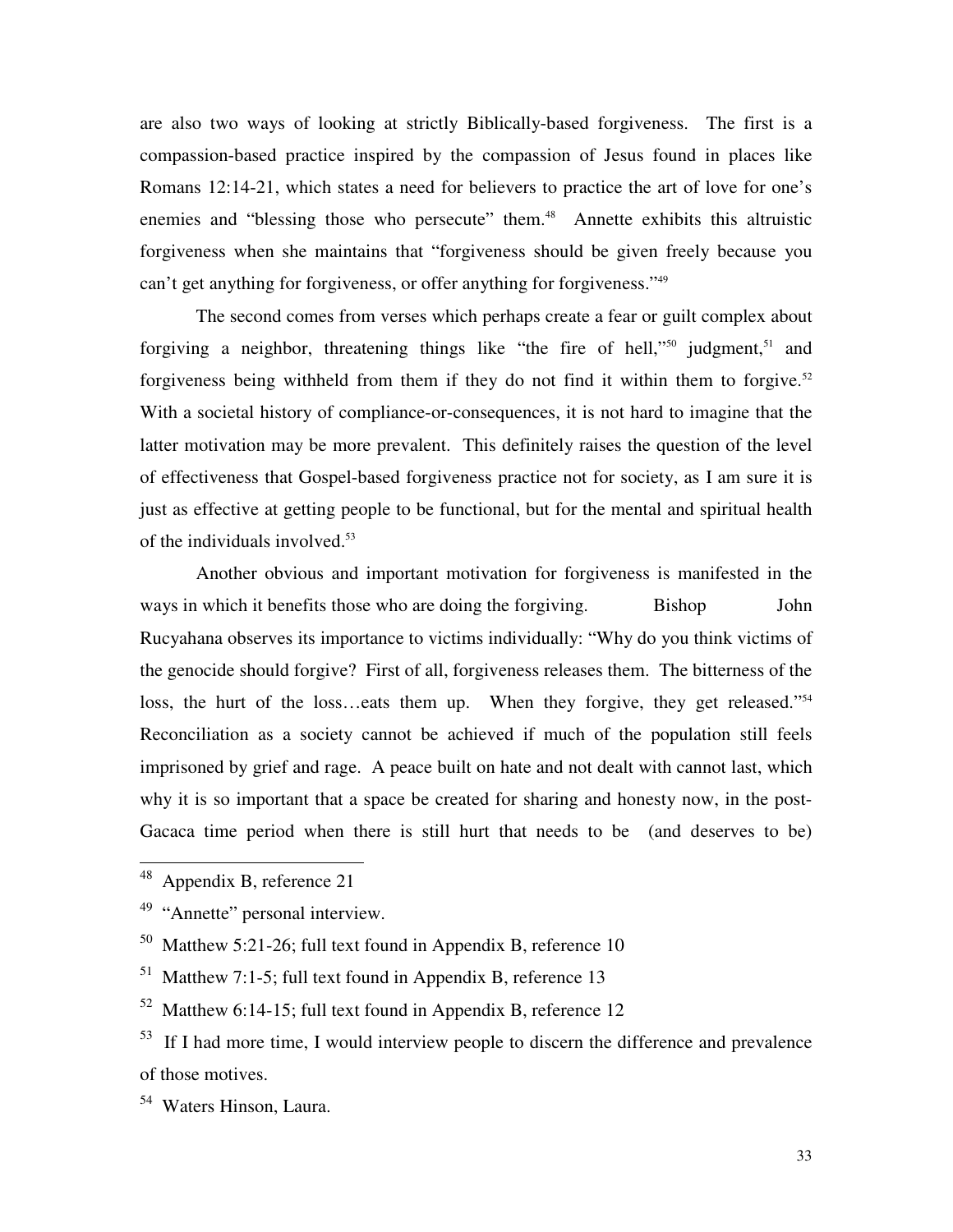expressed by surviving victims.

 Forgiveness can help the survivors get to a place where they can function and move on with their lives, not even motivated by how it would be of benefit for society, but because of the need of mental health and closure for themselves and for their families.

 This individual need for forgiveness is not always positively fulfilled, however. "Sometimes, even in some villages there was only one survivor. And he needs to forgive to stay alive. He needs the good graces of his neighbors even though he knows what they maybe did to his family…it's just a survival strategy, but they may not have actually gotten over it."<sup>55</sup> Herein lies the need for the government and powers-that-be to take an honest appraisal of the need for a safe sharing space and of the latent tensions that still exist, and to create a space wherein people with testimonies like this may be addressed, heard, and provided for.

 The need for Rwandan society to heal and become functional is another important motivation for forgiveness that is often fulfilled through the carrying-out of justice for perpetrators. "[Victims and perpetrators] can live together, and solve the problems [between] each other, but they don't live as friends."<sup>56</sup> This fact needs to be acknowledged and dealt with so that even this condition between two people may serve to benefit those individuals and society. Society needs to function, and it can function even when there is civility and not forgiveness. Forgiveness, however, seems to be the best option, and it seems to be easier for people to forgive when they are given a confession and see that the government is going to look out for their best interests.

 Since many Rwandese cannot forgive those who harmed them and their families without a confession and without an acknowledgement of guilt by those parties, punitive action against perpetrators must take place first. Rwanda cannot fully reconcile if cannot constructively deal with perpetrators, and programs like Gacaca and TIG have gone to incredible lengths to ensure that this happens.

 "[Forgiveness] also releases [the perpetrator] and then they can think right. They can contribute to the reconstruction of their country…And now they are building houses

<sup>&</sup>lt;sup>55</sup> "Jean Bosco" personal interview.

<sup>&</sup>lt;sup>56</sup> "Annette" personal interview.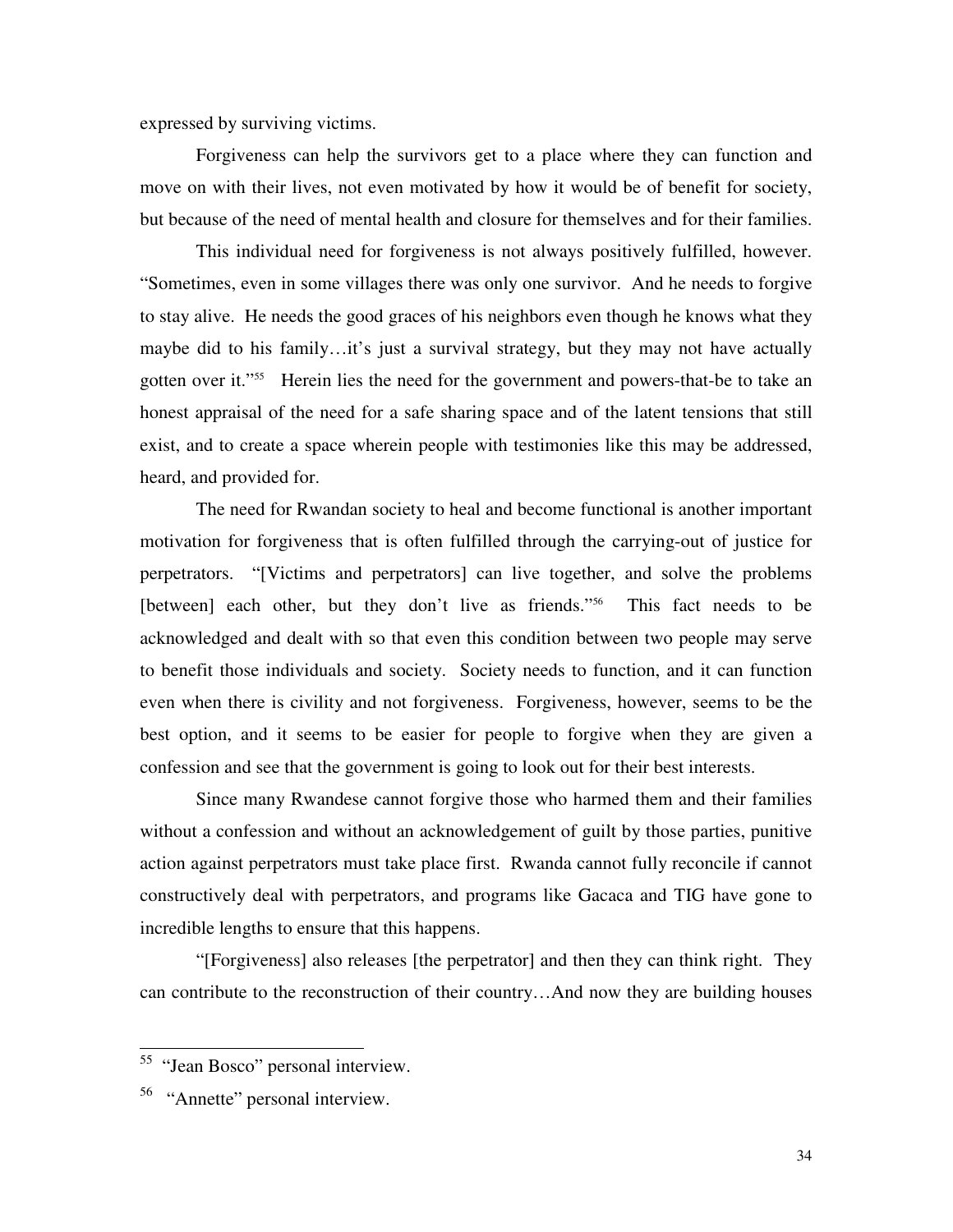for their victims."<sup>57</sup> John, a perpetrator whose story is recorded in "As We Forgive," tells of the way he was taught by faith and by his experience in prosecution that he was part of this community and needed to serve it: "I came to my senses while in prison because of the teaching I heard on the word of God. We learned the importance of confessing and repenting of your crimes an how important it is to healing our hearts and rejoining the Rwandan community."<sup>58</sup>

 The complication of this system remains the fact that not everyone, even with the help of faith and confession by the perpetrators, will be able or even willing to forgive according to the Christian doctrines most prominent in reconciliation rhetoric within Rwanda. Just as the perpetrators have the right to think what they want as long as they live in peace, survivors must have the right (and be aware of it) to do the same. This is where the need for a space of honesty, allowance, and patience needs to be created by the government as the body which sets the tone for the rest of the operations within the country.

 Rwanda's government and its people have decided to move forward with the country in a condition which is as unified as it can be. The release of genocidaires into society for the purpose of moving forward with the country's development and healing process was the first step in a long line of actions which are meant to include everyone in the new Rwanda. The attempted homogenization of the Hutu and Tutsi into one Munyarwanda ethnic group is the ultimate end-gain, and Rwanda has accepted that, regardless of whether it is an ideal situation, the only way this can happen is with the involvement of the perpetrators of genocide. This is why forgiveness motivated by a desire for the survival of Rwandan society necessitates discussion about the need to heal the offenders and reintegrate them successfully with an attitude of compassion borne of necessity.

 Jean Bosco indicates his support of this necessity not only for the cognitive acknowledgement of wrongdoing and self-accountability of the perpetrators, but to create a sense of safety and public accountability to benefit the survivors as well:

"The perpetrators…need to be guilty in front of the community of

<sup>57</sup> Waters Hinson, Laura.

Waters Hinson, Laura.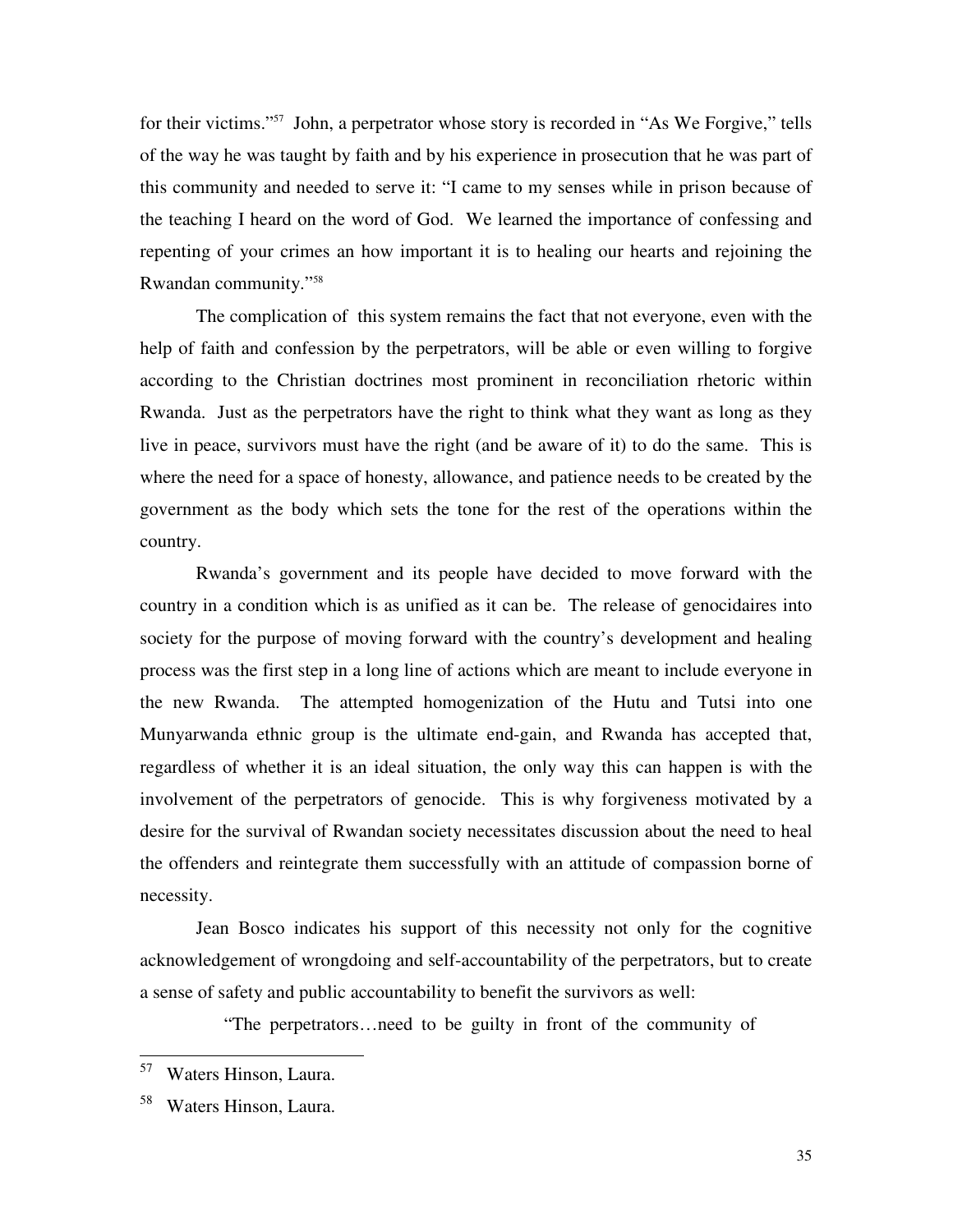people they perpetrated genocide against and held accountable for their actions. Many times people will confess to their crimes and ask for forgiveness and get a reduced or lightened sentence because they look at their situation as a cost-benefit negative. They say to themselves, 'No, I will not do this again because I thought it would benefit me, and it did not.' But sometimes it is not necessary for them to live alongside one another."<sup>59</sup>

 Even if reconciliation is not always necessary because of victims and perpetrators being forced to live alongside one another, accountability is necessary for the perpetrators. If we cannot know who is sincere and who is not, then all of them need to know that their actions will not occur again under any circumstances. Punitive action has so far achieved this end.

 In addition to accountability and creating an awareness of the reality of one's guilt, perpetrators being required to confess their actions and to attempt to reconcile with the survivors they harmed provides access to survivors who would forgive if only they had the opportunity. If no one comes to them seeking forgiveness, these people are forced to reside in a forgiveness-limbo where they are willing but unable to put a face and closure on their experience and move on with their lives. "Sometimes, and this is more often, people say, 'I am ready to forgive these people, but they have never come to me and asked, so I cannot.' There needs to be honesty, at least."<sup>60</sup> A system which requires face to face apologies, even if they are not always accepted, liberates both the victims and the perpetrators, and is thus an essential step on the path to reconciliation.

 Church doctrine about forgiveness and atoning for one's sins against another person has sparked widespread Church involvement in post-genocidal reconciliation efforts. Out of adherence to scriptures (after-the-fact though it may be) and guilt have prompted the Church to work toward community forgiveness and so atone for its own actions and inactions which contributed to the deaths of 1994.

 President Paul Kagame has observed that "certainly the Church had a very negative effect before and during the genocide. They have influence in society, they have

-

<sup>&</sup>lt;sup>59</sup> "Jean Bosco" personal interview.

<sup>60</sup> "Jean Bosco" personal interview.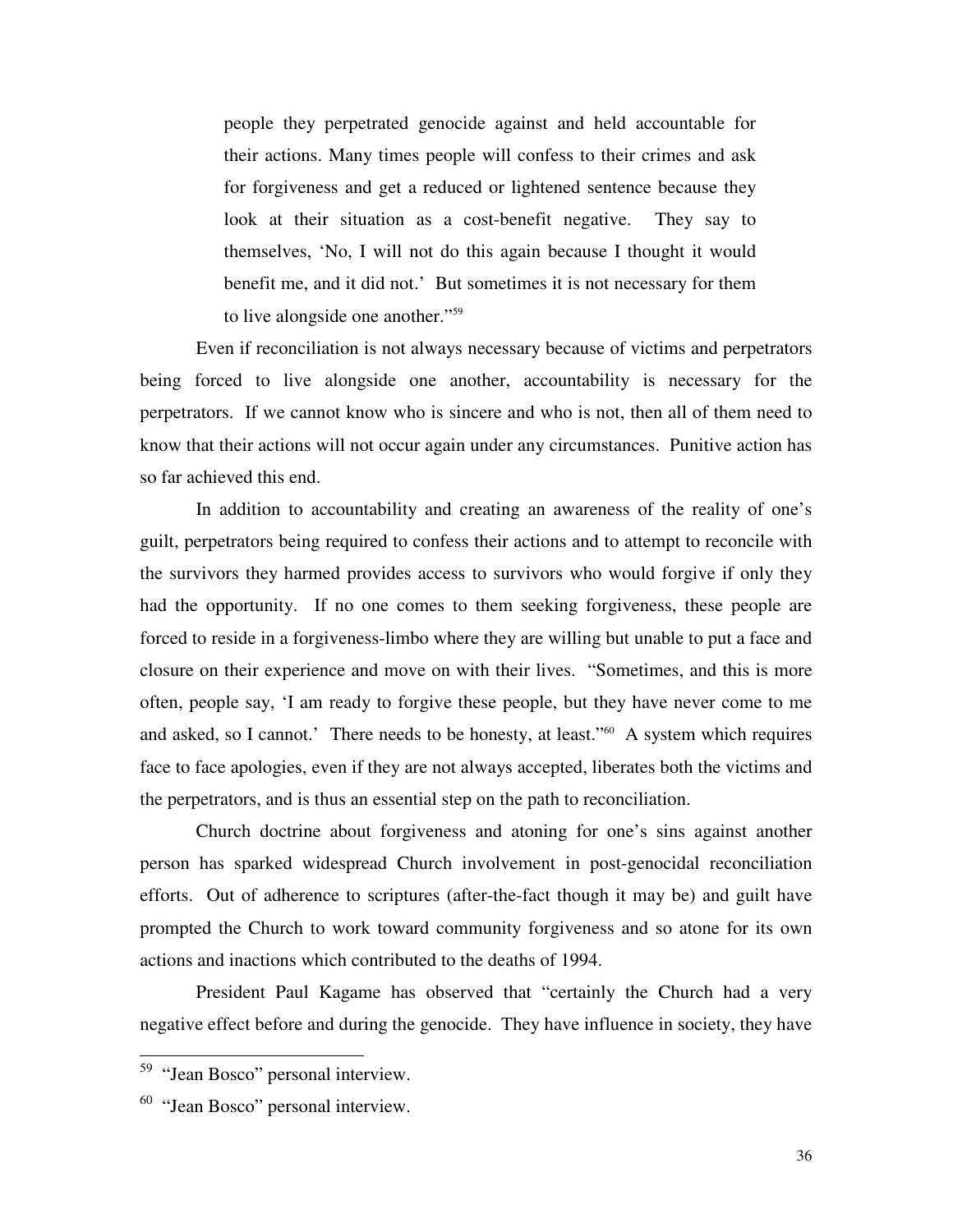influence on the minds of people. So if they play out their role negatively, then terrible consequences has to happen here in Rwanda."<sup>61</sup> The Church knows that it remains in no small part responsible for a million senseless deaths. The only thing worse for the Church than that fact is the awareness of the public and governmental leadership of that responsibility. For an organization that thrives as a direct result of respect for hierarchy, the fact that the Church was caught in an extremely compromising position does not bode well for its influence if it cannot somehow recover its credibility with the people. This seems to be a real motivation for the Church's reconciliation efforts. The Church has worked very hard with its recovery efforts because it knows it is responsible and, just as the TIGiste need to reconcile themselves to society, the Church needs to reconcile itself to the people it has helped to betray as well. The Church's active involvement in reconciling Rwanda and moving it forward "is the only way that the Church can restore its credibility, and thus be what it is called to be: a witness to faith, hope and love, to truth and justice."<sup>62</sup>

 The Catholic Church itself will not acknowledge its involvement, but many members of its leadership do: John Rucyahana, president of Prison Fellowship Rwanda agrees: "People ask me, 'Why should the church be involved in the reconciliation?' I apologize. I apologize because the truth is that the Church is not free from the guilt."<sup>63</sup> He observes that the Church, until the time of the genocide, had been more concerned with getting people into the Churches and less concerned with giving them the peaceful doctrine that could have prevented this genocide. He knows now, however, that the mission of the Church goes beyond butts-in-pews and extends to maintaining peace: "So, we have to change. And be exemplary to the people of Rwanda that repentance is a requirement. Transformation is our calling."<sup>64</sup> Even so, "the reality and the truth remains that the Church has failed…during the time of the genocide the Church failed miserably."<sup>65</sup> Bishop Rucyahana and other members of Church leadership here in

<sup>61</sup> Waters Hinson, Laura.

 $62$  Ndahiro, Tom.

<sup>&</sup>lt;sup>63</sup> Waters Hinson, Laura.

<sup>&</sup>lt;sup>64</sup> Waters Hinson, Laura.

<sup>&</sup>lt;sup>65</sup> Ibid, Waters Hinson.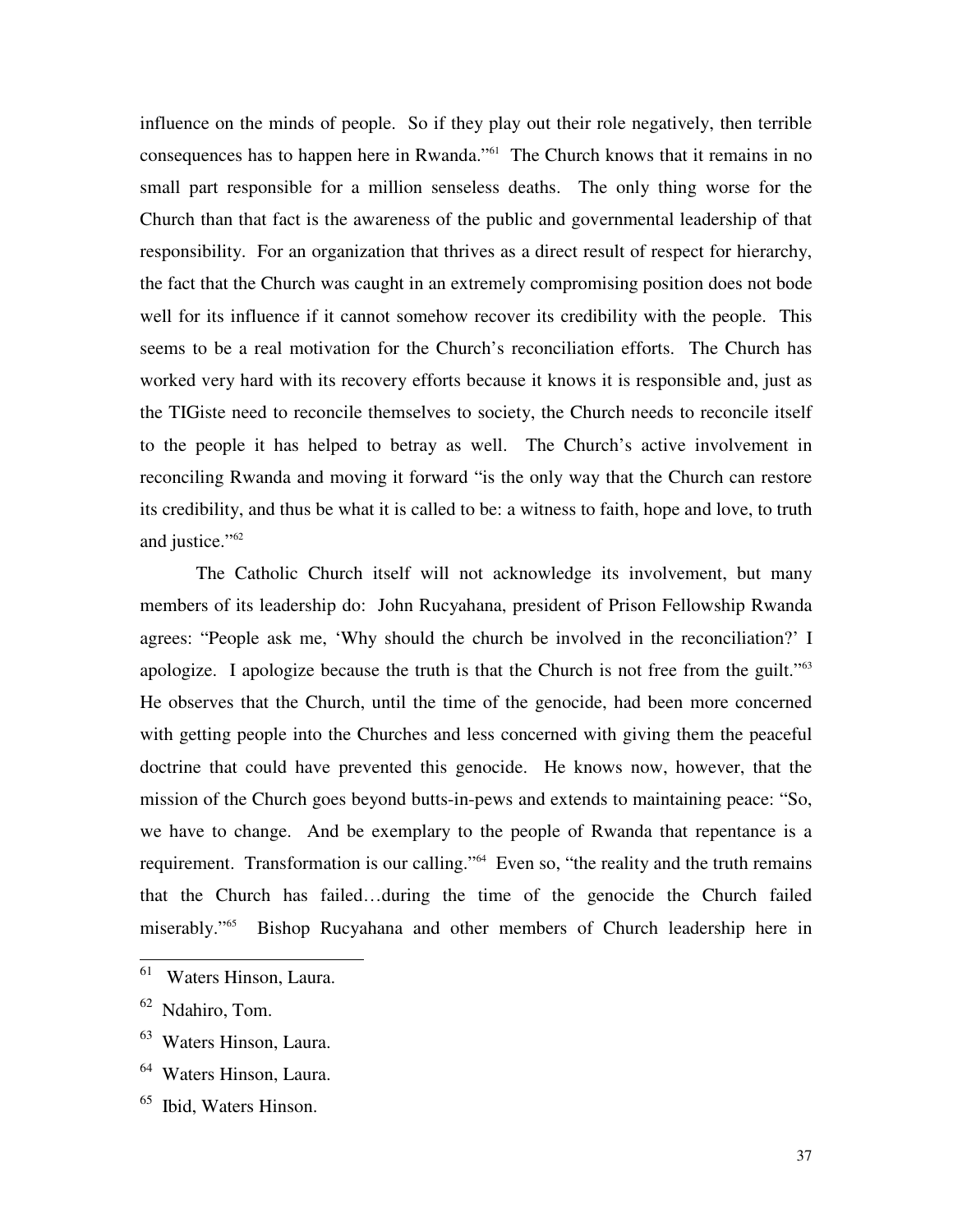Rwanda know this, even if the Catholic Church at large fails to recognize it. Just as perpetrators need to admit their responsibility in order to be forgiven, the Church must do the same and liberate into forgiveness the survivors who depended on it and who were disappointed.

## *Objective 4: "To evaluate what outside influences, if any, are contributing to the growth or inhibition of reconciliation in Rwanda."*

 When the Belgians came to Rwanda and first imposed their governing methods, they brought with them a system of monarchy as well as the Catholic Church's authoritative hierarchy. By doing so, they contributed to the building of Rwanda's society and cemented in place a way of relating to authority that amounts to absolute respect and obedience. Though it may be more willing to accept differences than people have perceived, Rwanda's government has a reputation among at least part of the population of retaining absolute control over the behavior of the public. Annette maintains that the reason for peace or war comes down to which message the Rwandan government decides to propagate: "That bad government came, they told me to hate this person. And now, you have another government which is saying that love this person…The problem is the government, not people."<sup>66</sup> Though this means that the government is currently a positive influence, it is worrisome that the government is at the very least perceived to have such a large amount of power.

 Rwanda's government eventually gained independence and grew out of its hierarchical roots into the government which stands today. Though the government is now providing freedom and peace, the way in which the Rwandese public obeys its orders and adopts its principles absolutely and without reservation is evidence of a society ingrained to subscribe wholly to its authorities. When the Rwandese government from independence until the genocide maintained its relationship with the Catholic Church and its hierarchical ideology, it created an abiding tendency within the Rwandese to obey social norms. The fact that people went along with mob mentality during the genocide even though they may have had no personal problems with the Tutsi is evidence to support this theory, and the fact that some went so far as to take a life because it was

-

<sup>&</sup>lt;sup>66</sup> "Annette" personal interview.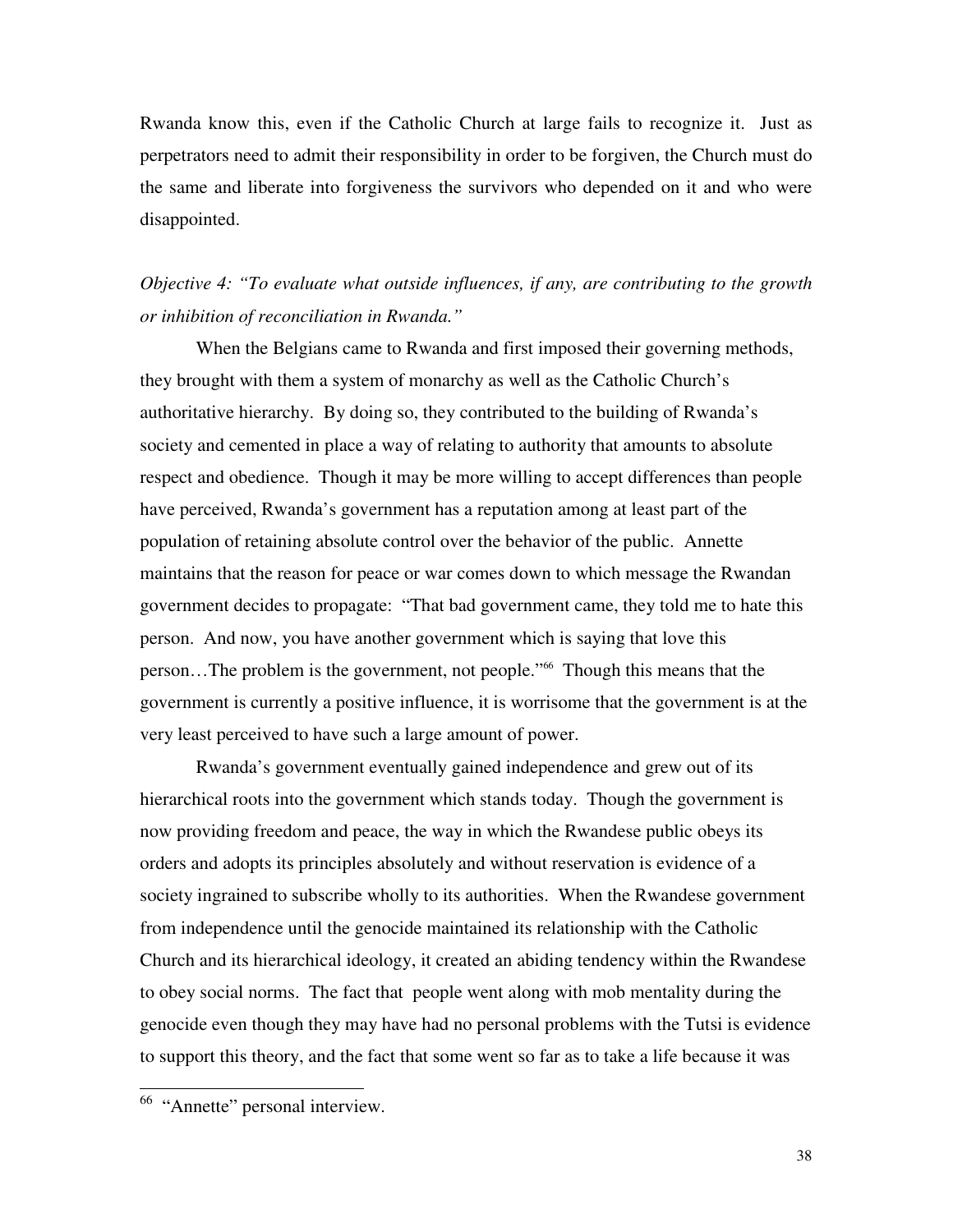the social expectation demonstrates the importance of being aware of the social norms which dominate the field of reconciliation today.

 Those norms have been shaped almost entirely by the influence of faith-based Non-Governmental Organizations. Immediately after the genocide, the country found itself in a position where it had to depend almost entirely upon foreign aid. Not all of that aid was religiously-affiliated, but much of it was. At first, upwards of 90% of Rwanda's national budget was comprised of foreign aid. $67$  When Rwanda found itself dependent on aid from other organizations, it was at the mercy of the ideologies behind those reasons, whether it wanted to employ them or not. Thus, when NGOs moved in immediately with their denomination or religion-specific doctrines of forgiveness and reconciliation, Rwanda was forced to adopt and implement those ideologies.

 Rwanda was used to absolute submission to the ideas of those in authority, and so the people of Rwanda created a social norm based on what they saw exemplified in their government, which was based on what the NGOs who were helping the reconciliatory efforts believed was necessary. Because the NGOs established their systems of forgiveness so early on after the genocide and because Rwanda at that time was scrambling for stability, Rwandan society adopted these beliefs as the primary expectation and as the only way in which their society could recover. The problem with this lies in the fact that not everyone in Rwanda subscribes to Christianity. Not only this, but often religious expectations from the denominations prevalent in the reconciliation the NGOs have created the social norm for forgiveness, which may not work for everyone who *is* a member of these Christian denominations.

 Rwanda needs to be aware of the fact that the influence of the NGOs it utilizes and its reputation as an authoritarian state among at least some parts of the Rwandese population (unintentional and untrue as that reputation may be) play a role in the healing of the society. As the governing body and primary source of perceptions of space for freedom of opinion, the government of Rwanda must make a conscious effort to not only validate the current efforts toward reconciliation, but to also actively open the floor for discussion of alternative philosophies of forgiveness and reconciliation. Many people feel that the government expects too much out of them, and if this is not the case, then the

-

<sup>67</sup> Kabahizi, Manu. Lecture for SIT. 2010.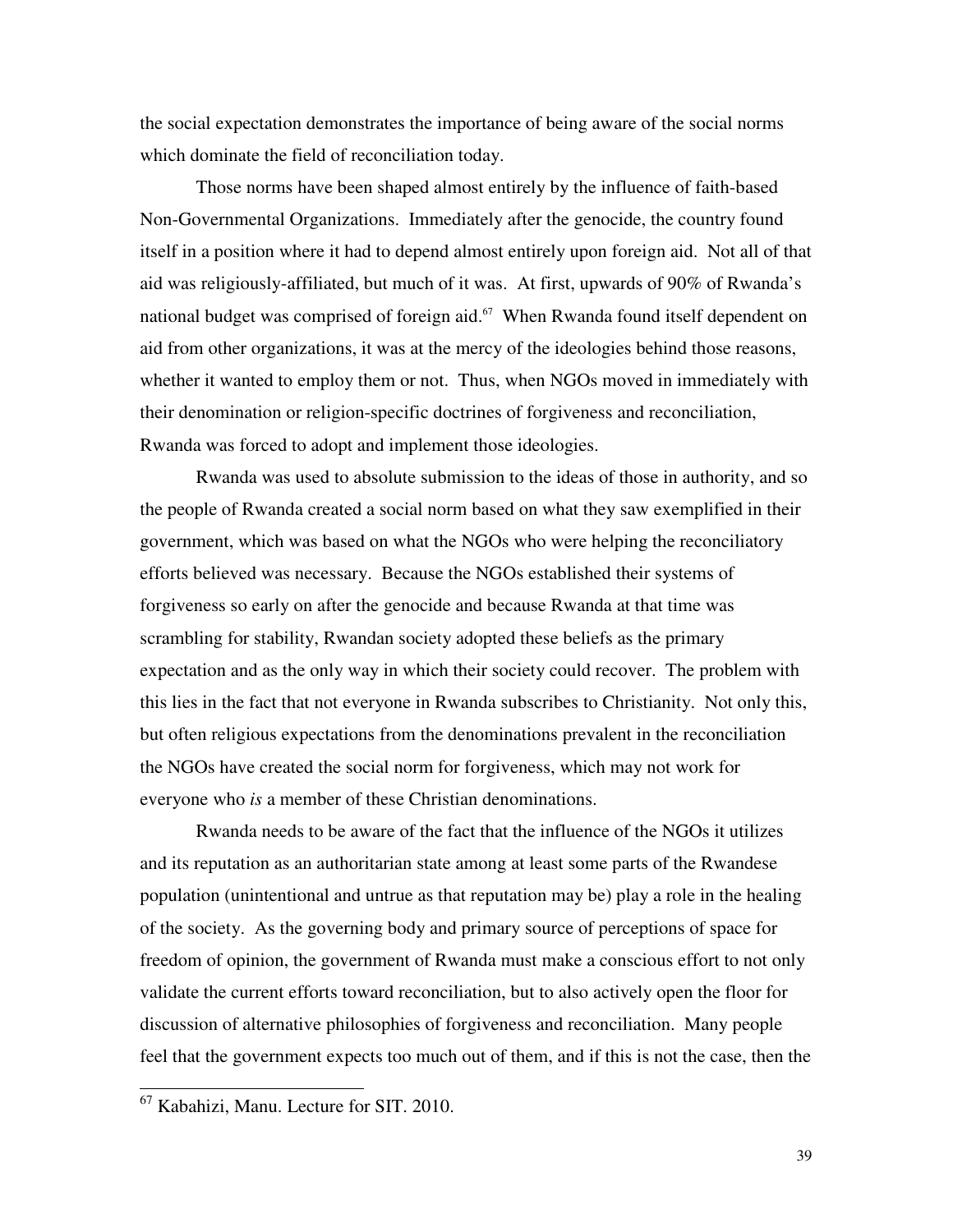government needs to clarify its expectations of the public: "The government tells us to forgive each other but in my personality, nothing I can do to that person."<sup>68</sup> The time is ripe for innovative reconciliation structures and philosophies now that Rwanda's dependence on foreign aid has decreased from 90% to less than 45%. This compounded by the fact that Rwanda's public is still in many ways searching for more effective solutions to the problem of reconciliation begs action and awareness not only on the part of the government, but on the part of the NGOs which have shaped the reconciliation climate of the country thus far.

 "Kagame cannot force anyone to forgive, and he is okay with that. But right now he is using his control to create stability in the country. And what the government is doing is trying to create a safe space."<sup>69</sup> Safe space is what this country needs, but not at the expense of the freedom of people who are suffering. A space is not safe unless it is safe for all, and the space that has been created by certain religions has left people who do not subscribe to those religions and cannot live up to those expectations in the dark of self-doubt and what is sometimes perceived as failure to live within the bounds of their faith.

*Objective 5: "To evaluate the aspects of faith-based forgiveness and reconciliation which are most effective and least effective respectively, and to determine if those most effective aspects may be maximized to benefit the community more efficiently or if they may be replaced with more effective solutions."* 

 The influence of religion, whether that religion happens to ultimately be true or not, is an important factor in creating social functionality. Though it can create conflict, it seems to have been a stabilizing force in post-conflict Rwanda and needs to be expanded on to maximize the beneficial impact it is having on society, as well as mend the harm it is potentially creating to individuals. Religion also, however, tends to bring victims outside of themselves and facilitates consideration of the needs of the community in lieu of making the emotional fulfillment of the victim the primary priority. This is

<sup>68</sup> "Annette" personal interview.

<sup>69</sup> "Jean Bosco" personal interview.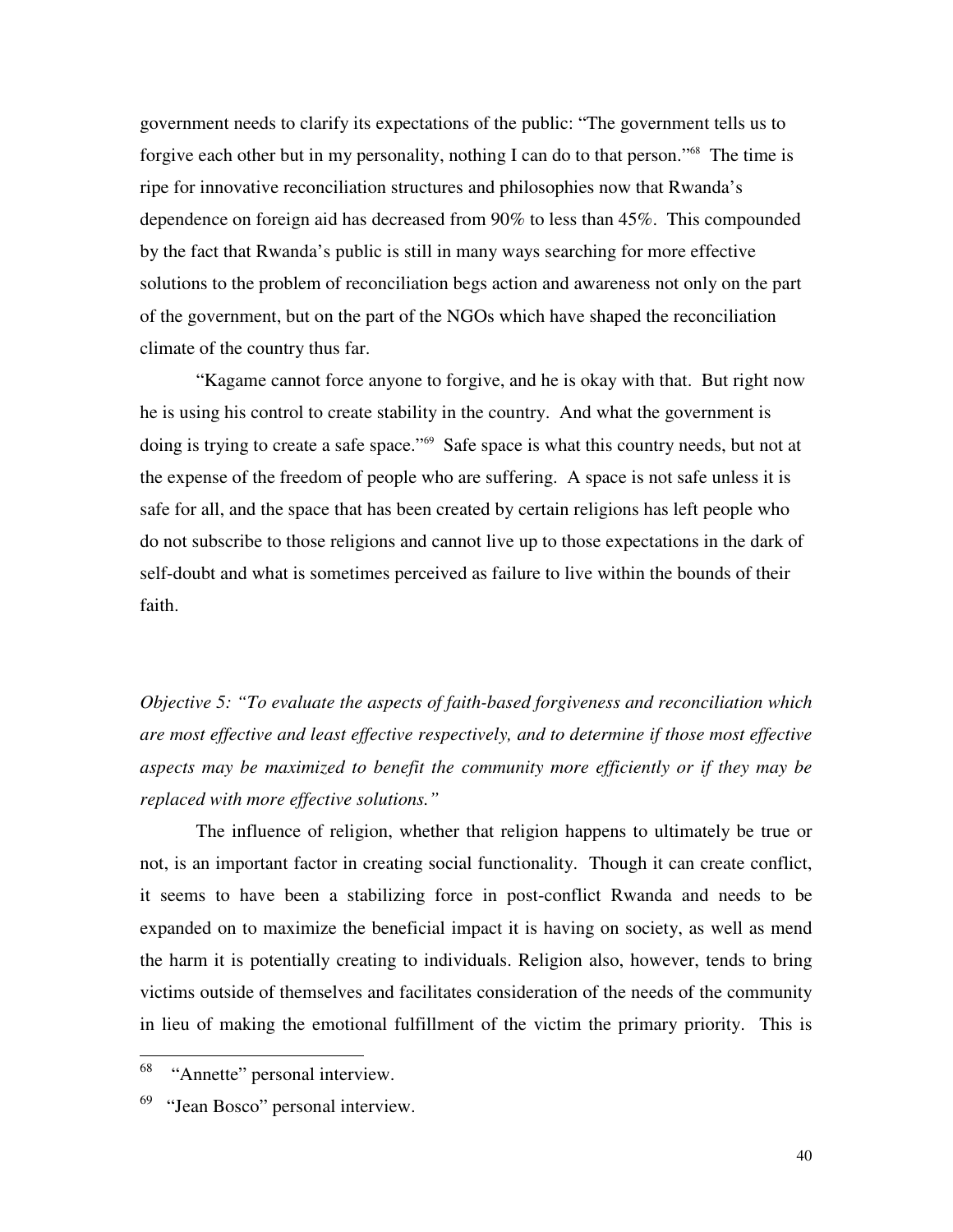good for the overall community, but potentially negative for the mental health of the survivors.

 Through my research in the area of faith-based forgiveness and reconciliation I found several things to be true. There are several different ways of defining forgiveness, depending on life experience and personal forgiveness behavior and beliefs, position in the field, and relationship to a particular denomination. In these various differences, there are also present various ways in which people tend to manifest that forgiveness. Still more intriguing is the fact that there seem to be many different motivations for enacting forgiveness in a community.

 One problem with the system of faith and reconciliation seems to be present in many aspects of Rwandan life. Submission to the government, to the will of the majority, and to authority figures such as (historically) the Catholic Church and Belgium have been the tendency of the Rwandese public. A hierarchical religion like Christianity comes into a society which has already been aligned according to respect for such authority and provides a solution. This leads to popular opinion that this solution is the only solution, and it potentially marginalizes legitimate and justifiable solutions which do not fit within the theological social normative box. Submission through obedience is a Rwandese trend, and in the case of faith it is defeatist and potentially plays a role in setting people up to be abused again in a different way. Forgiveness has been described as a "divine" endeavor $70$  and religious followers are tempted to assume that because they cannot fully submit to the will of God that they must put all of their efforts into doing so until they are able to. This pressure to submit inhibits the overall goal of reconciliation: to reconcile. Focus is placed on the inability of some to achieve forgiveness instead of the forgiveness itself and the emotional and spiritual progress that comes along with the efforts. Forgiveness is for forgiveness' sake, not for the sake of fulfilling societal expectations, but it is not always perceived as such. This type of teaching (which is upheld my the government and so by society) is not conducive to success, and so Rwanda must look at different ways in which to frame the forgiveness efforts of individuals within Rwandese society.

A rather successful theme in faith-based reconciliation as far as it has been

<sup>70</sup> Waters Hinson, Laura.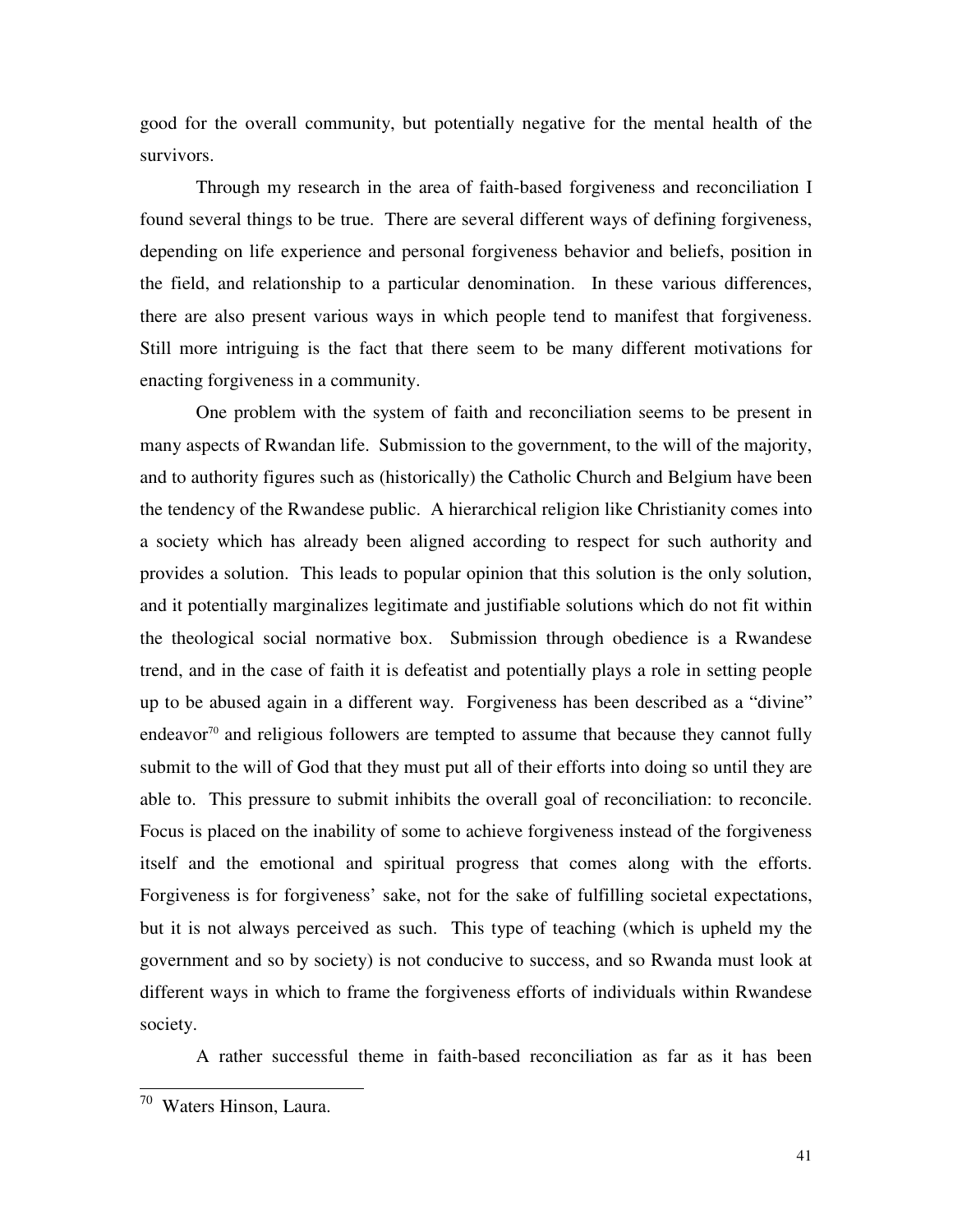considered and taught is manifested in these denominations' commitment to the ongoing process of reconciliation. All of the denominations acknowledge that ideally perpetrators would wholly and with repentant hearts confess and make amends and that survivors would wholeheartedly forgive them with a heart and spirit of Christ, but that humanity is, by Christian definition, never going to operate within an ideal Christian setting. Humanity resides 'on the ground' and as such necessitates a process-style system of repentance and forgiveness. Although there may be for some denominations a desire for an 'about-face' repentance style and an altruistic, superhuman, 'Christ-like' forgiveness, and even attempts toward that end, there is an acknowledgement by these faith communities that people are dealing with real pain, remorse, guilt, and anger, and that concessions must be made in order to keep these people working with the faith and not feeling alienated by it.

 The churches individually have worked to create a safe space for honesty and sharing and have really tried to funnel the energies created by this post-conflict reconciliation into constructive ways in which to create a more functional society. The Church's acknowledgement of wrongdoing and accountability would prove these faith communities more effective and would reconcile them to their followers. Showing that they are responsible for their actions and are not only facilitators but are willing participants in the reconciliation effort would give the Church the credibility it needs to further its benefits within Rwandan society.

 Teachings of love and forgiveness together can be both productive and counterproductive. Forgiveness is something which is essential to reconciliation, but when the two are paired together there is a tendency to think of them as inseparable accomplishments. Realistically, forgiveness can only be expected as far as coexisting with one's attacker, if that can even be expected at all. Annette maintains the same view: "I can help [the perpetrator] in what condition is he or she, but to be my friend, it is not good."<sup>71</sup> Survivors cannot be expected to love their neighbor against their will, and the perpetrators do not deserve this love enough to force that kind of good will from their victims. The Church should not be a vehicle for a feeling of failure if a survivor cannot forgive to this extreme, but instead should provide hope that what they are is enough and

-

 $71$  "Annette" personal interview.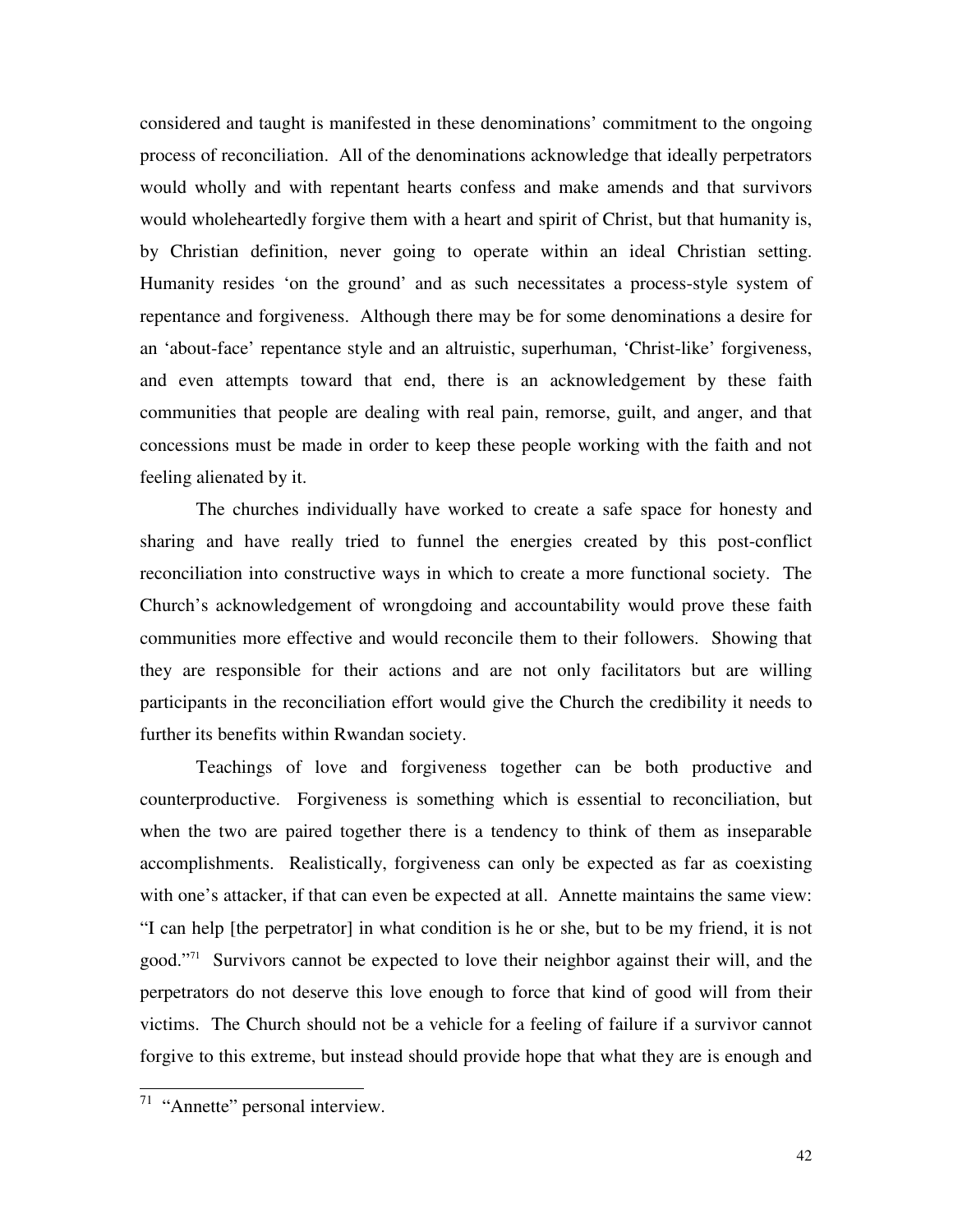that God loves them even when they cannot love perfectly themselves.

#### **Recommendations/Personal Opinion**

#### *Introduction*

 This section will examine what I found through my research and attempt to outline a possible solution to the problems presented therein. The first subsection will cover implementation of a plan which could maximize the effectiveness of forgiveness doctrine and practice within Rwandese society. First, this section will outline the influences which have led to the current climate of forgiveness. Second, it will argue that punitive actions for genocidaires and their subsequent reintegration into Rwandese society are essential to the act of reconciliation. This section will then advocate for the importance of recognition of difference of forgiveness ability, and will suggest the creation of a safe space for people who remain in the midst of transition from resentment to tolerance. The roles of the government, the Church, and Rwandese society are essential elements to the resolution of the problem of forgiveness, and their respective influences will be called upon at junctures where improvements upon them could be made. The second subsection will outline changes that I would make to my own research methods and conclusions if I had the opportunity to conduct this project again, and the third subsection will provide suggestions for further study of the topic.

#### *Possibilities for improvement and implementation:*

 Rwanda's need to move its society forward has left it with no more time and few options. Its decision to release prisoners and operate under the philosophy of mercy and forgiveness has already begun to move the nation forward. Its efforts will only continue, however, if Rwanda fosters within its society a consciousness of its own tendency to create divisions and expect homogeneity and obedience, as well as an awareness of the problems which arise as a result. Because of the history of consistent oppressive and absolute structuralism which Rwanda inherited from Belgium and the Catholic Church, Rwandans have become accustomed culturally to adhering to societal norms. When the Church stepped in after the genocide to mop up its own mess theologically, it created a social norm and therefore expectations about how forgiveness should be practiced. The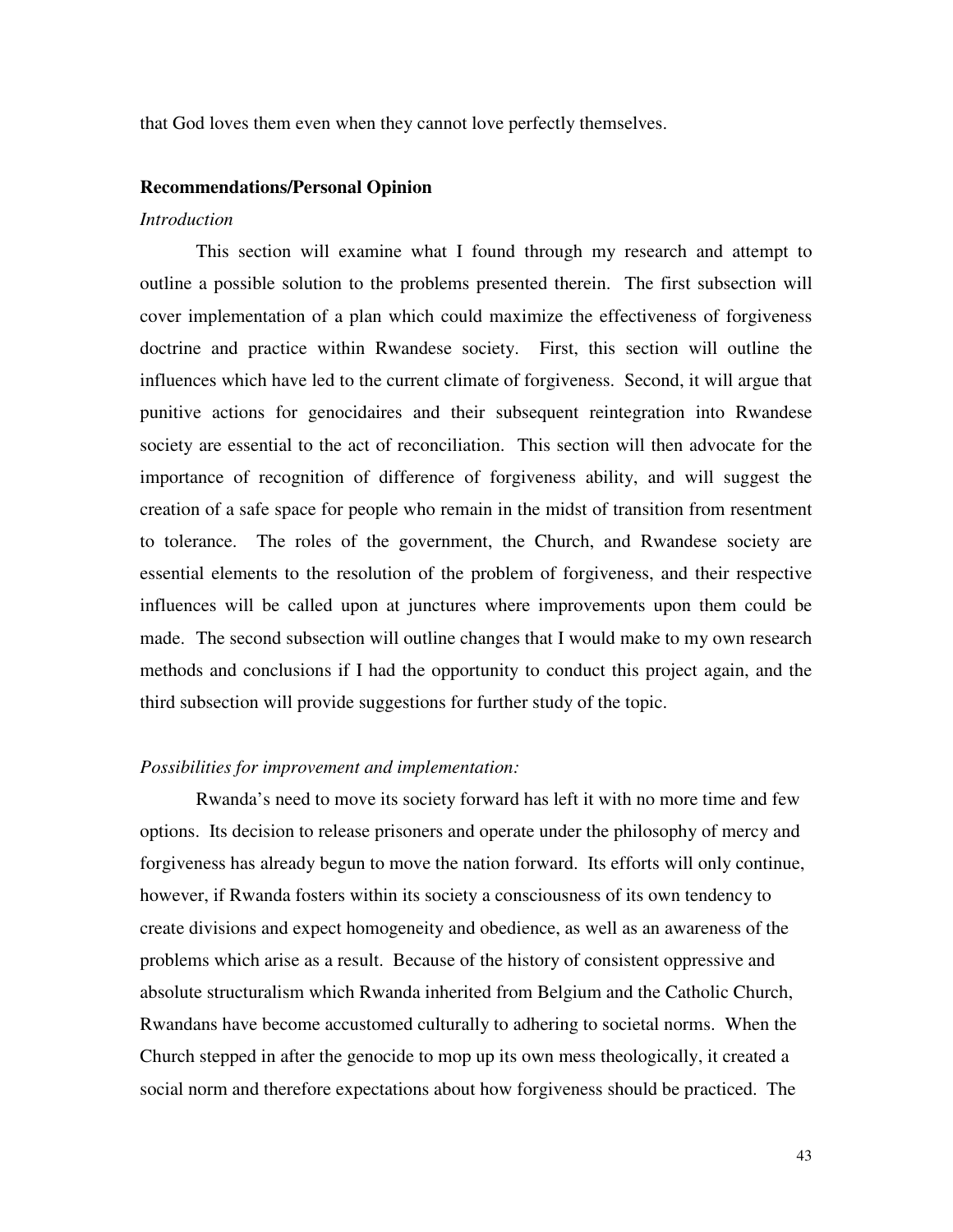fact that the government has adopted an attitude of certain behavioral expectations of forgiveness and has made those expectations known to the general public is cause for this society to assume that this is the only way in which anything can be done. As Annette mentioned in her interview, people will do what the government tells them to, whether that is good or bad or whether they agree with the philosophy behind it or not. I worry that if Rwanda is not aware of its tendency to place people in boxes (even the "Munyarwanda" designation is a designation in itself and creates a norm), it will marginalize people who cannot live up to the admittedly superhuman expectations of Christian forgiveness doctrine and breed further resentment.

 It is important to note that making a conscious effort to unite the community under the guise of honesty and forgiveness and not leaving anyone out does not mean that forgiveness is free. Reconciliation in the environment described above cannot take place when crimes are pushed under the rug. There needs to be open and honest communication about the crimes committed, and Rwanda has succeeded in working tirelessly to ensure that there is a record of the events of 1994. Rucyahana advocates the need for punishment in order for offenders of genocidal atrocities to fully re-enter the communities from which they were expelled.: "For us, reconciliation does not oppose justice. What the Rwandan people are doing us to bring the offense to condemnation, but the offender be restored into the fullness of life."<sup>72</sup> 

 If restoration is done fairly and honestly for the genocidaires, then it must necessarily be as open to honesty for survivors who cannot achieve the potentially impossible act of "loving those who persecute you."<sup>73</sup> For people like one woman whose testimony was documented in the documentary "As We Forgive," forgiveness is not a feasible option: "In my heart I have absolutely no mercy for these people. They wronged me terribly and gave my father an awful death. The blood splashed and flowed down his face. He died miserably…It feels like God has abandoned me." Do the government, society, or religious communities marginalize people like this woman by invalidating the ways in which she can act in mercy? In a society where the government is at least perceived to have total control and authority over thought and opinion, I argue that this is

<sup>72</sup> Waters Hinson, Laura.

<sup>73</sup> Romans 12:14-21; full text may be found in Appendix B, reference 21.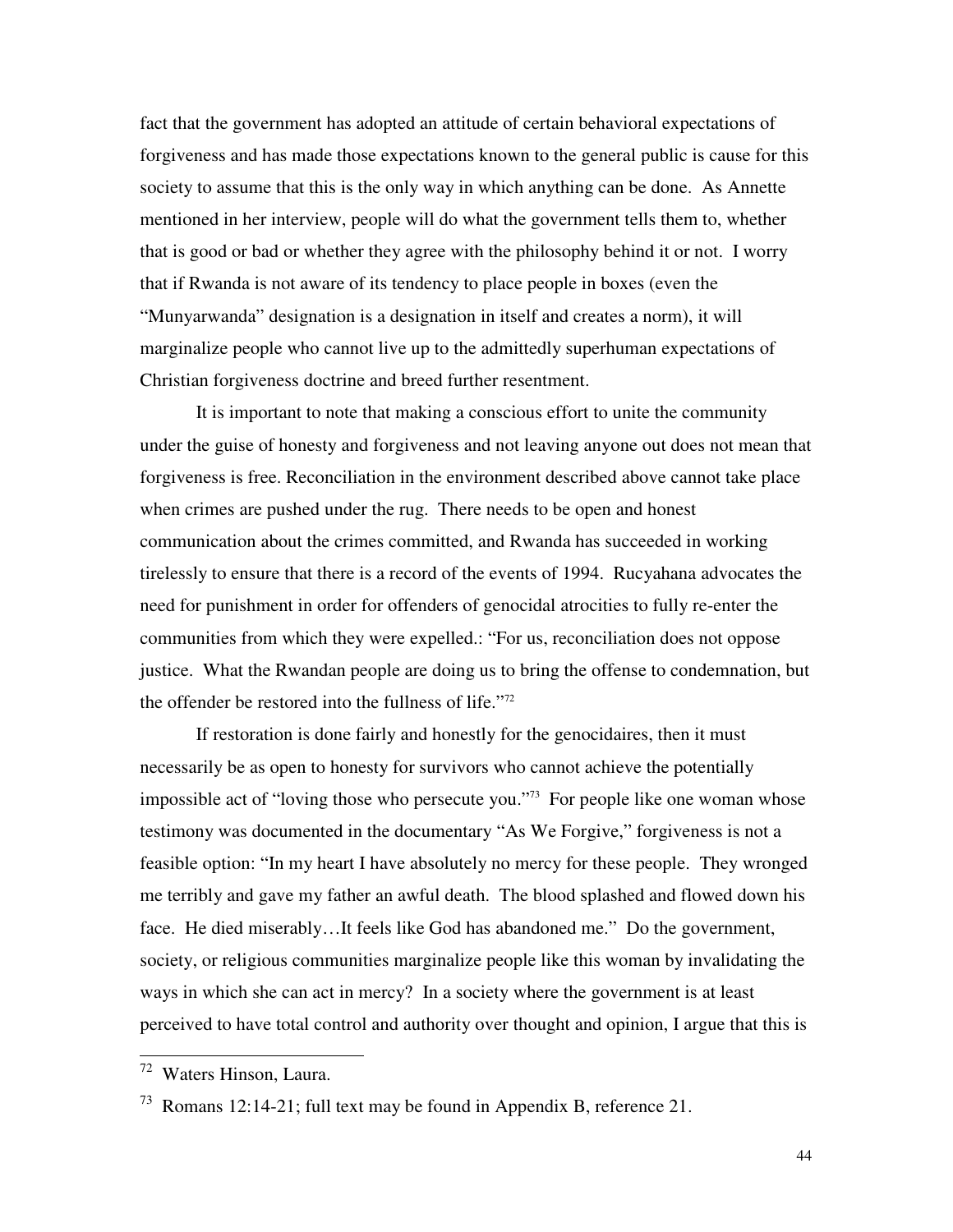indeed the case. The woman admits, "I don't know if anything can remove what is inside of me. Although I believe God is able. I don't know what can remove what is on my heart." Why should this woman have to overcome her grief and her anger sooner than she's able? If she can move herself and her nation forward and retain that anger, should she not be able to be provided a space where she feels welcome and where her anger at these atrocities is valid and accepted? Only by dealing with the fact that these emotions and these reactions are a reality can Rwanda take steps to channel them into healthy modes of expression.

 By accepting only these ideals as the sole reasonable solutions to the problem of forgiveness in post-conflict reconciliatory society, Rwanda inadvertently marginalizes other methods of forgiveness and the people who can only operate within those boundaries. "Fourteen years after the genocide, beneath the sometimes peaceful veneer of communities across Rwanda, old antagonisms still fester, and the release of detainees...have only magnified many of these tensions.<sup>74</sup> Rwanda can only avoid the implosion of these tensions by acknowledging that the animosities behind those tensions are birthed from justified anger.

 The NGOs which laid the foundation for the government's policies on forgiveness by becoming involved so quickly after the genocide have shaped the expectations that Rwandese people attempt to live up to and expect others to achieve. These expectations are admittedly, by leaders in the reconciliation effort, lofty goals: "Forgiveness is not human, it is divine."<sup>75</sup> By believing this and preaching its achievement of the utmost importance, admittedly superhuman expectations are placed on those members of society who have experienced the most hardship in their lives. The religious influence which extends from NGOs to all aspects of society in Rwanda (though the influence may be dwindling as the country develops) has left the government in an awkward position. By accepting aid, Rwanda accepts the ideologies that come with that aid. The President has said of forgiveness, "It's a choice people have to make, it's a choice a nation has to make

<sup>74</sup> <sup>74</sup> Clark, Phil. *The Rules (And Politics) of Engagement: The Gacaca Courts and Post-Genocide Justice, Healing, and Reconciliation in Rwanda.* From the SIT reader.

<sup>&</sup>lt;sup>75</sup> Waters Hinson, Laura.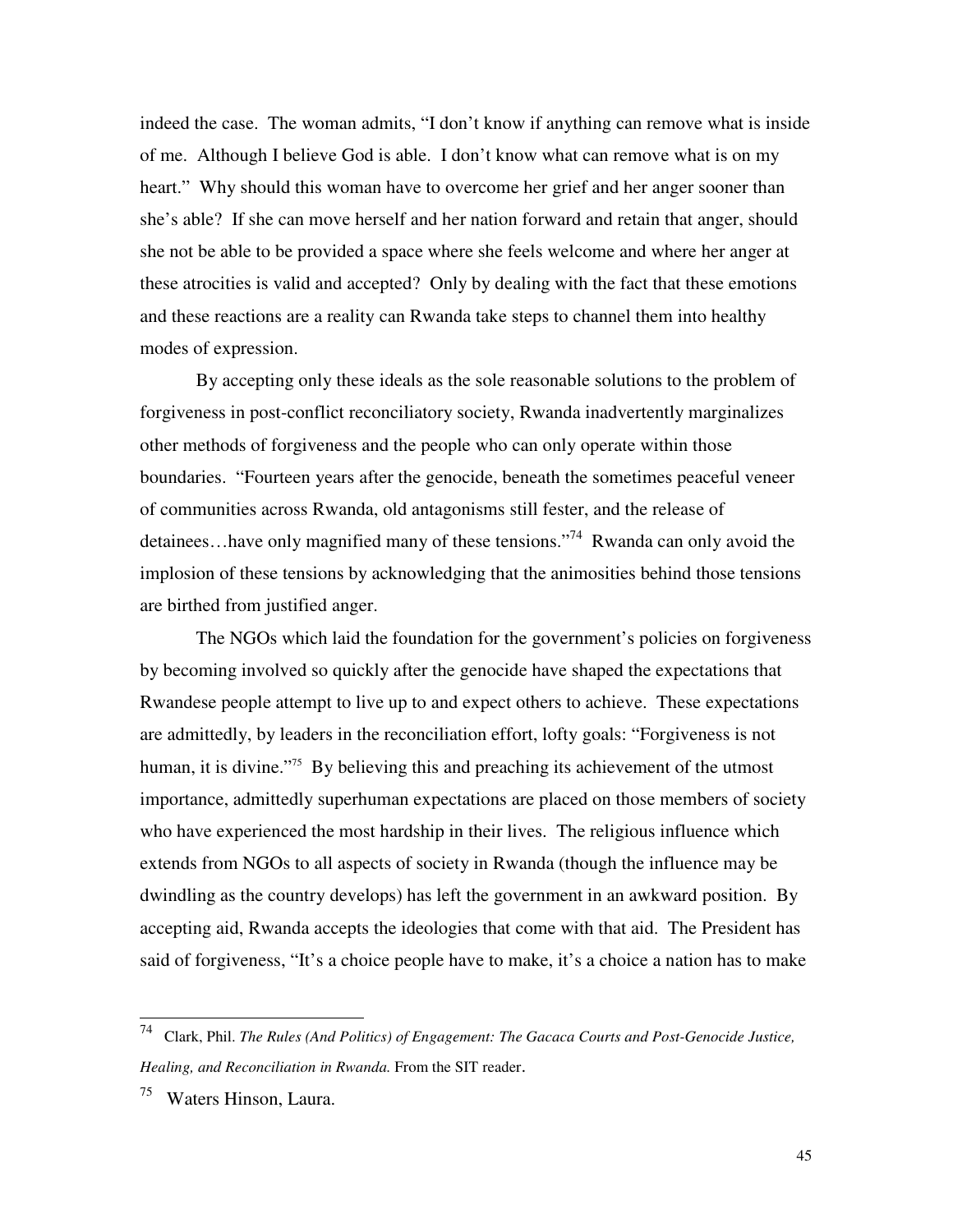and we've made that choice."<sup>76</sup> Who has made that choice? Of course the government of Rwanda (and its constituents by compliance) have decided that forgiveness is the only way which will serve to pull this society out of the vortex of genocide and hate, but what kind of forgiveness? What does that forgiveness look like, and are other kinds welcome?

 Rwanda's people have instilled within them a need to fulfill the needs of the government. Rwanda's citizens listen to the government and place their trust in the actions they carry out for that government. "That bad government came, they told me to hate this person. And now, you have another government which is saying that love this person. That's how it is. The problem is the government, not people."<sup>77</sup> One man I interviewed worked for the Council of Protestants in Rwanda, and he maintained that there is fear here that there is no freedom to speak one's mind if that mind is not also of the government, even down to forgiveness and reconciliation. "These people are not free," he says, to share the fact that they cannot forgive.<sup>78</sup> Since they do not feel as if they can express their needs, the government perhaps does not know that there is a lack of space for sharing and for working toward the forgiveness ideal, and thus the needs of people in forgiveness-limbo are not met.

 As a society which is striving for the best way to heal a society, Rwanda needs to focus on nurturing an environment of honesty, justification, and mercy not just to the perpetrators of genocide, but to the victims as well. Society must especially have mercy on survivors of whom much has been taken and much has been expected. Jean Bosco, leader of a Catholic reconciliation organization whose comments will remain anonymous, maintains that "Our biggest concern is that we are creating a space that is safe for people to use to be honest and to have people listen to them about their trauma."<sup>79</sup> By having a more flexible attitude toward how forgiveness is achieved, people will naturally be more willing to open up and less apt to become resentful and feel stifled. Flexibility is not a value to which Rwanda is accustomed, but employing it in order to help people heal will only be an asset to the ultimate condition of the country.

-

<sup>76</sup> Ibid. Waters Hinson.

<sup>&</sup>lt;sup>77</sup> "Annette" personal interview.

<sup>&</sup>lt;sup>78</sup> "Paul" personal interview, December 2010.

<sup>79</sup> "Jean Bosco" personal interview.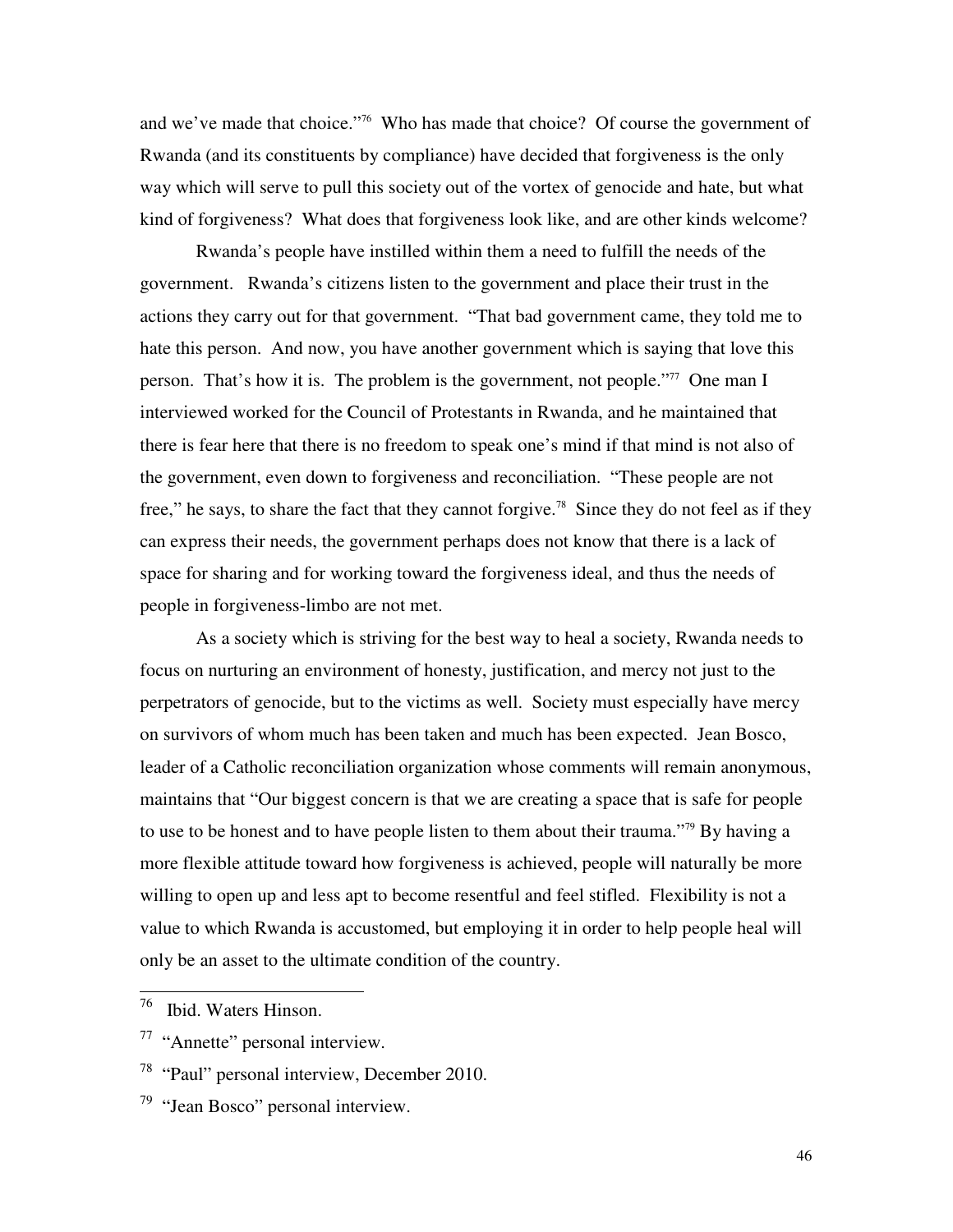One genocidaire admits that "Paying people back for my crimes is beyond my comprehension. There is no price that can be paid for a human being."<sup>80</sup> Though people will never be able to make up for it, they can make an effort to acknowledge that they understand the gravity of what they have done, and thus begin to restore unto themselves the trust of the surviving victims. Accepting guilt and punishment is a good faith effort toward the honesty that is required to move the country forward, and shows the victims that they are not expected to carry the country forward on their own shoulders using superhuman powers of forgiveness. Punitive action acknowledges that wrongs were committed and therefore validates the anger of the survivors. When these feelings are justified, victims will not feel as stifled and will feel as if the country is working *with* them for their best interests, not simply having those interests forced upon them.

 Jean Bosco advocates the need for forgiveness, but also for accountability: "[The perpetrators] need to be guilty in front of the community of people they perpetrated genocide against and held accountable for their actions. Many times people will confess to their crimes and ask for forgiveness and get a reduced or lightened sentence because they look at their situation as a cost-benefit negative. But sometimes, and this is more often, people say, "I am ready to forgive these people, but they have never come to me and asked, so I cannot." There needs to be honesty, at least."<sup>81</sup> An approach inclusive of punishment and guilt admission acknowledges the fact that the system of repentance and forgiveness is not perfect. The entities who are repenting and forgiving are not more than human, and so the fact that people may be held publicly accountable and then receive forgiveness helps to fulfill forgiveness desires and to keep people safe, regardless of the sincerity of the confession.

 Rwanda needs to push through difficulties and pursue peace while acknowledging the fact that the situation is not ideal and as much as society would love to be able to have everyone perfectly and completely forgive, this is not a possible scenario: "Whatever their motivation, as long as this is happening, we cannot teach the children that it is okay to continue the cycle of hate. And as long as people are talking and behaving in peace,

<sup>&</sup>lt;sup>80</sup> Waters Hinson, Laura.

<sup>&</sup>lt;sup>81</sup> "Jean Bosco" personal interview.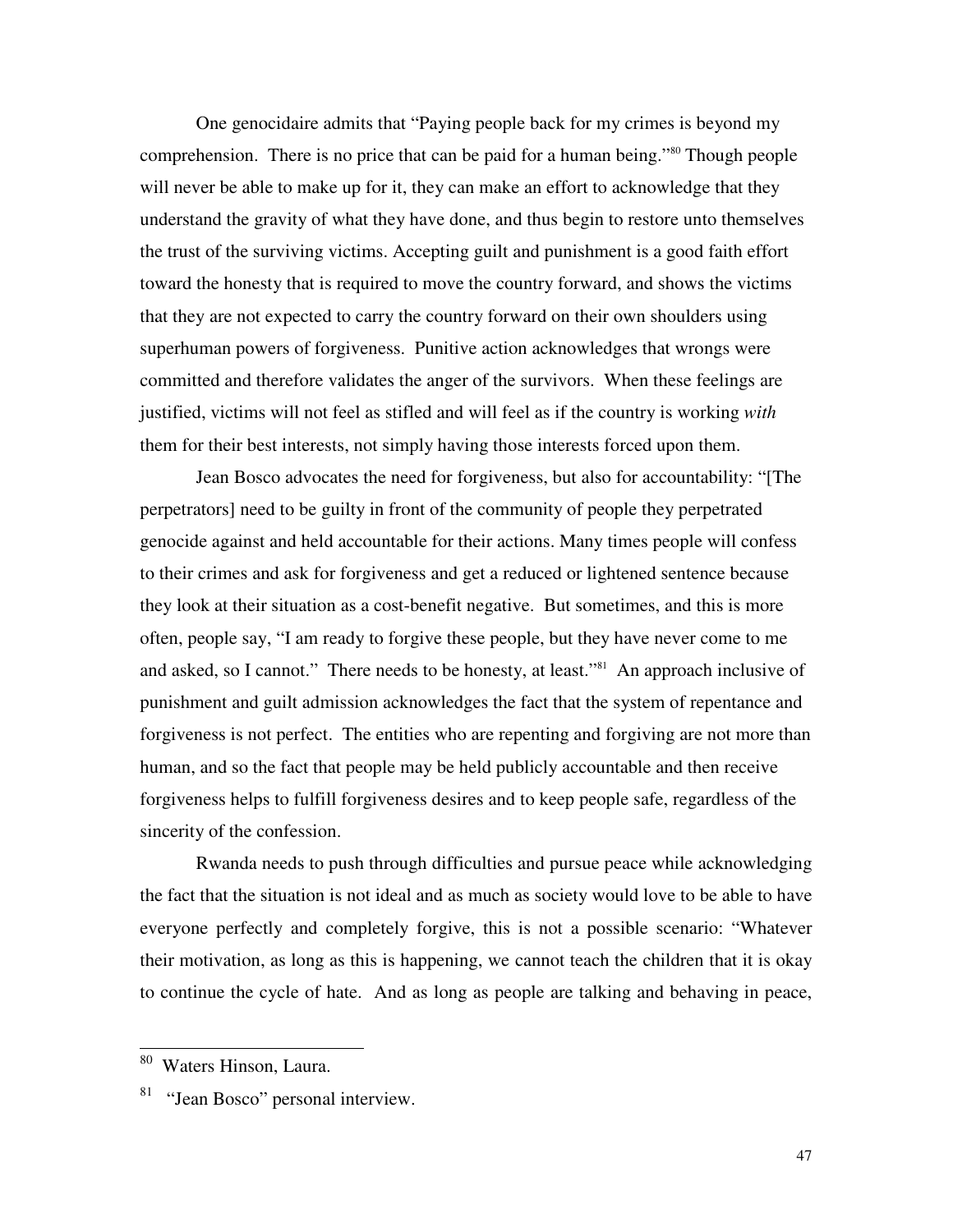we are teaching the children and this will not happen again."<sup>82</sup> Realize that it is not dangerous to acknowledge anger and the downfalls of this system of forgiveness the Rwandan society is left with, and that it may only be perfected by dealing with the issues that inhibit it, such as differing opinions and manifestations of forgiveness and subscription to different religious forgiveness doctrine.

 The Rwandese public opinion is a powerful thing. We see evidence of a society which values swift and dedicated public response in the way the Church in Rwanda, once overwhelmingly Catholic, has responded to the pressure of the rigidity of the Catholic Church by leaving and creating or joining new congregations and denominations. In these Churches, Rwandans create and environment that is more apt to foster individuality and freedom of expression over submission and acceptance of what is often viewed to be archaic and outdated teachings. This is evidence of the desire of the Rwandan people to speak out when they feel they must, but this same kind of freedom to speak is not flowing as readily through the veins of forgiveness and reconciliation. The public's response to this kind of pressure by society, the government, and religious authority has not always been consistent ideologically, but it has been immediate and fierce in the directions it chooses to travel, proving the public to be a formidable force for whatever agenda it so chooses to support. If the government and NGOs with religious affiliations could allow more freedom of forgiveness practice and could create more venues for open dialogue, there is nothing stopping the public from pursuing passionate justice as it has for every cause it has undertaken before. If the government and NGOs can create a space wherein people feel allowed to share and be honest, there is no limit to the ways in which people may be able to forgive and become more functional members of society while feeling validated, justified, and non-resentful.

 "There could always be violence. There are people out there in the world who will always be waiting for an excuse to hurt other people… We have to stop them with forgiveness and show them peace."<sup>83</sup> By showing faith in humanity and by treating one another as human beings, we give permission for open dialogue and maybe people won't feel the need to resort to violence to be heard. A continuing trend of a societal rulebook

<sup>82</sup> "Jean Bosco" personal interview.

<sup>&</sup>quot;Jean Bosco" personal interview.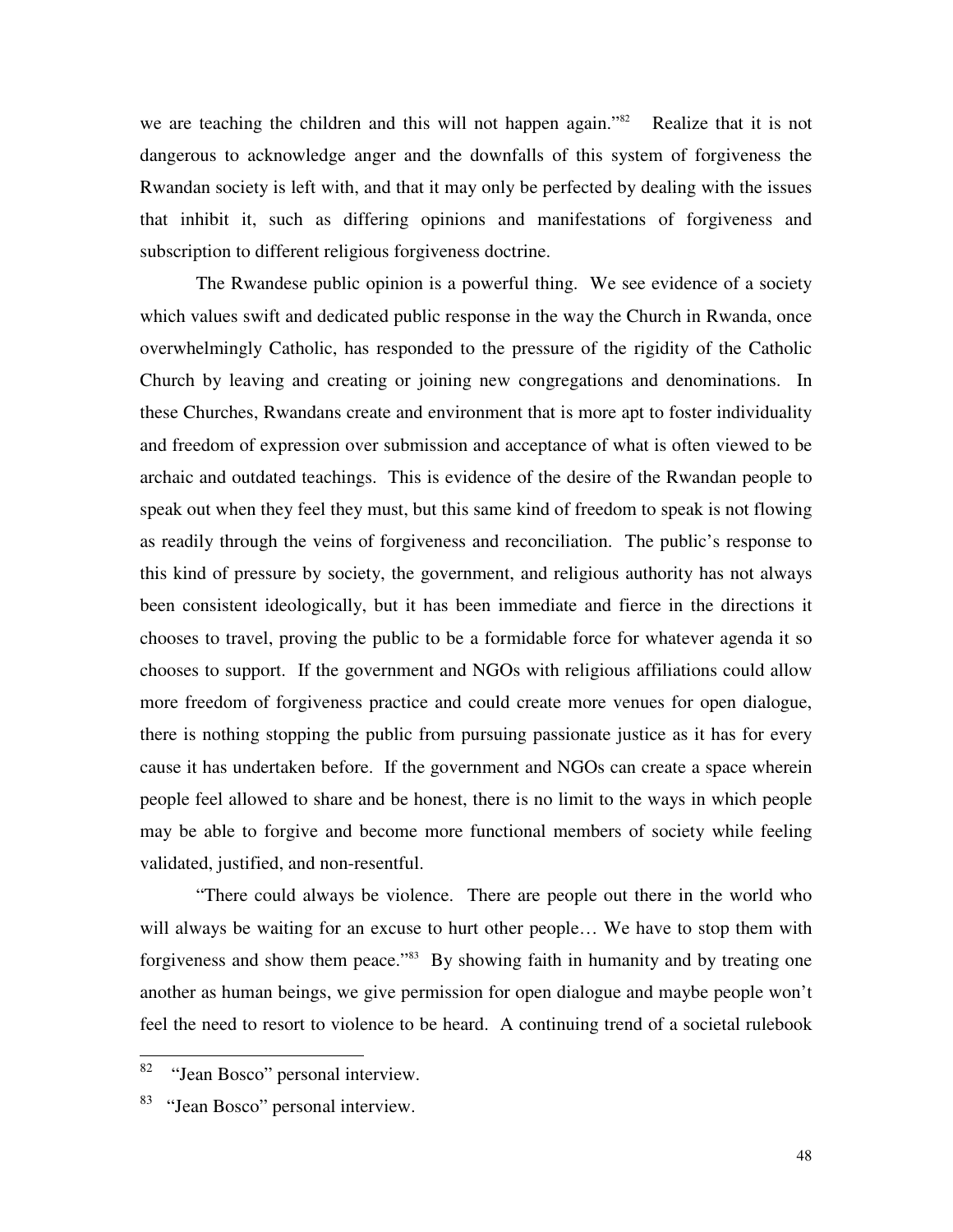written by the ruling party will only create more animosity by the non-ruling party, and the cycle needs to end. It can end here, with open forgiveness and by creating a climate conducive to honesty and acknowledgement of the profound negative realities created by the genocide. In short, Rwandese society needs to find itself in a state of grace: Grace for the perpetrators manifested through forgiveness, and grace to the survivors, manifested through a lifted burden of superhuman altruism.

#### *Hypothetical modifications for the improvement of the research:*

 I would have spent more time finding opinions from different denominations to emphasize the different ways in which people forgive more. The paper turned into more of an argument for a safe space for sharing and less of a denominational comparative study. Though the denominations' perspectives are relevant because they influence how people 'on the ground' manifest their forgiveness-driven behavior, it would have been nice to see which denominations did a better job of making people feel welcome to share and to be honest about their abilities as humans in the face of Rucyhana's "divine forgiveness."<sup>84</sup>

 I would have interviewed more people on the subject, perhaps including an atheist opinion and more layperson opinions, as well as a few opinions from each denomination who are in charge and therefore more closely studying the doctrine which they preach. I would have asked them about their theological justifications for the way they preach about forgiveness, and tried to see which practices were more effective for the healing of individual circumstances and why.

 If I could do this research again I would not limit myself to the three most common denominations, but would instead expand the scope of study to include all of the major Christian denominations practiced here, as well as Islam and indigenous faiths. The study of faith in reconciliation is not complete without taking into account all faith manifestations which are present in the process.

#### *Suggestions for further research on the topic:*

It would be interesting to do a more in-depth discovery of the theological

<sup>&</sup>lt;sup>84</sup> Waters Hinson, Laura.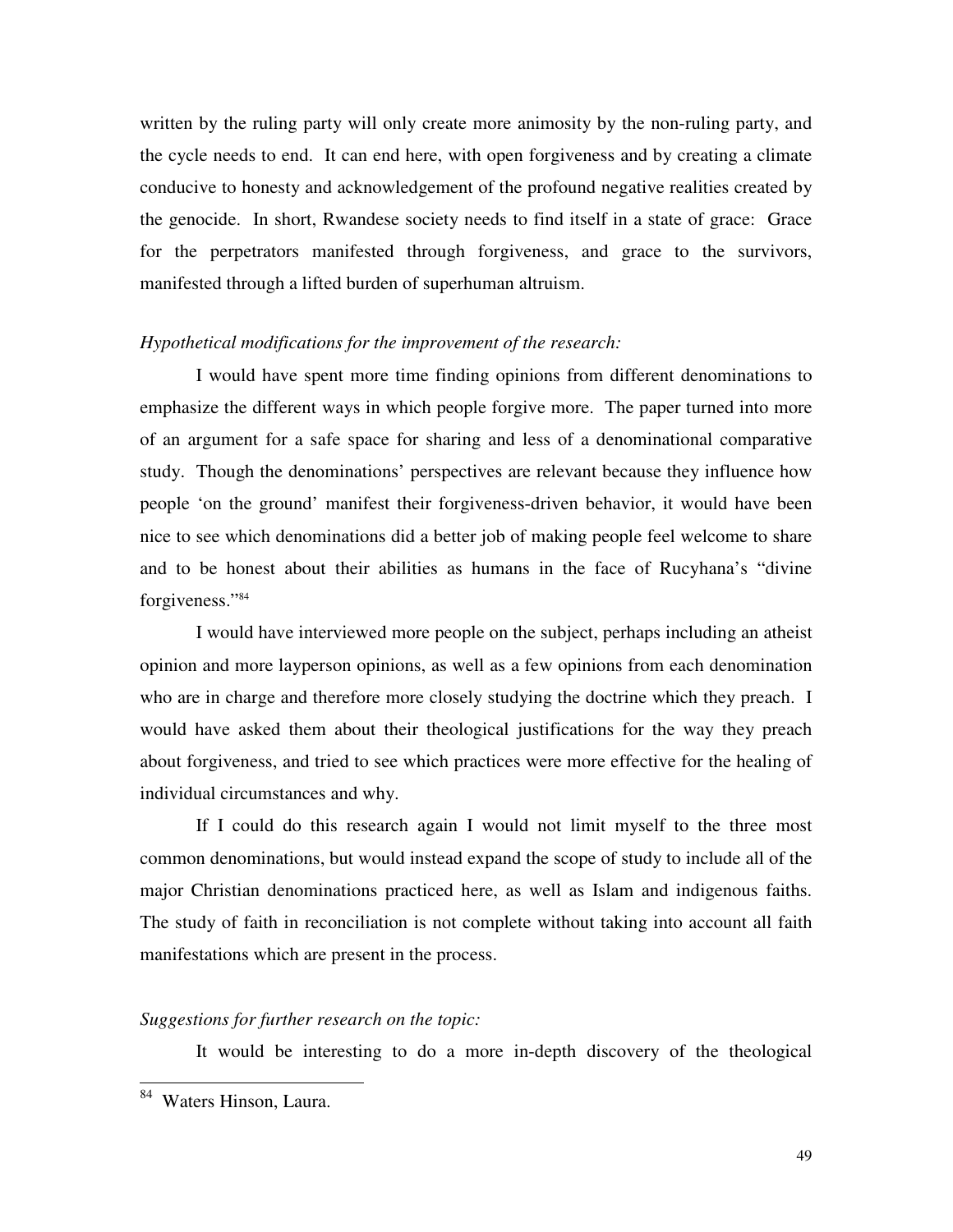reasoning behind each denomination's forgiveness doctrine and to hear an 'authority' in the church describe that reasoning, then to compare that logic with how a layperson in the Church has interpreted it and integrated it into his or her lifestyle.

 Finding people who are involved in reconciliation efforts and who will talk with an interviewer about the history of the Catholic Church in Rwanda and its role in the genocide is very difficult, and so churches outside the Catholic sphere are good places to consult when looking for contacts. One positive aspect of the close-knit network that is the Christian theological circle is that when someone does want to help, they will provide you with countless contacts.

 The role of faith in the reconciliation effort here in Rwanda is not exclusively Christian, and if one aspired to do a study on the real and complete role of faith in forgiveness, one would necessarily find him or herself researching the role of Islam and indigenous faiths as well. It would be interesting to compare indigenous views on forgiveness and their effectiveness and relevance to the overall efforts toward reconciliation.

#### **Conclusions**

 This study sought ultimately to maximize the benefits reconciliation brings to a post-genocidal society. By examining the theological foundations upon which reconciliation stands and the outside influences that have worked to help create that foundation, the paper evaluated how forgiveness doctrine is manifested and if and how those manifestations are beneficial to the well-being of Rwandan society. By examining the history of the formation of the society and how that has formed the current climate and by then combining that information with information about the effectiveness of forgiveness methods, the paper attempted to discern what could be done to improve the effectiveness of reconciliation efforts here in Rwanda.

Through a brief study of additional African post-conflict situations that have been remedied by faith-based reconciliation efforts and through other secondary source reviews about the effectiveness of reconciliation, the paper proved that the study of religious faith is an essential part of the overall study of reconciliation, especially here in Rwanda in the post-genocide state in which the nation finds itself. By utilizing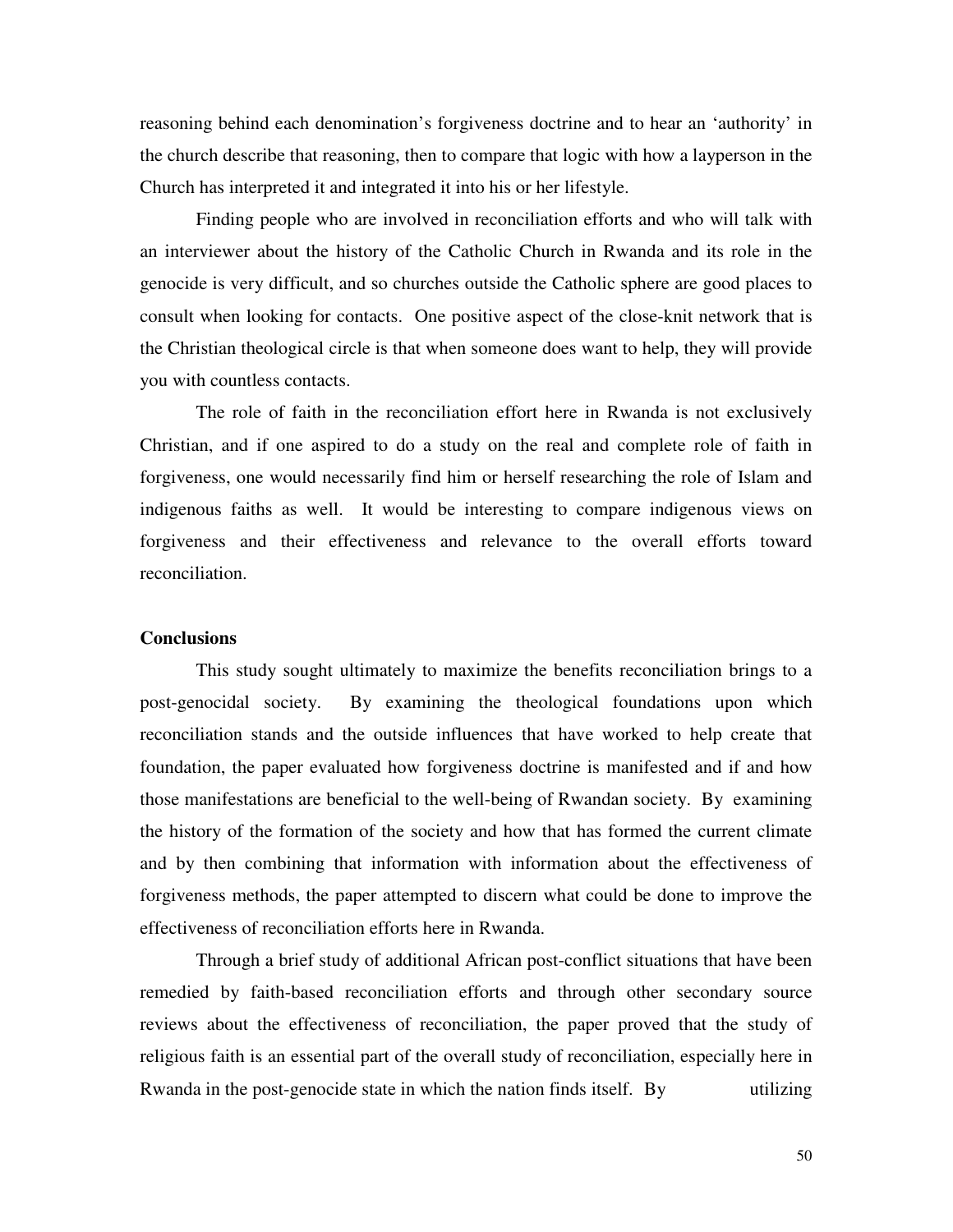denominational sources to find doctrine and then conducting interviews of members of those religions who manifested forgiveness doctrine in their own lives, the paper discerned that there seems to be a widely varying array of ways in which forgiveness is taught and practiced. By interviewing those church members and some authority figures in various reconciliation-oriented organizations, I discovered that there seems to be a disconnect in the Rwandese general public sphere between what forgiveness means and what types and degrees of forgiveness are possible, and what is expected by the government and religious bodies of people who are directly involved in the repentance/forgiveness process. Interviews and secondary sources in the study of the history of the nation's society yielded notions of a more closely-linked relationship between previous authoritarian governments, the Catholic Church, and a climate of resentful compliance with social norms of reconciliation and the forgiveness doctrines from which those norms emerged.

 As a result of these findings, this study suggests that the government utilize its current increasingly independent state to reform the ways in which forgiveness and reconciliation are taught and practiced, open the floor for suggestions from outside the current dominant denominational spectrum, and be conscious of its own role in marginalizing people who cannot achieve the lofty expectations of Rwandese society. It suggests that the government distance itself when it can from the expectations of religiously-based NGOs and pursue options for reconciliation which will reconcile those who are still finding the current teachings on forgiveness insufficient for their needs, and create a space for sharing between parties involved in reconciliation. By doing so, the study hopes that this will result in a more cohesive societal unit and that people will feel less obligated and more free to express their grief and anger, and thus will become more productive, content members of Rwandese society.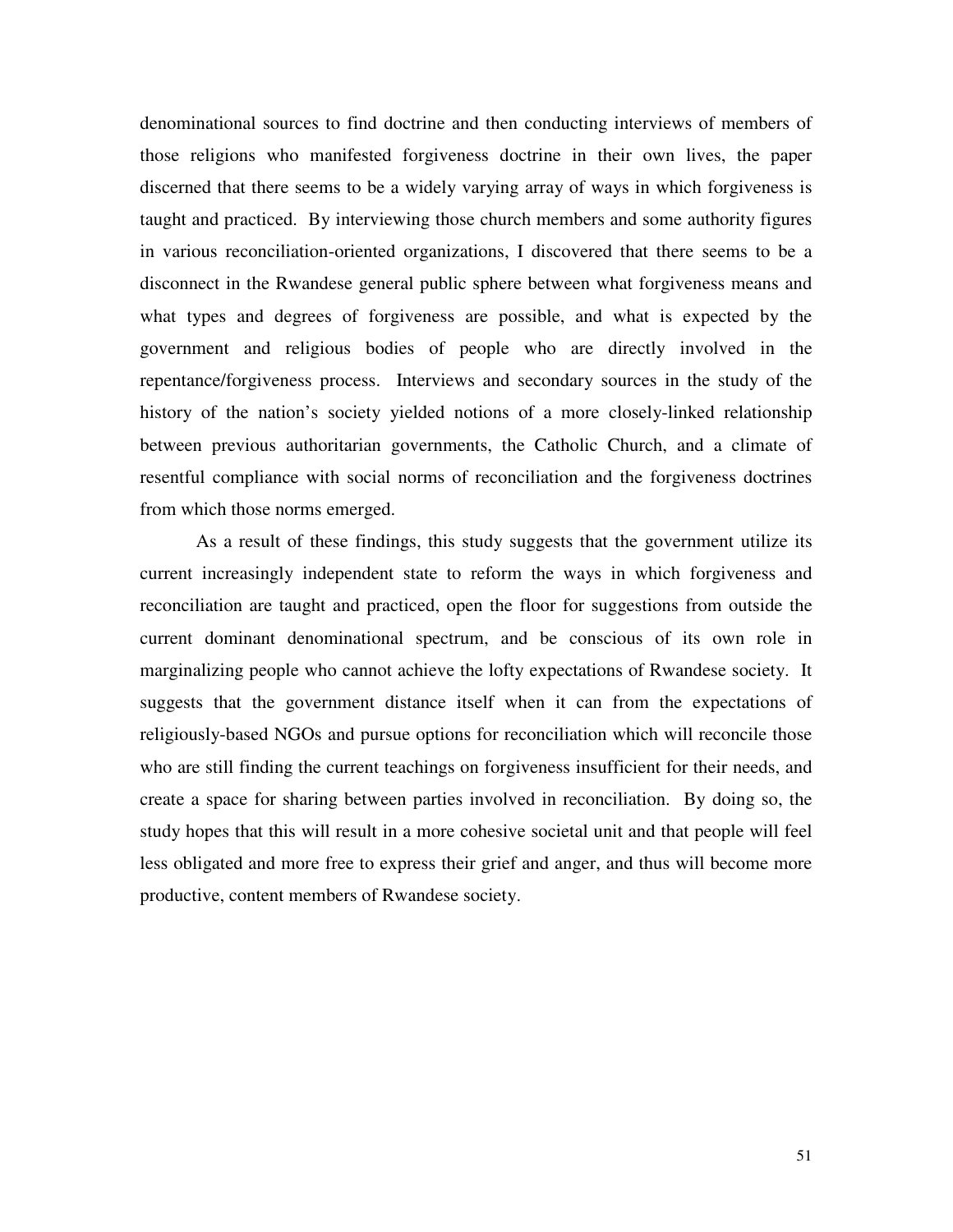## **BIBLIOGRAPHY**

Akin, Jimmy. "Limits of Forgiveness." *This Rock*. 14. 7 (2003), http://www.catholic.com/thisrock/2003/0309bt.asp. (accessed November 22, 2010).

"Annette." Interviewed by Brynn Muir. Independent Study Project for SIT. Kigali, Rwanda. 2010.

*BBC Religions* online database. :http://www.bbc.co.uk/religion/religions/christianity/subdivisions/pentecostal\_1.shtml Accessed 6 December 2010.

Beswick, Danielle. "Managing Dissent in a Post-genocide Environment: The Challenge of Political Space in Rwanda." *Development and Change*. (2010): Print.

Clark, Phil. *The Rules (And Politics) of Engagement: The Gacaca Courts and Post-Genocide Justice, Healing, and Reconciliation in Rwanda.* From the SIT reader.

*CIA Online World Fact Book 2001:* https://www.cia.gov/library/publications/the-worldfactbook//fields/2122.html?countryName=Rwanda&countryCode=rw&regionCode=af&# rw. Accessed 2 December 2010.

De Sam Lazaro, Fred. *"*Sierra Leone: Truth and Reconciliation*"* from *Religion & Ethics News Weekly.'*619 (2003),

http://www.pbs.org/wnet/religionandethics/week619/cover.html. (accessed November 22, 2010).

Graybill, Lyn. *"*Religion and Reconciliation in Sierra Leone*"* from *All Academic Research* (2008),

http://www.allacademic.com/meta/p\_mla\_apa\_research\_citation/2/5/3/5/0/p253504\_inde x.html. (accessed November 22, 2010).

"Jean Bosco." Interviewed by Brynn Muir. Independent Study Project for SIT. Kigali, Rwanda. 2010.

*The Harper Collins Study Bible.* 1 ed. Harold W. Attridge. Wayne A. Meeks. San Francisco: HarperSanFrancisco. 2006.

Kabahizi, Manu. Lecture for SIT. 2010.

Koopman, Nico. "Some Contours for Public Theology in South Africa." *International*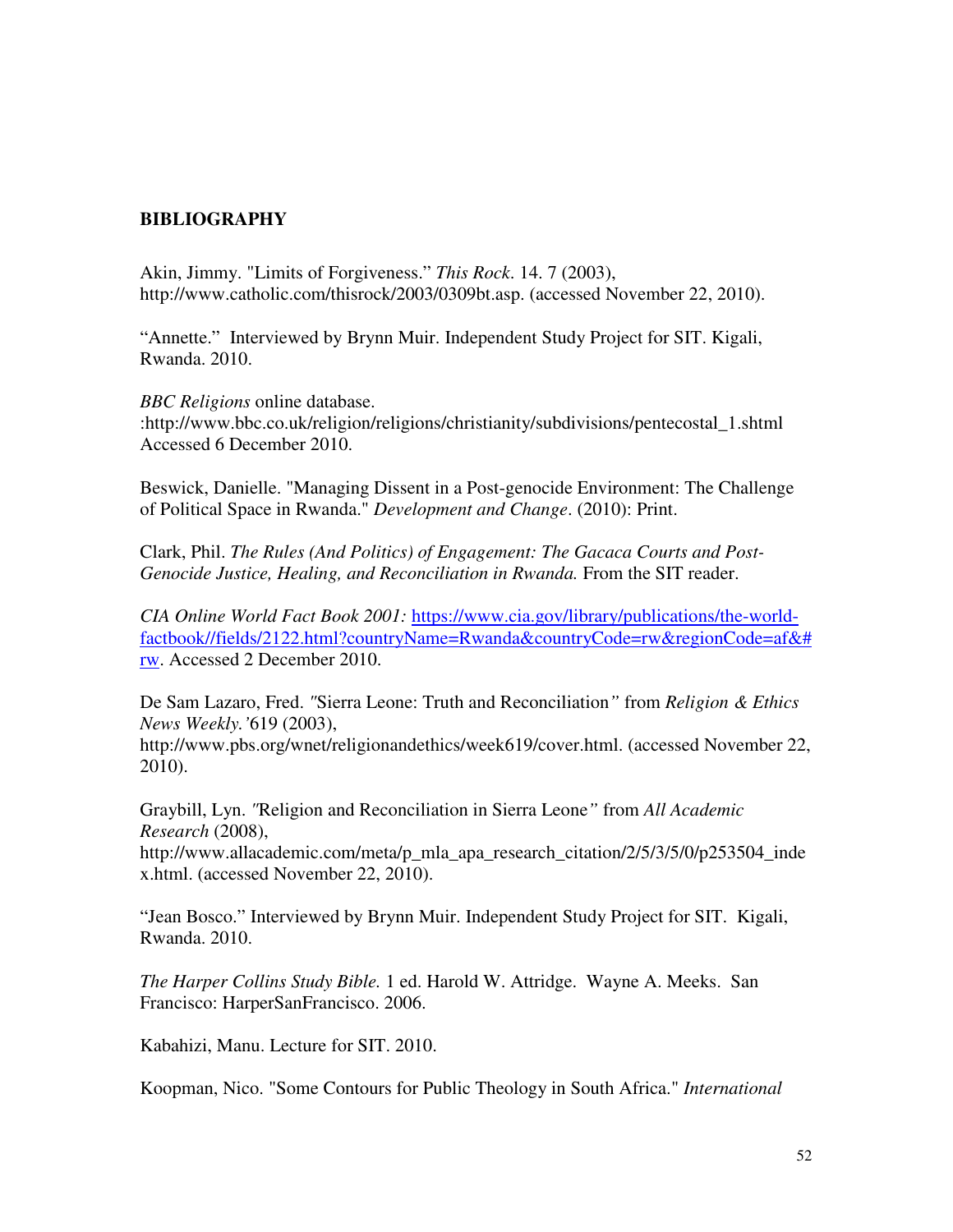*Journal of Practical Theology*. 14, no. 1 (2010): [123-138].

Ndahiro, Tom. "Genocide and the Role of the Church in Rwanda" from *News From Africa.* (2005), http://www.newsfromafrica.org/articles/art\_10231.html. (accessed November 30, 2010).

"Mary." Interviewed by Brynn Muir. Independent Study Project for SIT. Kigali, Rwanda. 2010

Melvern, Linda. *A People Betrayed: The Role of the West in Rwanda's Genocide*. 2. New York: Zed Books Ltd, 2009. 13. Print.

*Merriam-Webster Dictionary Online.* Merriam-Webster.com. Accessed 29 November 2010.

"Paul." Interviewed by Brynn Muir. Independent Study Project for SIT. Kigali, Rwanda. 2010.

Spong, Bernard. *Religion and Reconciliation in South Africa*. 1 ed. Audrey R. Chapman. West Conshohoken: Templeton Foundation Press, 2003.

van Butselaar, Jan. "Religion, Conflict and Reconciliation in Rwanda." From *Religion, Conflict and Reconciliation: Multifaith Ideals & Realities*. Jerald D. Gort, Henry Jansen, H.M. Vroom. New York: Editions Rodopi, 2002. Print.

Waters Hinson, Laura, Dir. *As We Forgive*. Dir. Laura Waters Hinson. McPower Pictures: 2009, Film.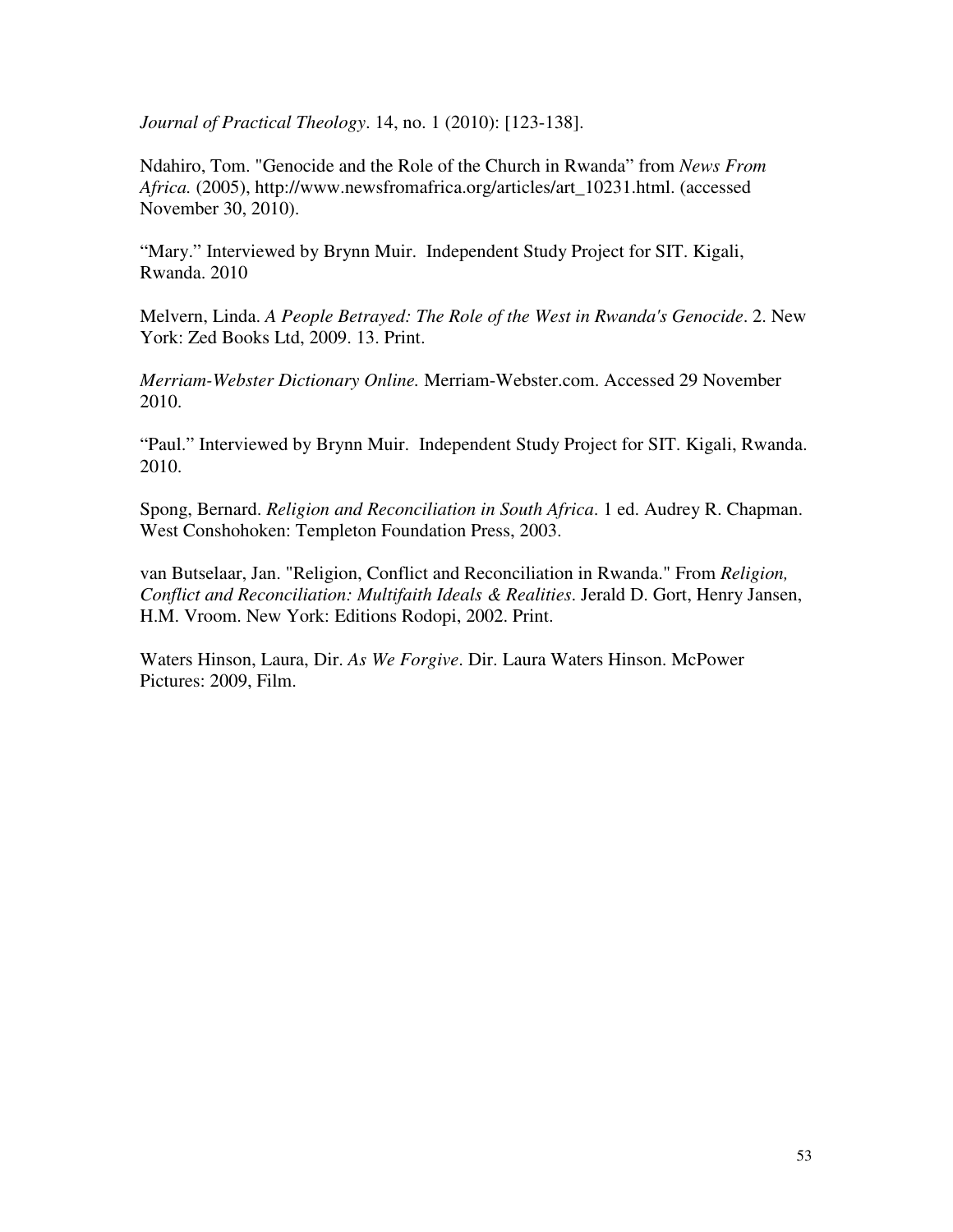## **Appendix A: Religious Demography Statistics**

The CIA World Fact Book provides demographics on Rwanda's population as it pertains to religion. These statistics as of 2001 describe the population as divided into the following religious affiliations: Roman Catholic 56.5%, Protestant 26%, Adventist 11.1%, Muslim 4.6%, indigenous beliefs 0.1%, none  $1.7\%$  (2001)<sup>85</sup>

## **Appendix B: Glossary of Terms:**

 $\overline{a}$ 

Listed in alphabetical order, these terms may be defined differently elsewhere but for the purposes of this paper retain the following definitions and functions:

 Catholic & catholic - "Of, relating to, or forming the church universal." The capitalization of 'Catholic' usually refers to the Catholic Church proper, which is a denomination claiming Apostolic authority, power given directly from God. Catholic in the non-capitalized sense usually refers to the Church as a whole community of believers spanning the divides of the Christian religion.

 Christianity - A religious faith which has been divided into countless differing denominations, some differing more and some less, but which all contain the commonality of a belief that the man Jesus, whose life and teachings are recorded in the Gospels of the New Testament, was the Son of God and (sometimes potentially the) Savior of all humanity from its own sin.

 Dogma- "Something held as an established opinion, especially a definite authoritative;" Also, a "code of tenets."<sup>86</sup>

 Faith - "Belief and trust in and loyalty to God;" "Belief in the traditional doctrines of religion."<sup>87</sup>

 Forgiveness: release of the responsibility of the forgiver to meter out punishment; the absolution of all punishment-worthy histories. Does not indicate a lack of punishment but offers an end to the punishment; (implied) gift which one does not deserve by actions.

 God-That in whom or in which one places one's ultimate trust. For the purposes of this paper, the Judeo-Christian God believed by all researched denominations to be manifest in the following three parts: The Creating force, or Father; The Holy Spirit, or presence of God invisibly present in the world today and which did reside in the person of Jesus; The Son, who is the Redeemer, simultaneously fully God and fully Human.

- Grace- Gift of forgiveness without merit; Patience; Absolution.
- Justice "The quality of being just, impartial, or fair;" also, "conformity to truth, fact, or reason;"<sup>88</sup> also, one's actions resulting in 'fair' consequences.

 NGO- Non-Governmental Organization. For the purposes of this paper, specifically a religiously-affiliated or faith-based non-governmental aide organization.

Reconciliation - The achievement of a state of nonviolence and coexistence between

<sup>&</sup>lt;sup>85</sup>CIA World Fact Book 2001: https://www.cia.gov/library/publications/the-worldfactbook//fields/2122.html?countryName=Rwanda&countryCode=rw&regionCode=af&# rw

 $\bullet$ <sup>86</sup> Merriam-Webster Dictionary Online: Merriam-Webster.com/dictionary/dogma<br><sup>87</sup> Merriam Webster Distionary Online: Merriam Webster.com/dictionary/faith

 $\bullet$ <sup>87</sup> Merriam-Webster Dictionary Online: Merriam-Webster.com/dictionary/faith<br><sup>88</sup> Merriam-Webster Dictionary Online: Merriam-Webster.com/dictionary/justic

 $\bullet$ <sup>88</sup> Merriam-Webster Dictionary Online: Merriam-Webster.com/dictionary/justice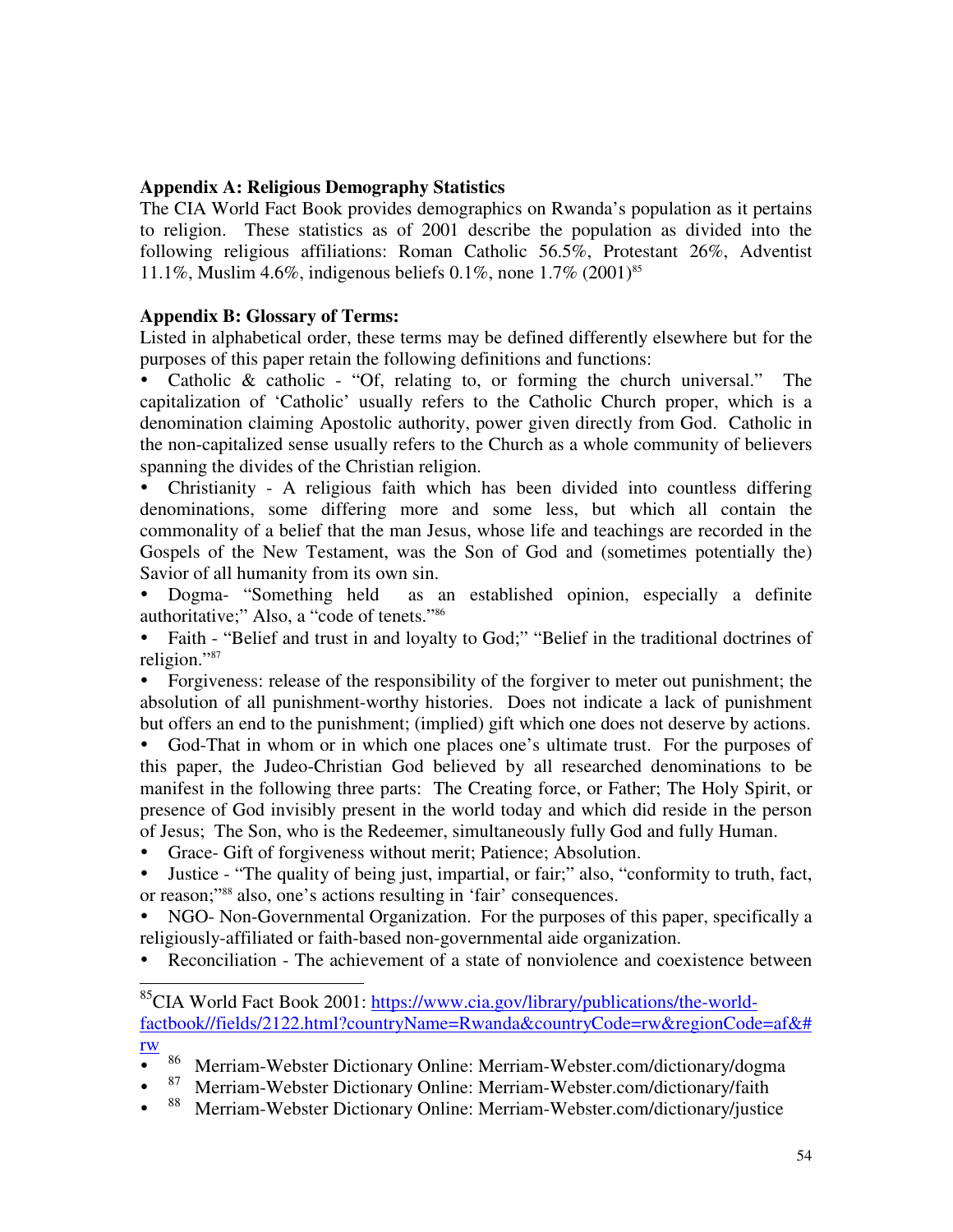two opposing parties based on the unjust actions of one of the parties.

 Religion - Here, religion is defined as "That in whom or in which one places one's ultimate trust." In the context of this paper, this will be a scope narrowed to include religions which define themselves in terms of the Christian denominational spectrum.

 Repentance - The act of acknowledging one's own sin and attempting to behave in a way different to what one has previously practiced; Trying to act with more justice; An externally-manifested internal transformation of perspective.

• Salvation- Used here to refer to salvation from the eternal punishment that Christians believe humanity deserves to receive as a result of its sinful or evil actions. This salvation comes from Jesus, who they believe to be the Christ and the one who reconciles humanity to God after its fall from perfection.

 Sin- Misdirected trust; Placing one's ultimate trust as mentioned in the definition of "God" above in something which is not ultimate. I.e. placing one's trust in one's own ability to judge right from wrong and finding that belief to be ill-aligned with the ultimate truth present in the will of God.

## **Appendix C: Bible Verse Text Collection for Reference**

*All references taken from: The Harper Collins Study Bible.* 1 ed. Harold W. Attridge. Wayne A. Meeks. San Francisco: HarperSanFrancisco. 2006.

Bible Verses Re: Mercy, Forgiveness, Repentance, Reconciliation, Atonement; Organized according to the order in which they appear in the New Testament with individual book classifications; Also numbered for in-text reference convenience. Gospel 1: Matthew

10) 5:21-26 - "You have heard that it was said to the people long ago, 'Do not murder, and anyone who murders will be subject to judgment.' But I tell you that anyone who is angry with his brother will be subject to judgment. Again, anyone who says to his neighbor, 'Raca,' is answerable to the Sanhedrin. But anyone who says 'You fool!' will be in danger of the fire of hell. Therefore, if you are offering your gift at the altar and there remember that your brother has something against you, leave your gift there in front of the altar. First go and be reconciled to your brother; then come and offer your gift. Settle matters quickly with your adversary who is taking you to court. Do it while you are still with him on the way, or he may hand you over to the judge, and the judge may hand you over to the officer, and you may be thrown into prison. I tell you the truth, you will not et out until you have paid the last penny."

11) 5:38-47- "You have heard that it was said, 'Eye for eye, and tooth for tooth.' But I tell you, do not resist an evil person. If someone strikes you on the right cheek, turn to him the other also. And if someone wants to sue you and take your tunic, let him have your cloak as well. If someone forces you to go one mile, go with him two miles. Give to the one who asks you, and do not turn away from the one who wants to borrow from you. You have heard that it was said, 'Love your neighbor and hate your enemy.' But I tell you: Love your enemies and pray for those who persecute you, that you may be sons of your Father in heaven. He causes his sun to rise on the evil and the good, and sends rain on the righteous and the unrighteous. If you love those who love you, what reward will you get? Are not even the tax collectors doing that? And if you greet only your brothers, what are you doing more than others? Do not even pagans do that? Be perfect, therefore, as your heavenly Father is perfect."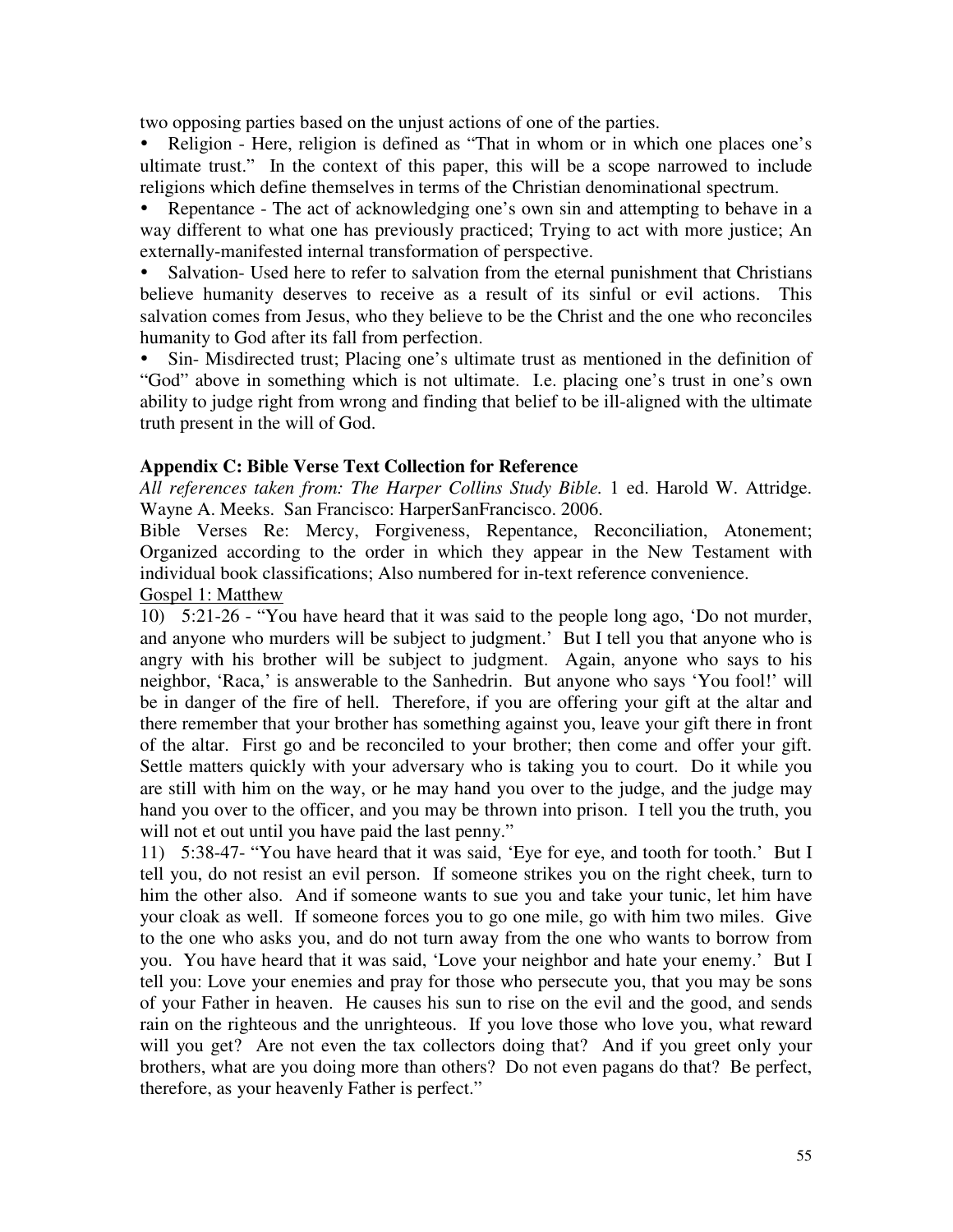12) 6:14-15 - "For if you forgive men when they sin against you, your heavenly Father will also forgive you. But if you do not forgive men their sins, your Father will not forgive your sins."

13) 7:1-5 - "Do not judge, or you too will be judged. For in the same way you judge others, you will be judged, and with the measure you use, it will be measured to you. Why do you look at the speck of sawdust in your brother's eye and pay no attention to the plank in your own eye? How can you say to your brother, 'Let me take the speck out of your eye,' when all the time there is a plank in your own eye? You hypocrite, first take the plank out of your own eye, and then you will see clearly to remove the speck from your brother's eye."

14) 18:15-17 - "If your brother sins against you, go and show him his fault, just between the two of you. If he listens to you, you have won your brother over. But if he will not listen, take one or two others along, so that every matter may be established by the testimony of two or three witnesses. If he refuses to listen to them, tell it to the church; and if he refuses to listen even to the church, treat him as you would a pagan or a tax collector." (Gacaca)

15) 18:21-35 - Then Peter came to Jesus and asked, "Lord, how many times shall I forgive my brother when he sins against me? Up to seven times?" Jesus answered, "I tell you, not seven times, but seventy-seven times. Therefore, the kingdom of heaven is like a king who wanted to settle accounts with his servants. As he began the settlement, a man who owed him ten thousand talents was brought to him. Since he was not able to pay, the master ordered that he and his wife and his children and all that he had be sold to repay the debt. The servant fell on his knees before him. 'Be patient with me,' he begged, 'and I will pay back everything.' The servant's master took pity on him, canceled the debt and let him go. But when that servant went out, he found one who owed him a hundred denarii. He grabbed him and began to choke him. 'Pay back what you owe me!' he demanded. He fellow servant fell to his knees and begged him, 'Be patient with me, and I will pay you back.' But he refused. Instead, he went off and had the man thrown into prison until he could pay the debt. When the other servants saw what had happened, they were greatly distressed and went and told their master everything that had happened. Then the master called the servant in. 'You wicked servant,' he said, 'I canceled all that debt of yours because you begged me to. Shouldn't you have had mercy on your fellow servant just as I had on you?' In anger his master turned him over to the jailers to be tortured, until he should pay back all he owed. This is how my heavenly Father will treat each of you unless you forgive your brother from your heart." Gospel 2: Mark

16) 12:28-31 - One of the teachers of the law came and heard them debating. Noticing that Jesus had given them a good answer, he asked him, "Of all the commandments, which is the most important?" "The most important one," answered Jesus, "is this: 'Hear, O Israel, the Lord our God, the Lord is one. Love the Lord your God with all your heart and with all your soul and with all your mind and with all your strength.' The second is this: 'Love your neighbor as yourself.' There is no commandment greater than these."

## Gospel 3: Luke

17) 15: 11-31 (verses condensed and listed here: 11-14, 20, 28-31) - Jesus continued, "There was a man who had two sons. The younger one said to his father, 'Father, give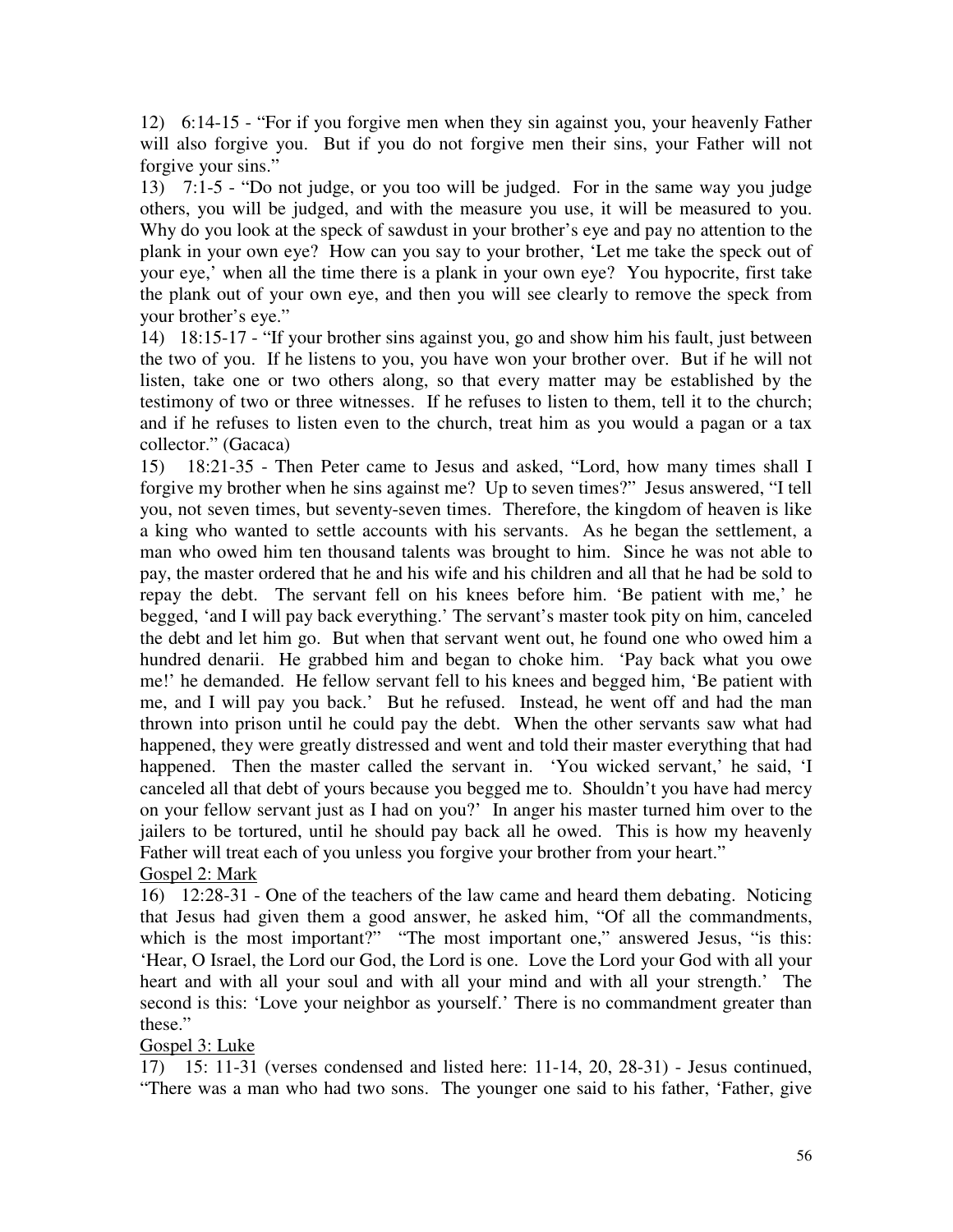me my share of the estate.' So he divided his property between them. Not long after that, the younger son got together all he had, set off for a distant country and there squandered his wealth in wild living. After he had spent everything, there was a severe famine in that whole country, and he began to be in need…So he got up and went to his father. But while he was still a long way off, his father saw him and was filled with compassion for him; he ran to his son, threw his arms around him and kissed him...The older brother became angry and refused to go in. So his father went out and pleaded with him. But he answered his father, 'Look! All these years I've been slaving for you and never disobeyed your orders. You never gave me even a young goat so I could celebrate with my friends. But when this son of yours who has squandered your property with prostitutes comes home, you kill the fattened calf for him!' 'My son,' the father said, 'you are always with me, and everything I have is yours. But we had to celebrate and be glad, because this brother of yours was dead and is alive again; he was lost and is found.'"

## Romans

18) 3:21-31 - But now a righteousness from God, apart from law, has been made known, to which the Law and the Prophets testify. This righteousness from God comes through faith in Jesus Christ to all who believe. There is no difference, for all have sinned and fall short of the glory of God, and are justified freely by his grace through the redemption that came by Christ Jesus. God presented him as a sacrifice of atonement, through faith in his blood. He did this to demonstrate his justice, because in his forbearance he had left the sins committed beforehand unpunished - he did it to demonstrate his justice at the present time, so as to be just and the one who justifies those who have faith in Jesus. Where, then, is boasting? It is excluded. On what principle? On that of observing the law? No, but on that of faith. For we maintain that a man is justified by faith apart from observing the law. Is God the God of Jews only? Is he not the God of Gentiles too? Yes, of Gentiles too, since there is only one God, who will justify the circumcised by faith and the uncircumcised through that same faith. Do we, then, nullify the law by this faith? Not at all! Rather, we uphold the law.

19) 5:1-11, 18-19 - Therefore, since we have been justified through faith, we have peace with God through our Lord Jesus Christ, through whom we have gained access by faith into this grace in which we no stand. And we rejoice in the hope of the glory of God. Not only so, but we also rejoice in our sufferings, because we know that suffering produces perseverance; perseverance, character; and character, hope. And hope does not disappoint us, because God has poured out his love into our hearts by the Holy Spirit, whom he has given us. You see, at just the right time, when we were still powerless, Christ died for the ungodly. Very rarely will anyone die for a righteous man, though for a good man someone might possibly dare to die. But God demonstrates his own love for us in this: While we were still sinners, Christ died for us. Since we have now been justified by his blood, how much more shall we be saved from God's wrath through him! For if, when we were God's enemies, we were reconciled to him through the death of his Son, how much more, having been reconciled, shall we be saved through his life! Not only is this so, but we also rejoice in God through our Lord Jesus Christ, through whom we have no received reconciliation…Consequently, just as the result of one trespass was condemnation for all men, so also the result of one act of righteousness was justification that brings life for all men. For just as through the disobedience of the one man the many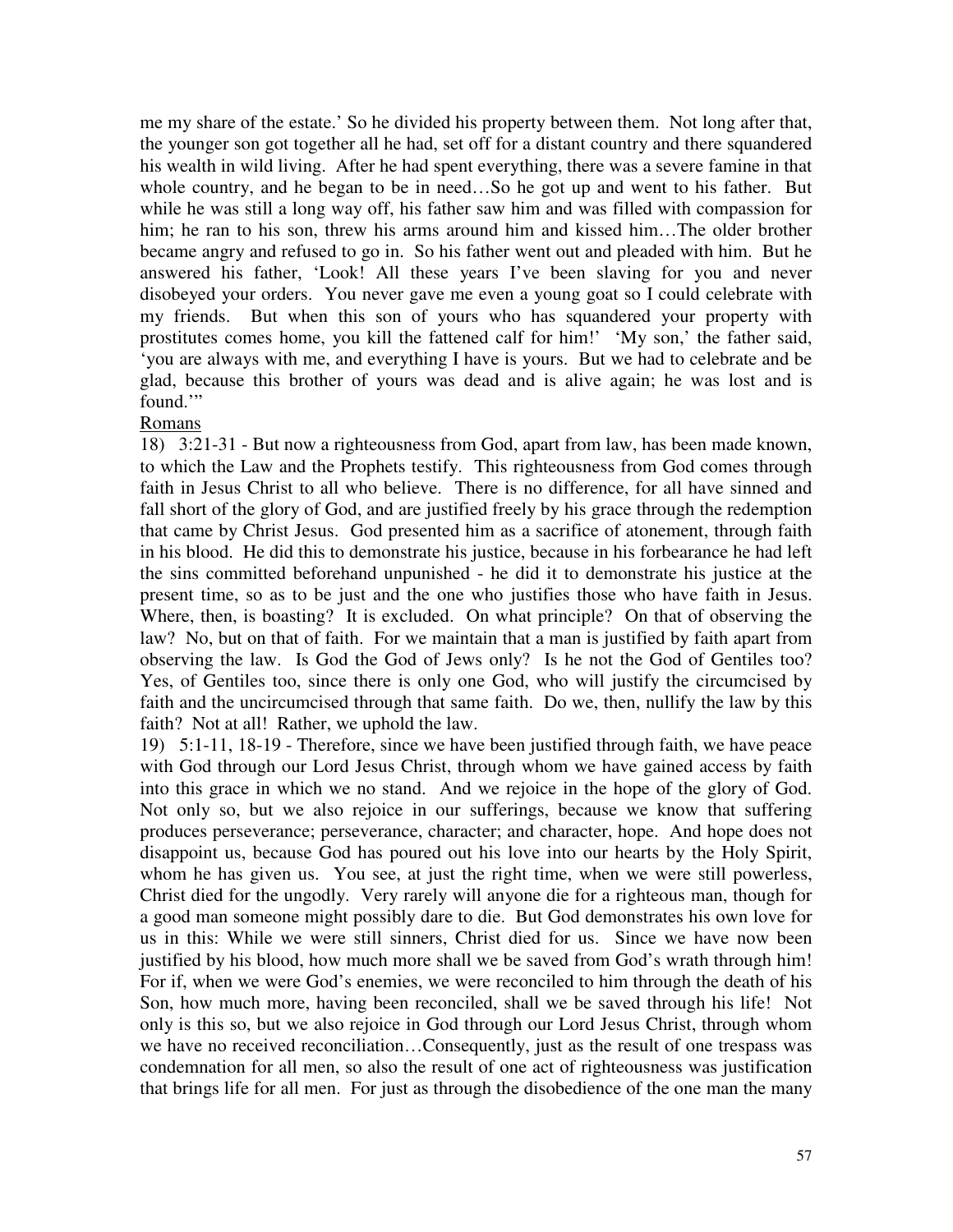were made sinners, so also through the obedience of the one man the many will be made righteous.

20) 11:28-32 - As far as the gospel is concerned, they are enemies on your account; but as far as election is concerned, they are loved on account of the patriarchs, for God's gifts and his call are irrevocable. Just as you who were at one time disobedient to God have no received mercy as a result of their disobedience, so they too have no become disobedient in order that they too may now receive mercy as a result of God's mercy to you. For God has bound all men over to disobedience so that he may have mercy on them all.

21) 12: 14-21 - Bless those who persecute you; bless and do not curse. Rejoice with those who rejoice; mourn with those who mourn. Live in harmony with one another. Do not be proud, but be willing to associate with people of low position. Do not be conceited. Do not repay anyone evil for evil. Be careful to do what is right in the eyes of everybody. If it is possible, as far as it depends on you, live at peace with everyone. Do not take revenge, my friends, but leave room for God's wrath, for it is written: "It is mine to avenge; I will repay," says the Lord. On the contrary: "If your enemy is hungry, feed him; if he is thirsty, give him something to drink. In doing this, you will heap burning coals on his head." Do not be overcome by evil, but overcome evil with good. 2 Corinthians

22) 5:11-6:2 - Since, then we know what it is to fear the Lord, we try to persuade men. What we are is plain to God, and I hope it is also plain to your conscience. We are not trying to command ourselves to you again, but are giving you an opportunity to take pride in us, so that you can answer those who take pride in what is seen rather than in what is in the heart. If we are out of our mind, it is for the sake of God; if we are in our right mind, it is for you. For Christ's love compels us, because we are convinced that one died for all, and therefore all died. And he died for all, that those who live should no longer live for themselves but for him who died for them and was raised again. So from now on we regard no one from a worldly point of view. Though we once regarded Christ in this way, we do so no longer. Therefore, if anyone is in Christ, he is a new creation the old has gone, the new has come! All this is from God, who reconciled us to himself through Christ and have us the ministry of reconciliation: that God was reconciling the world to himself in Christ, not counting men's sins against them. And he has committed to us the message of reconciliation. We are therefore Christ's ambassadors, as though God were making his appeal through us. We implore you on Christ's behalf: Be reconciled to God. God made him who had no sin to be sin for us, so that in him we might become the righteousness of God. As God's fellow workers we urge you not to receive God's grace in vain. For he says, "In the time of my favor I heard you, and in the day of salvation I helped you." I tell you, now is the time of God's favor, now is the day of salvation. Ephesians

23) 4:25-5:2 - Therefore each of you must put off falsehood and speak truthfully to his neighbor, for we are all members of one body. "In your anger do not sin:" Do not let the sun go down while you are still angry, and do not give the devil a foothold. He who has been stealing must steal no longer, but must work, doing something useful with his own hands, that he may have something to share with those in need. Do not let any unwholesome talk come out of your mouths, but only what is helpful for building others up according to their needs, that it may benefit those who listen. And do not grieve the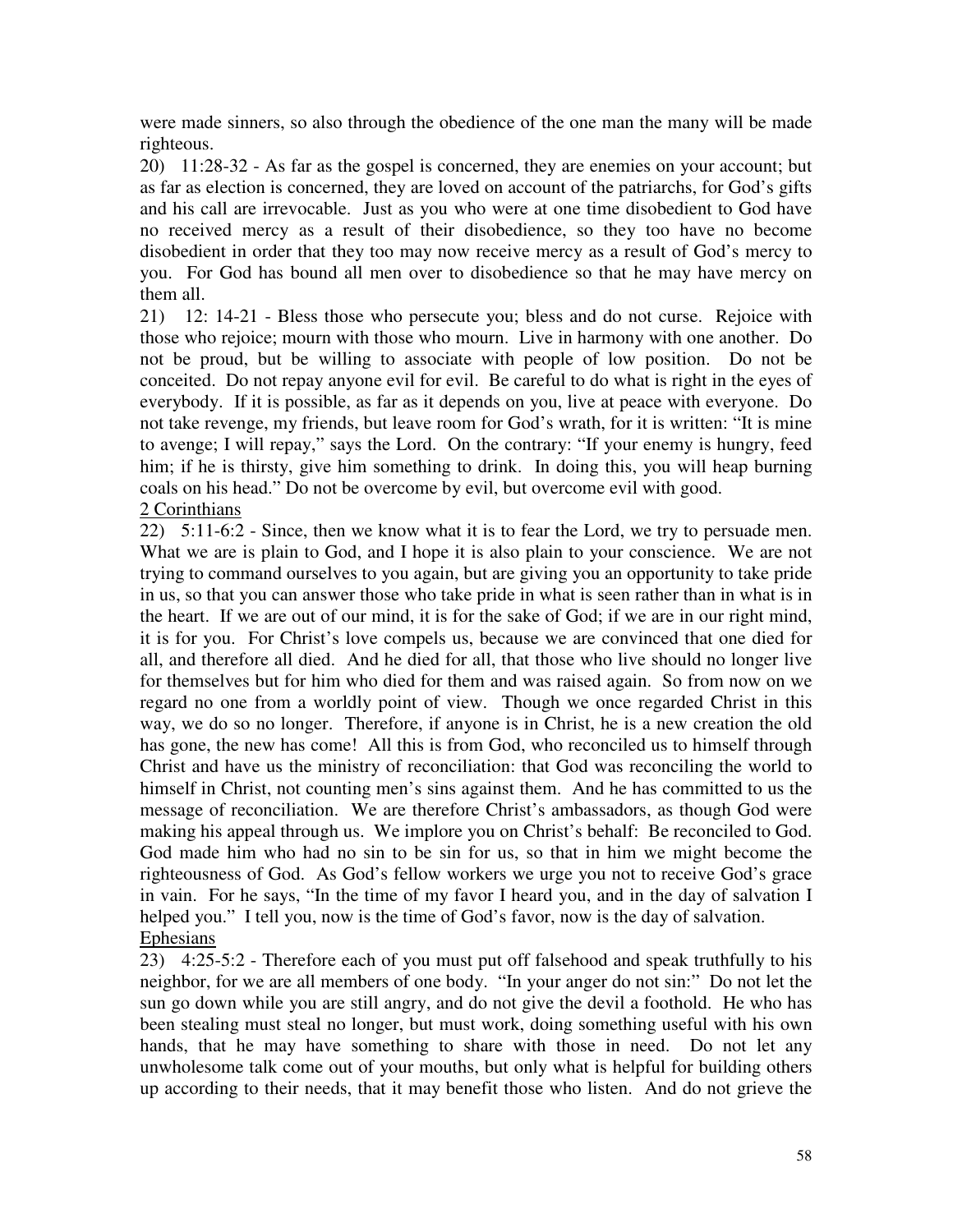Holy Spirit of God, with whom you were sealed for the day of redemption. Get rid of all bitterness, rage and anger, brawling and slander, along with every form of malice. Be kind and compassionate to one another, forgiving each other, just as in Christ God forgave you. Be imitators of God, therefore, as dearly loved children and live a life of love, just as Christ loved us and gave himself up for us as a fragrant offering and sacrifice to God.

## Colossians

24) 3:12-14 - Therefore, as God's chosen people, holy and dearly loved, clothe yourselves with compassion, kindness, humility, gentleness and patience. Bear with each other and forgive whatever grievances you may have against one another. Forgive as the Lord forgave you. And over all these virtues put on love, which binds them all together in perfect unity.

## **Hebrews**

25) 12:14-15 - Make every effort to love in peace with all men and to be holy; without holiness no one will see the Lord. See to it that no one misses the grace of God and that no bitter root grows up to cause trouble and defile many.

## James

26) 2:12-13 - Speak and act as those who are going to be judged by the law that gives freedom, because judgment without mercy will be shown to anyone who has not been merciful. Mercy triumphs over judgment!

## 1 John

27) 3:11-24 - This is the message you heard from the beginning: We should love one another. Do not be like Cain, who belonged to the evil one and murdered his brother. And why did he murder him? Because his own actions were evil and his brother's were righteous. Do not be surprised, my brothers, if the world hates you. We know that we have passed from death to life, because we love our brothers. Anyone who does not love remains in death. Anyone who hates his brother is a murderer, and you know that no murderer has eternal life in him. This is how we know what love is: Jesus Christ laid down his life for us. And we ought to lay down our lives for our brothers. If anyone has material possessions and sees his brother in need but has no pity on him how can the love of God be in him> Dear children, let us not love with words or tongue but with actions and in truth. This then is how we know that we belong to the truth, and how we set our hearts at rest in his presence whenever our hearts condemn us. For God is greater than our hearts, and he knows everything. Dear friends, if our hearts do not condemn us, we have confidence before God and receive from him anything we ask, because we obey his commands and do what pleases him. And this is his command: to believe in the name of his Son, Jesus Christ, and to love one another as he commanded us. Those who obey his commands live in him, and he in them. And this is how we know that he lives in us: We know it by the Spirit he gave us.

28) 4:7-21 - Dear friends, let us love one another, for love comes from God. Everyone who loves has been born of God and knows God. Whoever does not love does not know God, because God is love This is how God showed his love among us: He sent his one and only Son into the world that we might live through him. This is love: not that we loved God, but that he loved us and sent his Son as an atoning sacrifice for our sins. Dear friends, since God so loved us, we also ought to love one another. No one has ever seen God; but if we love one another, God lives in us and his love is made complete in us. We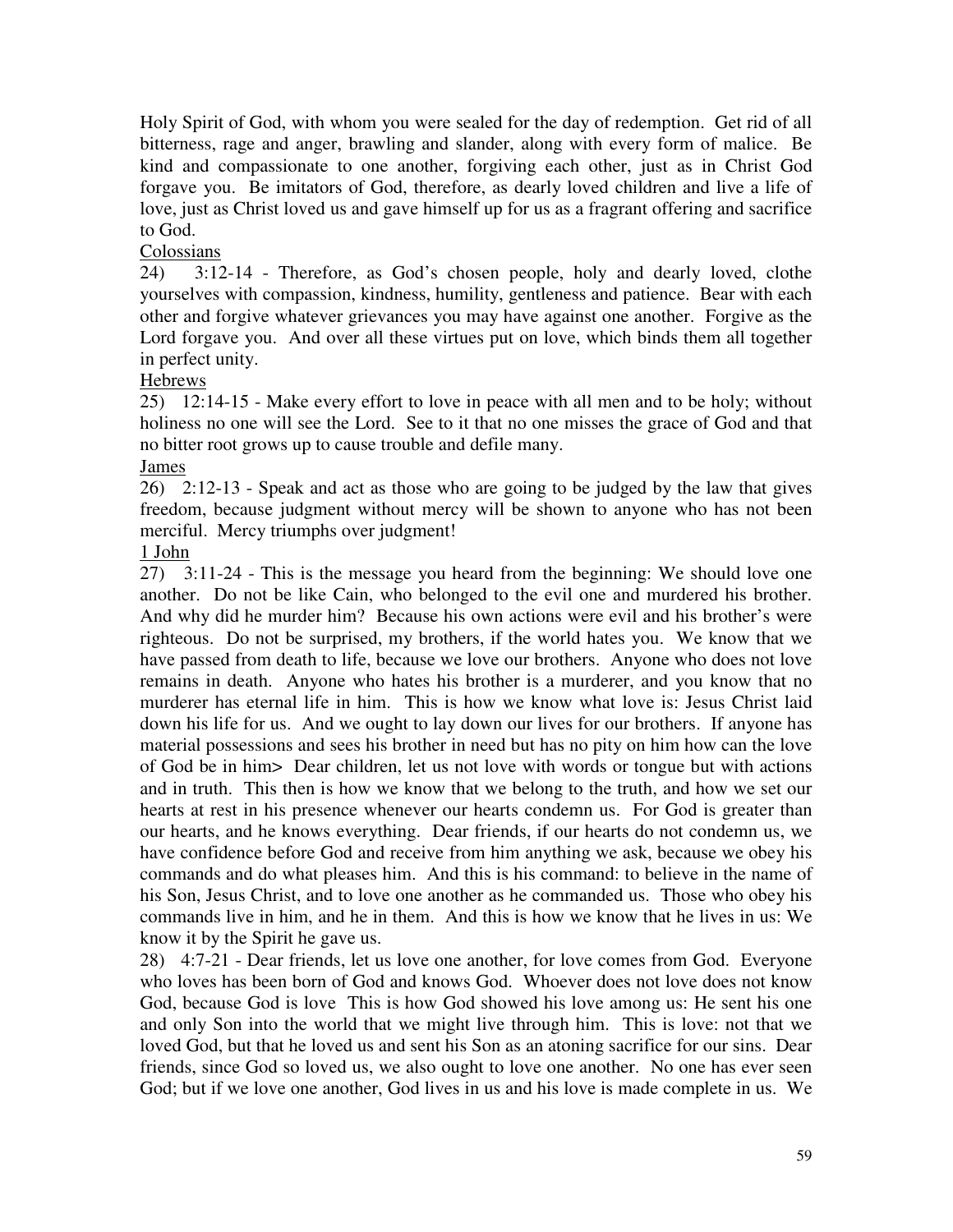know that we live in him and he in us, because he has given us of his Spirit. And we have seen and testify that the Father has sent his Son to be the Savior of the world. If anyone acknowledges that Jesus is the Son of God, God lives in him and he in God. And so we know and rely on the love God has for us. God is love. Whoever lives in love lives in God, and God in him. In this way, love is made complete among us so that we will have confidence on the day of judgment, because in this world we are like him. There is no fear in love. But perfect love drives out fear, because fear has to do with punishment. The one who fears is not made perfect in love. We love because he first loved us. If anyone says, "I love God," yet hates his brother, he is a liar. For anyone who does not love his brother, whom he has seen, cannot love God, whom he has not seen. And he has given us this command: Whoever loves God must also love his brother.

## **Appendix D: Interviewees**

Interviewee Information: Names are coded for anonymity.

- Annette: Age 39. Married with 4 children. Father and several siblings and extended family killed in the genocide. Seventh-Day Adventist. Works as an interior decoration supply store owner. Lives in Kimihurura with her family.
- Mary: Age 45. Three children. Pentecostal. Husband was killed in the genocide, as well as several extended family members. Works and lives in Kimihurura as a house assistant to a family in her neighborhood. Resides with her family.
- Jean Bosco: Approximately age 40. Married with children. Catholic by religious preference. Works with reconciliation in the Justice and Peace Commission.
- Paul: Approximately 50 years old. Scottish Presbyterian formerly associated with the Council of Protestants in Rwanda. Married with children. Lives in Gikongoro.

## **Appendix E: Interview Transcript One**

Interview Transcript One: Annette\* *Q: You are Seventh Day Adventist, correct?*  A: Yes.

*Q: Do you attend Church services very regularly?*  A: Yes

*Q: And you are very involved in your congregation?*  A: Yes

*Q: So do you consider yourself a very religious person as far as letting faith play into you decision making and how you look at the world on a daily basis?*  A: Yes

*Q: I am wondering how you define forgiveness? What does forgiveness mean to you personally?* 

A: it's a very big problem to answer, but on my own behalf, forgiveness should be given to a person who asks to or who didn't do anything.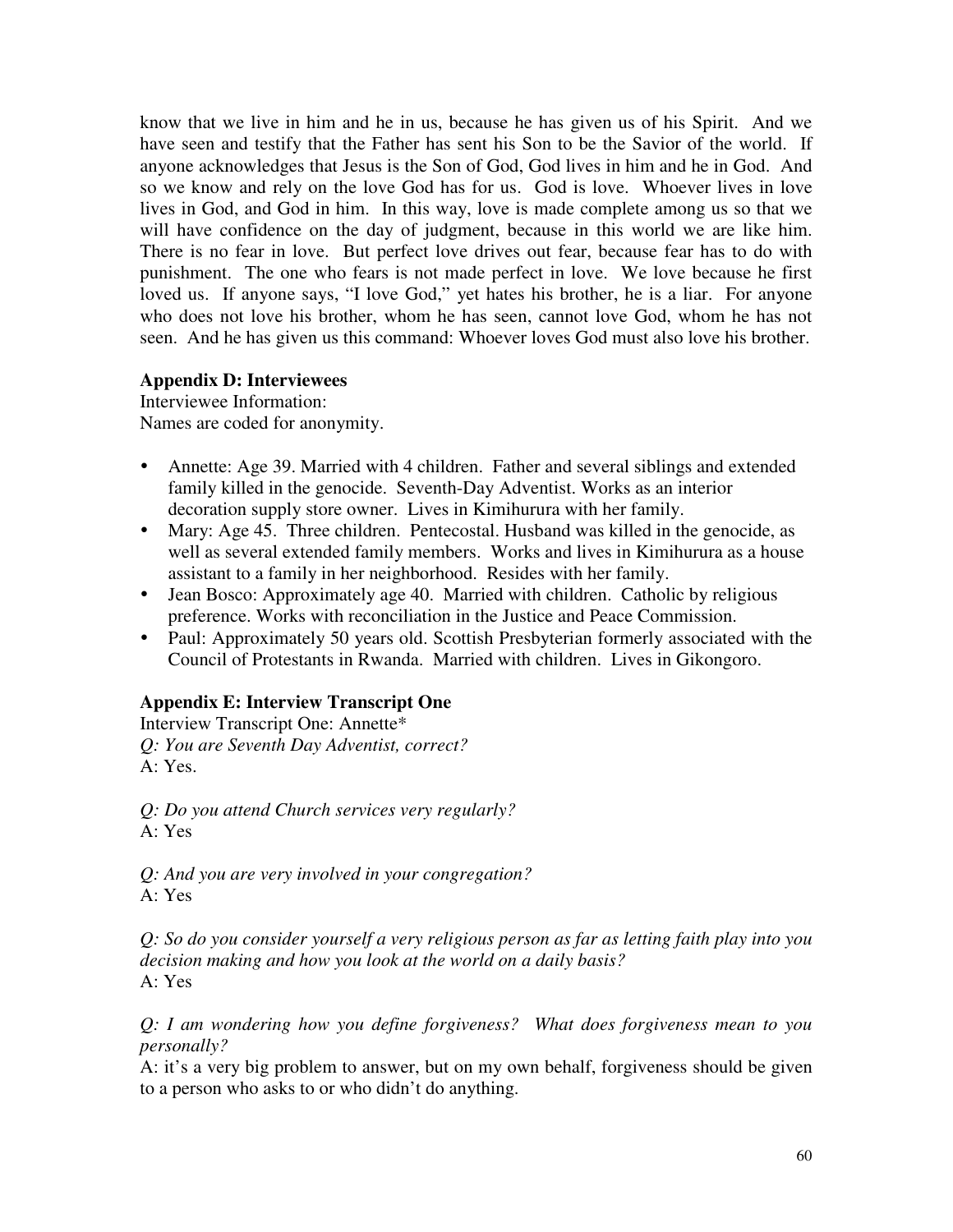*Q: Okay, so is forgiveness something that you think people need to earn, or is it something that you should give freely, just unconditionally?* 

A: Yes. Forgiveness should be given freely because you can't get anything for forgiveness. Or offer anything for forgiveness.

*Q: Do you get that opinion from the way you believe God forgives? Is the way God forgives you something that makes you feel this way about giving forgiveness yourself?*  A: The Bible makes me to say that and also my education makes me say that.

*Q: Do you think that people who committed genocide crimes, do you think that they deserve forgiveness and do you think that it is possible to fully forgive people for that?*  A: I think that people who committed genocide need forgiveness, and those who genocide was done to need forgiveness.

*Q: I apologize if this is too sensitive, but do you know personally who committed genocide against your family members?*  A: Yes.

*Q: And have you found yourself able to forgive them for that?* 

A: The government tells us to forgive each other but in my personality, nothing I can do to that person. I can't kill him. Even if the government say that "Take this person, do whatever you want for him." But, I can help him in what condition is he or she, but to be my friend, it is not good.

*Q: Is forgiveness to you just being able to not hurt them, and to help them if you can, or is it also something which makes the anger go away, too? Or can you have forgiveness and still be angry, is what I am asking.* 

A: No. Yeah, if you forgive one person, it comes from your heart. And then you see which kind of person you are going to forgive. And also, if you forgive him and you remain angry it means you didn't forgive him. I'm not angry because of forgiving that person, but I'm angry with what happened before that forgiveness.

*Q: So now that you've forgiven these people, you are not angry at them anymore?*  A: I'm not angry with people who committed genocide, but I'm angry with genocide.

*Q: I understand. Do you think that, as far as the genocide goes, that the majority of the people who are survivors have been able to forgive, or are they still harboring anger or resentment?* 

A: A few people are the ones who have forgiven them, and they are no longer angry. Because: Many people who are survivors didn't know who are the people who killed their family. So, you cannot forgive someone who you don't know. That the reason there are only a few people who have done it.

*Q: Do you think that Rwanda can be reconciled, so people can live alongside each other, if they do not forgive each other?*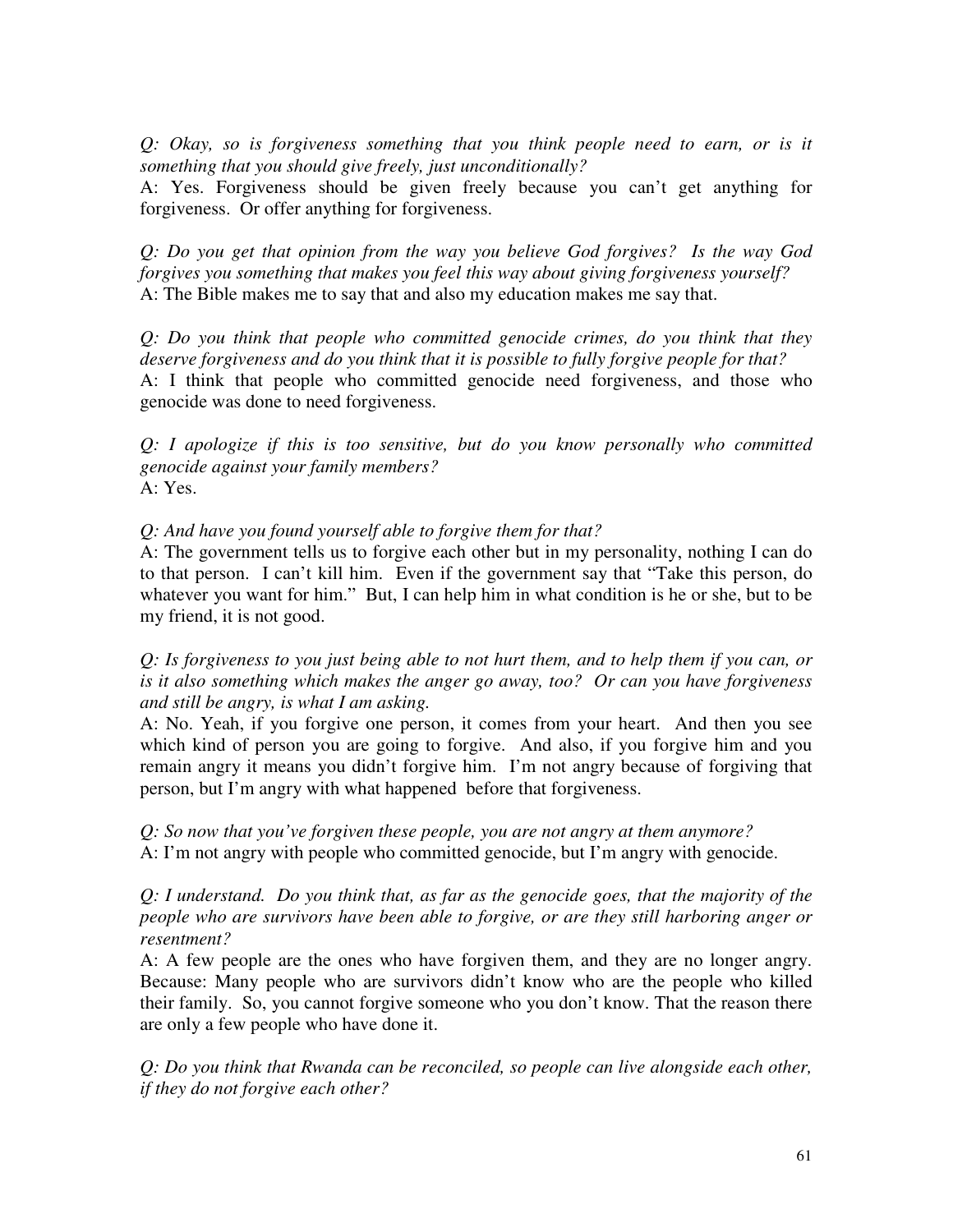A: Yes. They can live together, and solve the problems to each other, but they don't live as friends. An example is that if I am working in the government and that person needs a visa to go outside the country, I can give it to him or her but if my child has a birthday, was baptized, I have a marriage, I cannot invite him.

*Q: So you can work together, but not be friends.* 

A: That's how I feel.

*Q: How do you feel about the idea of loving your enemy? So, is there love there for you? Or, is it just tolerance, being able to put up with one another?* 

A: Yeah, it's like when you are with that person and he is having problems, you help him or her. Also, if you have a good word for him you tell him or her. That's how. But, like my uncle is the friend to the family, we can invite him anywhere, but he can't invite that one.

*Q: So do you think that reconciliation without forgiveness can make a lasting peace for Rwanda?* 

A: That without forgiveness, we cannot live as good as you want.

*Q: Do you think that if the country cannot forgive, that there would be violence again?* 

A: Yes. Before, before, before that time, I and she (mom) can have a child and get married, but when that bad government came, they told me to hate this person. And now, you have another government which is saying that love this person. That's how it is. The problem is the government, not people. And you see, it is very easy by now. It is not as hard as people think. Somehow. Because in the earlier time they could get married for long but when the bad government came also I could kill my parents or kill my husband.

*Q: Do you think forgiveness and reconciliation are motivated by a need to move on with life, because the government tells you to, or because that is what you are taught that God wants?* 

A: Yeah the first is God, for those who believe in Him. Yeah the second, is the government, the third, people.

*Q: Do you think reconciliation and forgiveness of perpetrators of genocide, do you think it would be possible for you to forgive them and reconcile with them if you did not have faith in God?* 

A: If you don't have faith in God, it's impossible.

*Q: During the genocide, what were you thinking about God and why this was happening and why God was allowing this to happen?* 

A: God's programs, you remember God first if you have any problems. So they could think of God. And those people who died, it's the same way people are dying now. It's the same. God is there, but also God is like a punishment. He don't stop people to die.

*Q: Did you ever experience any anger at God?*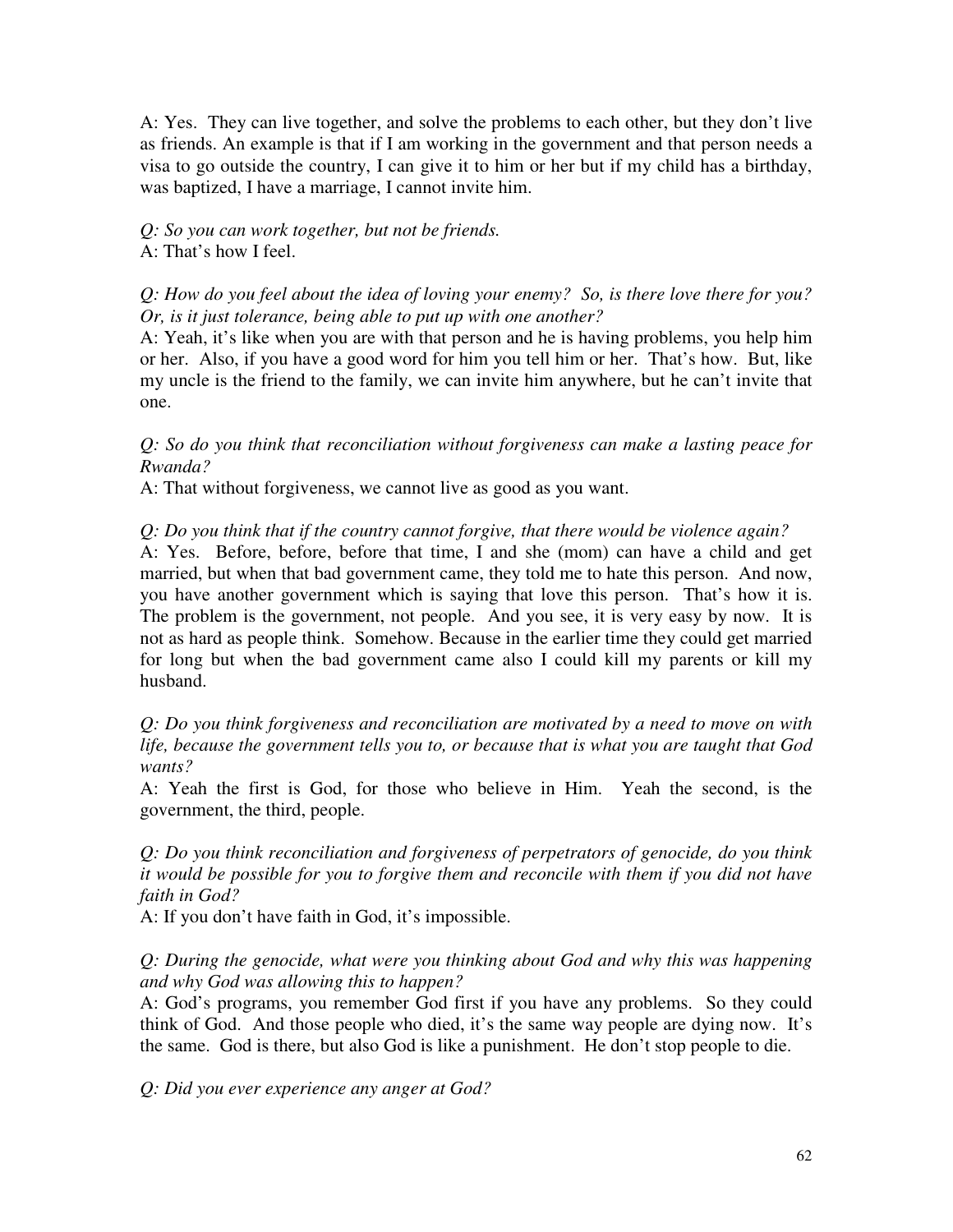A: No. No! God has its only problems. For us, we are angry that our people died, but we don't know. Maybe God is happy because those people died, it is part of the program. The people who remained, it doesn't mean that they didn't hate them. No! Also, there were people where in the first place who were wanted so much and they didn't die. That's what God wanted to teach us.

*Q: What you're saying is that there was a plan?*  A: Yeah.

*Q: And that this was God's will?* 

A: No this was not God's will. It's like for us we are angry that people died.

## *Q: But you were just angry that it happened, not at God?*

A: Yeah, that it happened. But we don't know. But God, we don't know his program. Maybe he wanted to teach us something or we didn't see it or some people saw it. Maybe he wanted to teach us something. Because it was like a list. And some people were on high levels and that's why. It's God, His programs. God created this person and said, "You are going to live only two days," another one five days, another 100 years. For us, we are angry that this person died, but God cannot let you die if you will be angry.

## *Q: So was there ever a feeling during the genocide of having been abandoned? (Explanation to translator: Like being left alone to take care of yourself and you ask for help, but it did not come. Was there ever that feeling?)*

A: A child can kill a person like me. If they didn't have faith in God, you can fight with me because you are older than me. But you just take it how you are and then they kill you.

## *Q: Okay, so when they just stayed and did not fight back? That's why?*

A: No, you see that if they are about to kill someone they say that only one Tutsi who remains is going to tell God what happened in Rwanda. But all of them are going to kill them, all, all, all. But when they kill people from this house and you have faith in God, also some like could come five children and when they are playing with other children, you think that what's happening is love between each other, and after they come and kill them. And also, I can come and then I kill this one who is older than me, but he don't want to fight with me, I kill him. That shows that people had faith in God?

*Q: Because they let it happen?* 

A: No, if you couldn't have faith in God, you can say "how can this child kill me? Let me kill her first."

## *Q: Okay so because there was no killing in return it was because of the faith of those people?*

A: Yeah, there are types of people: Some people fought for themselves and they won. Other people fought for themselves, but the killers, they were stronger than them. Other people could not fight like old people, young children. And other people were found in churches, and they took them another place where they should be killed, and they went when they were singing.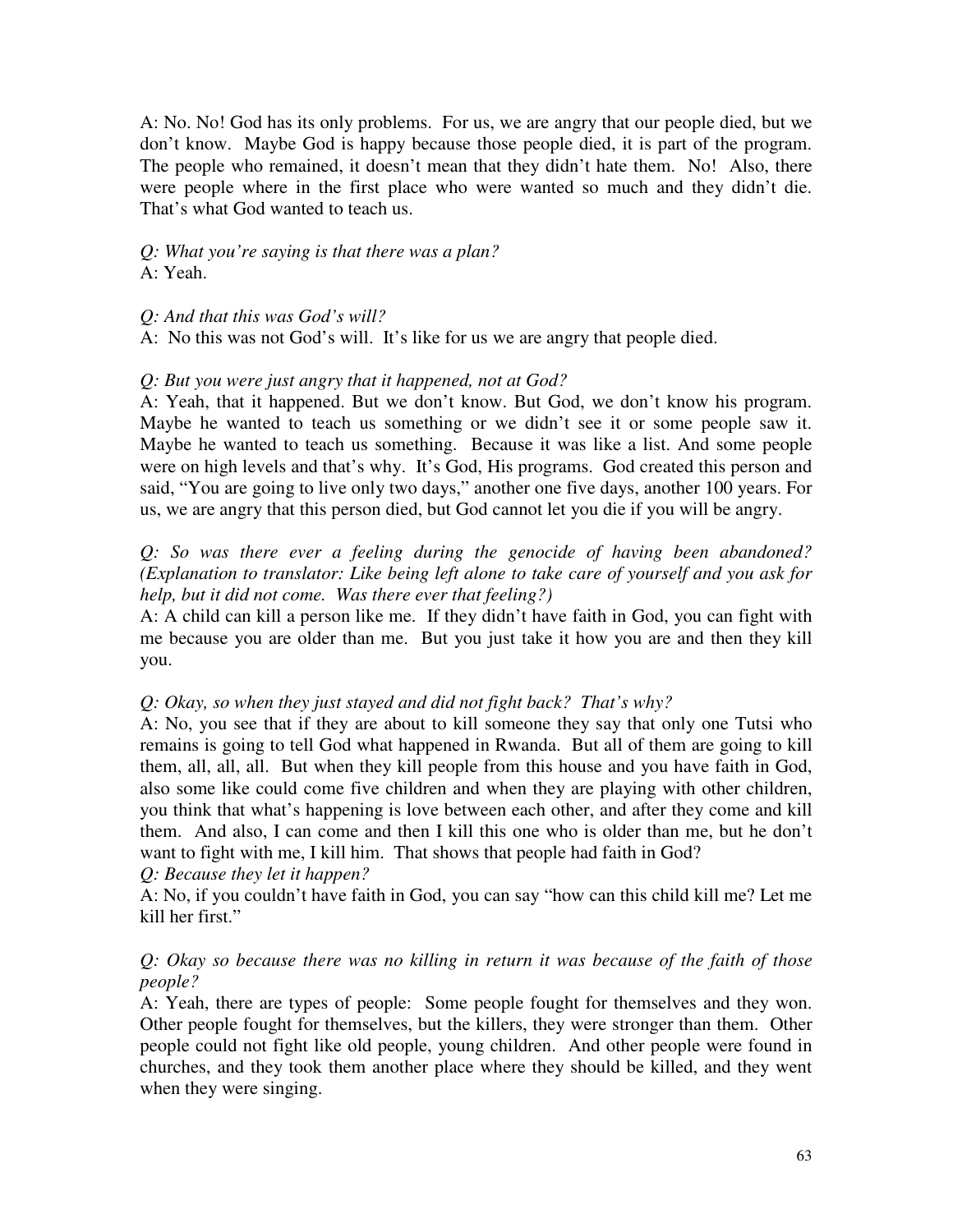*Q: So they had just accepted that they were being allowed to die because there was a reason, because of God?* 

A: Those people they didn't have anything to fight for themselves, they were priests, old people, and children and they went in the church. When the genocide started, they just when in their churches. So then the government sent people to come and kill them.

*Q: And it was just people in churches who could not fight back?*  A: Yeah.

*Q: There were many after the genocide who were catholic priests and they were arrested because they had helped to kill the people who were hiding in their churches. Does that make a difference for you even though you are not Catholic in the how you think about church leadership?* 

A: Also in our church there was a person, a guilty man, also tried to tell the government that in this church there were some people. Some people talk God just in their mouth, not in their heart. In churches there are so many people. But there are two types. Some are good in their hearts and their mouths, others, only on their mouths, they just talk good in their mouths and not in their heart. Also in pastors and priests, also there are two types. Like for example, my mother. A person who first helped her because she had no husband, the first person who helped her is a Mutwa. Okay, that one, even don't have churches, but I don't know. Maybe God is wishing it.

*Q: Even though there were many people who were turning in people so they would be killed, even when pastors were doing this, you still trust your church, you trust your pastor, and you trust the people in your church now?* 

A: You cannot trust them, but if you have a problem, you can tell them. But not to trust them. It's like, we trust only God.

*Q: So if the person is human, they have the potential for doing bad things?*  A: No, some people.

## *Q: But you don't know who is who, so you trust God?*

A: Yeah, but some people, I don't say all of them, but some don't trust anyone because before earlier could trust someone and tell them everything, but after you see, he's the one who came to kill your family. So it become so hard for you to trust another person. And also, there are many churches, as many as possible. Before genocide, you had only Adventists, Protestant, Catholic, and Muslims. But after, there are many many. Some are moving from that Church, you came back and you know what you did, so they move away and make their own church.

*Q: So when you cannot trust the people who are leading your church, does that*  A: no, it's not like that they trust them, but you can't trust them as God.

*Q: I see. So, do you think that the Church's efforts at helping with the reconciliation process are ever negative? Is it ever a bad thing, what they are teaching about forgiveness and reconciliation?*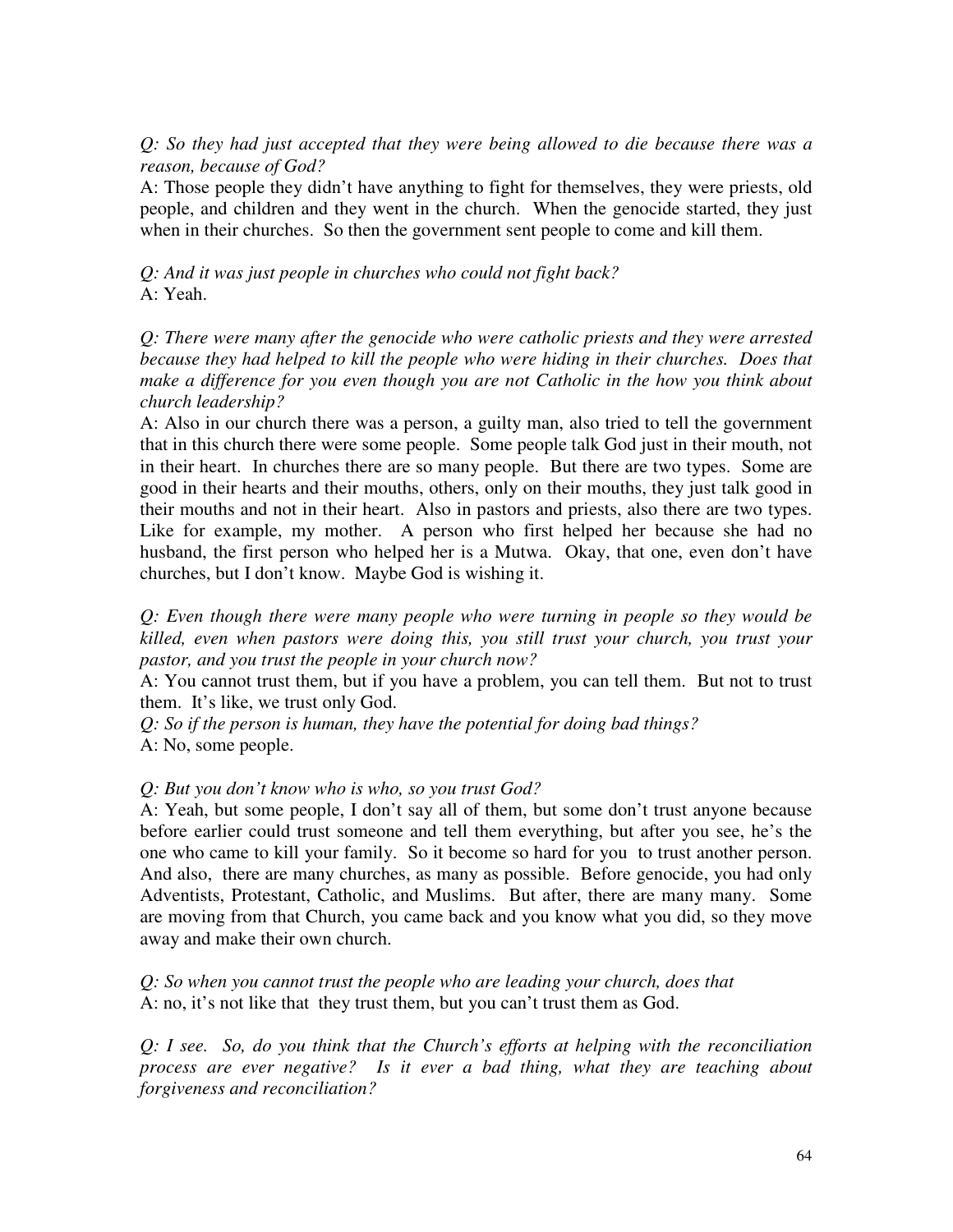A: It is always good.

*Q: Do you think that the government's way of promoting reconciliation, Gacaca, forgiveness, things like that, do you think Kagame and his plans are influenced by religion?* 

A: Gacaca was there before. And then when the bad government came, and then Kagame came with it again, and people said that no one could have come and given it themselves. They say that [Kagame] is with God.

*Q: As long as people put their faith in God first, and work hard to forgive and live alongside people here, you think there will be peace?* 

A: Yes, peace. It is impossible for all Rwandese to have faith in God. That is why there is no peace in the Earth.

*Q: Now that we've decided that faith in God provides peace, why do you think it was easy for people who were Christians to kill other people, other Christians?* 

A: You know how I said that there are two parts, maybe those are in second part. They were in church but they didn't have faith in God.

*Q: Do you think it is possible that the genocidaires were killing people and believing in God at the same time?* 

A: No, no. They did not have faith in God. Because if you had faith in God, you would know that you were a human being and that you are killing another human being.

*Q: So, is that why you think the people in TIG, is that why people apologize, because they have been preached to and now they do believe in God when they did not before?* 

A: Most of them ask for forgiveness not for trust in God, faith in God, just to save themselves.

*Q: Do you think that those people, even now if they do not believe in God, do you think they can still be peaceful without faith?* 

A: There is no peace when you don't have faith in God. But if you have faith in God, you can even have peace when you are still dying.

*Q: So do you think these people can keep themselves from hurting other people even if they don't believe? Can they still live a life of nonviolence?* 

A: Yeah, some people for survival. Some people, if they got power to kill those ones who killed their families, they will. And some, if the bad government came again and said to kill those people again, they would. There is some people who like they say, "go and kill this one" and I say "No, no, no, I have faith in God, I cannot kill this person." And they take the person to their house and hide them. In the Earth, there are some good people and also bad people, and not because they have faith in God. All people who pray do not have faith.

*Q: So in Adventism is it important to convert people to Christianity?*  A: Yes.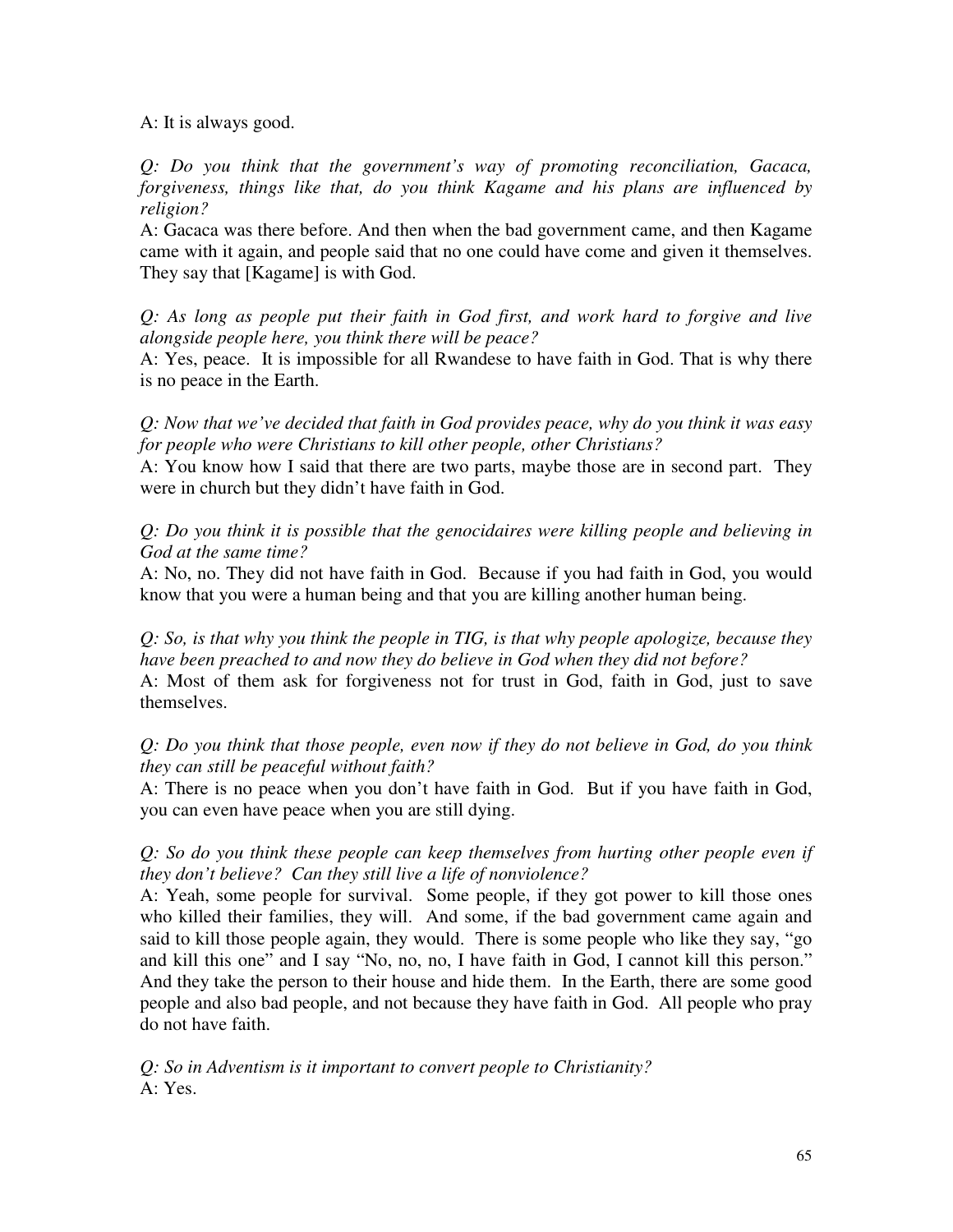*Q: And is that effort important to you in the effort to keep peace? Is it important to convert people so they will keep the peace?*  A: Yes.

## **Appendix F: Interview Transcript Two**

Interview Transcript Two: John Bosco\*

*Q: What is the role of the Peace and Justice Commission? Has it been successful?*  A: We work a lot with reconciliation and women's rights. We do informal counseling and let me say that we are not professionals, but we are working to create a space. Our biggest concern is that we are creating a space that is safe for people to use to be honest and to have people listen to them about their trauma.

## *Q: What are the church attendance numbers like after the genocide? Did they diminish or stay the same when things started getting back to normal?*

A: Obviously they diminished. The charismatic and transformative Christian denominations like Pentecostalism came immediately after and took advantage of the state of trauma that everyone was in. I don't know the statistics for sure, but before the genocide this country was upwards of 80% Catholic. Now it is 50% or even less Catholic, and there are so many of these other churches popping up. Those people who have joined, almost all of them were baptized Catholics.

*Q: Do you think that this exodus of Catholic believers to other charismatic and emotionally-charged congregations has anything to do with the fact that after the genocide there were many priests arrested for helping to perpetuate the killing, and for turning safe haven churches into houses of slaughter?* 

A: Yes and no. I think that people needed to recover emotionally, and there is so much structure in the Catholic tradition. You go from one worship element to the next to the next as we always have, and there is not a lot of room for self-expression. I think that the youth who have grown up in a society where oppression and too many rules and structure needed an outlet for self-expression, and these Pentecostal churches provided a space for that. I don't have the statistics, but I don't think that these people left because of the arrests specifically. No one could trust anybody, so it was not unique to hear about the priests. I think it was more just a product of growing up in this society and this time with this amount of youth and individuality and defiance going on.

## *Q: Do you think people are at least outwardly working so hard at reconciling and forgiving because of the influence of the government? Would they be working so hard if it weren't for the social pressure incurred by the government?*

A: No, I don't think it's the government's pressure. Kagame cannot force anyone to forgive, and he is okay with that. But right now he is using his control to create stability in the country. People in the West always think that there is such a lack of freedom of speech here, but really it is just not how it works here. Do I think that people should be able to peaceably share opposing opinions? Yes, but that's not what happens. People want to come on the airwaves and preach hatred and try to destroy the country's stability. Do I think they should be allowed to do that? No, not me. And what the government is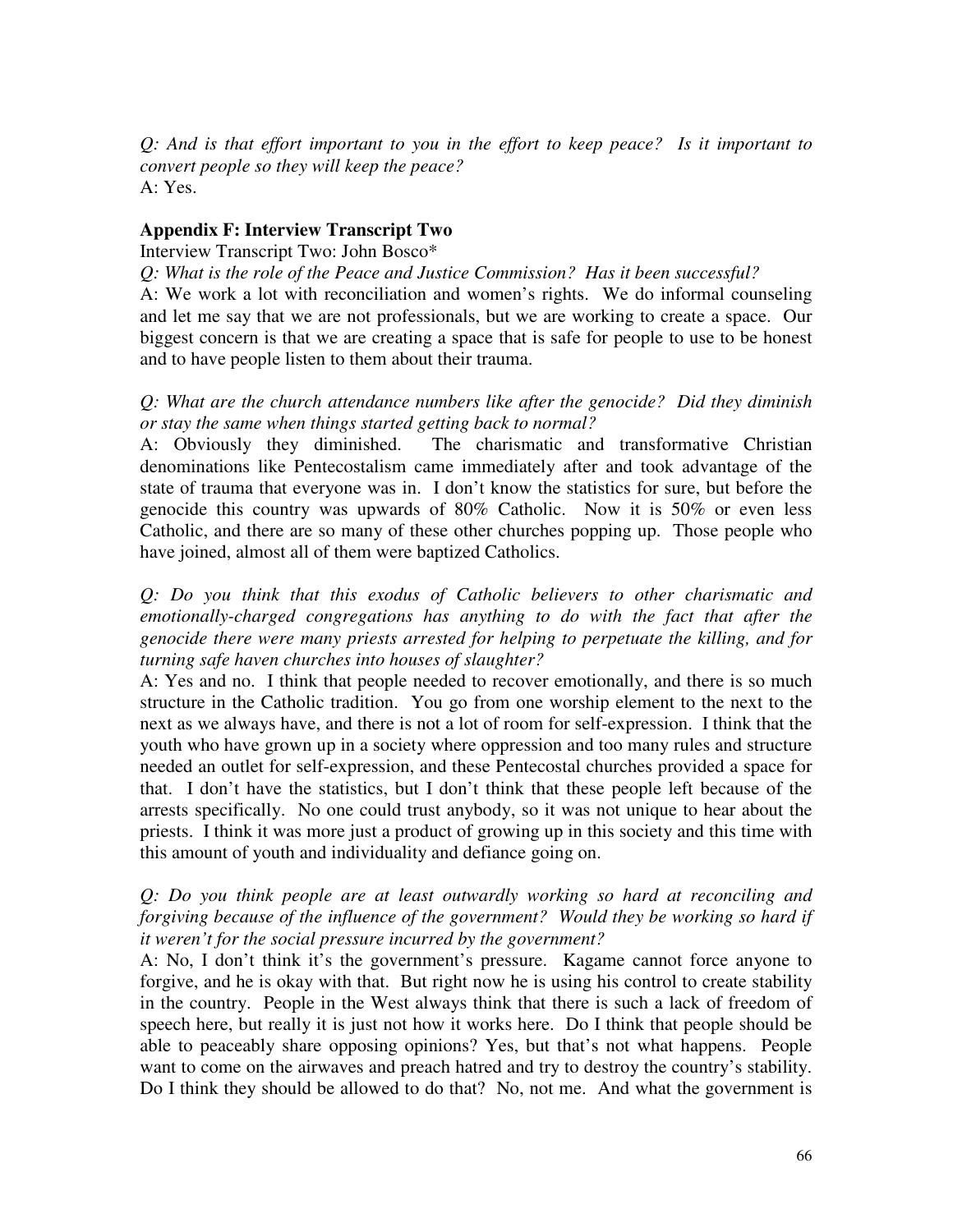doing is trying to create a safe space. Kagame needs to have control over the country right now, and I think that is so that this space can be safe for everyone.

## *Q: So do you think he would feel less apt to exert authority over the country if this were, say, 100 years past the genocide as opposed to 16 years?*

A: Yes, I think it's just a time of transition right now and we are never that far off from violence and genocide. And that is why it is not a problem for me that people do not totally have free speech here like you do in the West. And you over there notice and you say there is a lack here of that freedom of speech, but that lack right now is keeping people alive, and it is not bad. One may share an opinion, but one may not try to get our society to divide or crumble.

*Q: What do you think is the primary motivation for people to at least act as if they have forgiven one another? Is it governmental pressure like that, or is it religious belief, or is it just a need to get on with life? Why do people make such an effort to forgive one another?* 

A: Well, it is not so much due to the government, as you suggested earlier. It may be some social pressure, it may be poverty and the fact that people just need to live and don't have time to continue these divisions. It may be the fact that they really can find it in their hearts to honestly forgive and be that selfless. Sometimes, even in some villages there was only one survivor. And he needs to forgive to stay alive. He needs the good graces of his neighbors even though he knows what they maybe did to his family. If he remarries and has children and needs to tend his crops, he needs to know that there is someone there who he can entrust his family to who he knows will not harm them. That happens. There is sometimes one survivor and it just a survival strategy, but they may not have actually gotten over it. Whatever their motivation, as long as this is happening, we cannot teach the children that it is okay to continue the cycle of hate. And as long as people are talking and behaving in peace, we are teaching the children and this will not happen again.

## *Q: Do you think that confession and punishment are necessary steps in the process of reconciliation?*

A: Yes, in a way. On the part of the perpetrators, because they need to be guilty in front of the community of people they perpetrated genocide against and held accountable for their actions. Many times people will confess to their crimes and ask for forgiveness and get a reduced or lightened sentence because they look at their situation as a cost-benefit negative. They say to themselves, "No, I will not do this again because I thought it would benefit me, and it did not." But sometimes it is not necessary for them to live alongside one another. The people who killed others will sometimes never come to those they victimized for forgiveness, and before they are even out of prison the families of those they killed have forgiven them. In these cases, it is not necessary. But sometimes, and this is more often, people say, "I am ready to forgive these people, but they have never come to me and asked, so I cannot." There needs to be honesty, at least.

*Q: Do you think that this peace is going to last if we have people of both of those kinds running around, sharing opinions? People who will never forgive except for the social*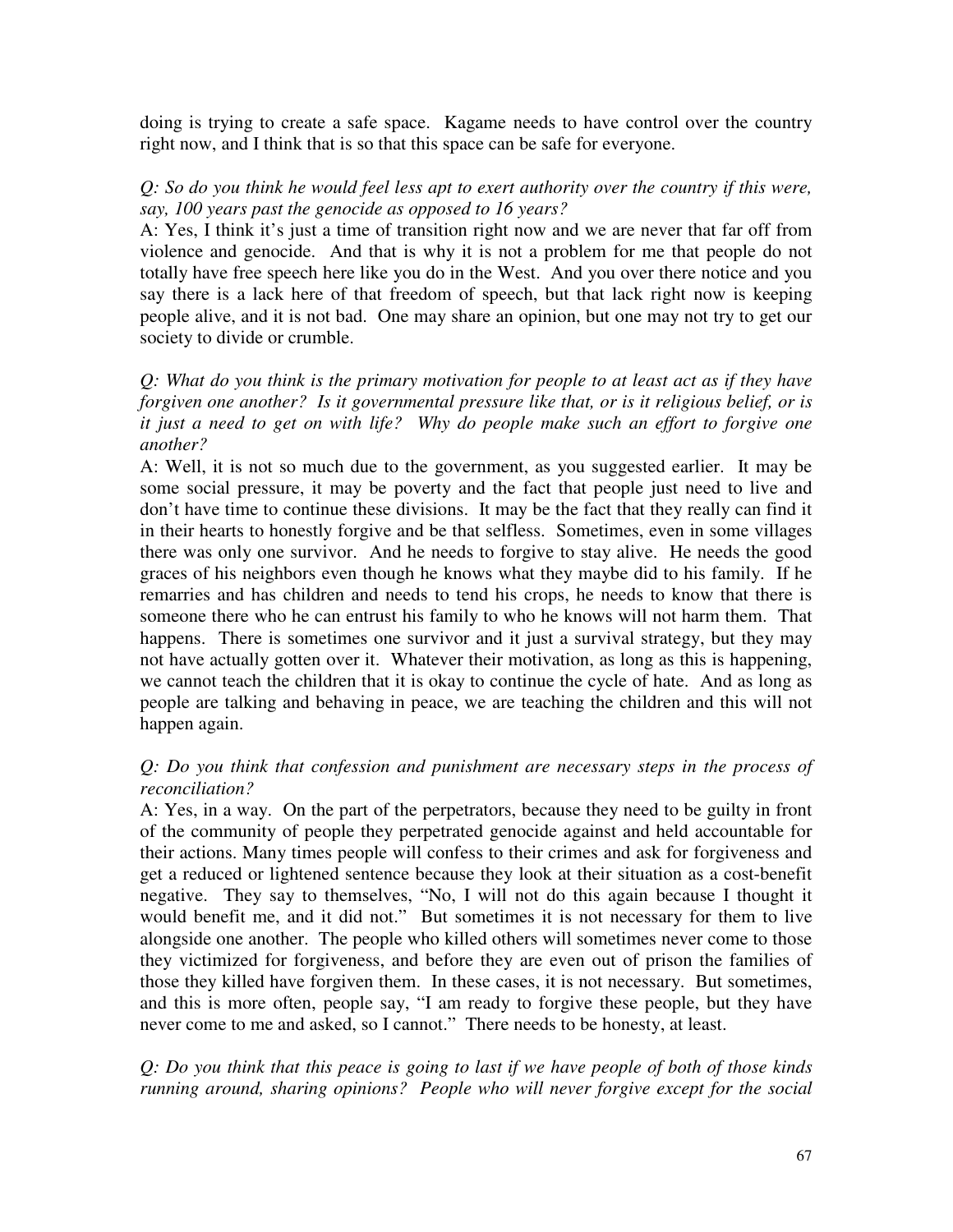*pressure of it, and people who will not confess except for feeling obligated because of the things they want to accomplish in life and how they wish to be viewed? What I am asking*  is, will people make this peace last if they do not humble themselves in potentially *uncomfortable ways to truly forgive and truly repent? Could there be violence if this does not happen?* 

A: There could always be violence. There are people out there in the world who will always be waiting for an excuse to hurt other people, and those people only need pressure from the government or the chance to try this again. There are people out there who are ready to commit all of the killings that they committed before. We have to stop them with forgiveness and show them peace.

*Q: Is forgiveness a possible, plausible solution to the condition of Rwanda right now? Are people employing forgiveness in the manner that we are often taught that God forgives us? I read these verses in the Bible about forgiveness and it always sounds to me that the act of forgiveness as God intends is sort of a clean-slate system. You are no longer in trouble, and all is well. It feels a little unrealistic, honestly, to expect that out of people. What is forgiveness like on the ground here, and is that method working?* 

A: I think forgiveness is definitely working here in Rwanda. It is not usually the way that we would all like to see within ourselves, the way you just described. We are angry, and we are humans, and that's the way we are. But it is survival, and it is more like as you put it, a promise that the punishments one deserves are not going to be carried out and that the violence will stop, sometimes the promise even coming with nothing expected in return as far as a promise of non-violence. As far as if this reconciliation will last, I do believe that one day there will be a reconciled Rwanda.

## *Q: Have you found, maybe in the period of time more immediately following the genocide, a crisis of faith among members of the Church?*

A: Yes, of course. Of course. There are some people who have thrown up their hands and said "Me and God, we are through. I will never, NEVER again go back and be in the presence of that thing which deserted me." And then, there are some people who are strengthened by this.

*Q: How does your church, or even the Church at large, deal theologically with the pain and the questions that come about in reference to why God allowed all of this to happen? What answers can you give?* 

A: The Church has had to reconcile itself to a community which also needs to reconcile the relationship broken by God and the people. The perpetrators broke that relationship, and the fact that many people who are survivors and victims have gone away from the Church is the fault of the perpetrators. The Church is in a position to reconcile these people. The purpose of the Church, and not just the Catholic Church, but the Church as a whole, is to accompany this process [of reconciliation and forgiveness] and to guide it. For me, it all comes down to the problem of suffering. And this is a very hard question so ask, and an even harder one to answer. Why is there suffering in the world? Why does God allow people to suffer and die?

*After a long pause:*